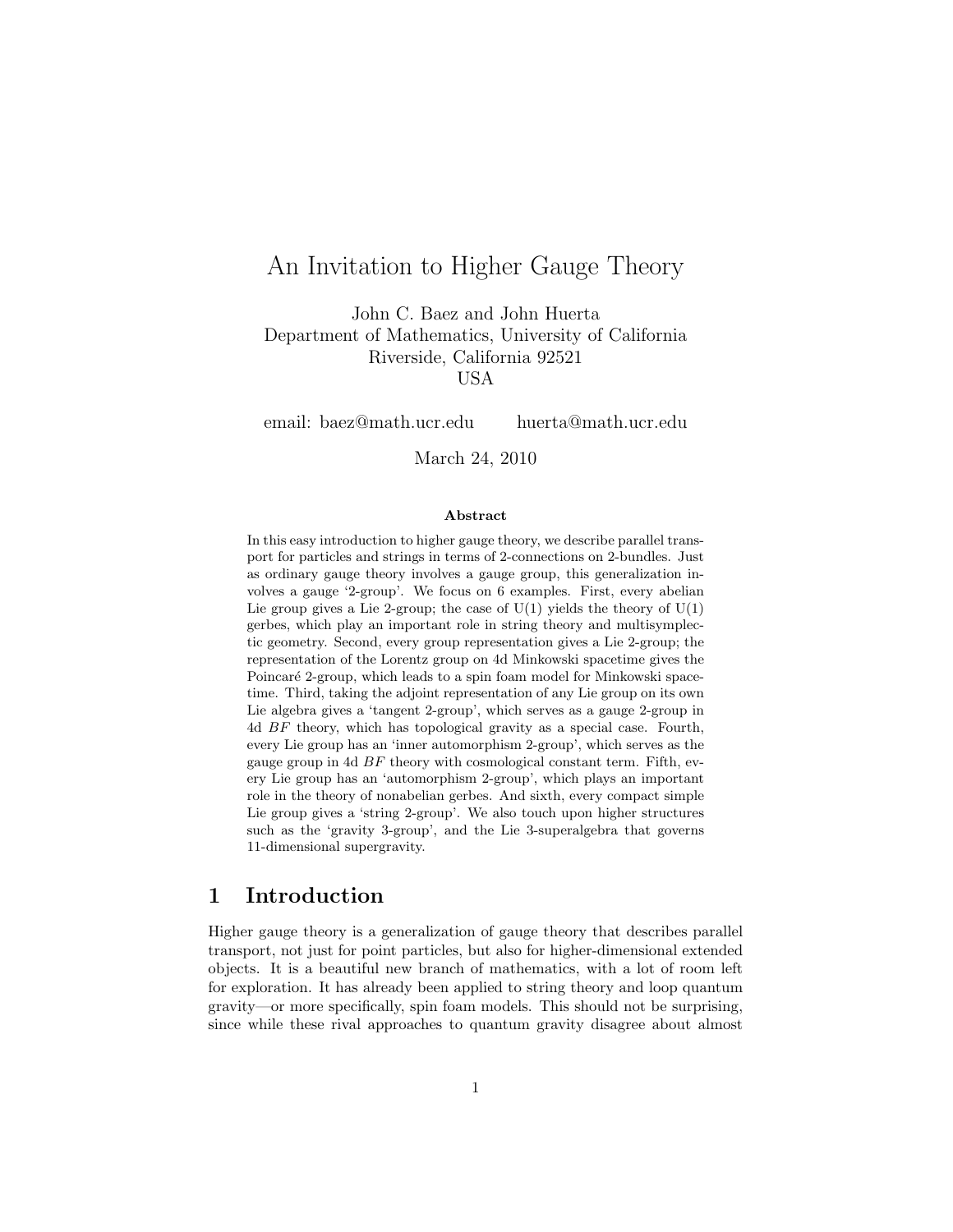everything, they both agree that point particles are not enough: we need higherdimensional extended objects to build a theory sufficiently rich to describe the quantum geometry of spacetime. Indeed, many existing ideas from string theory and supergravity have recently been clarified by higher gauge theory [\[82,](#page-59-0) [83\]](#page-59-1). But we may also hope for applications of higher gauge theory to other less speculative branches of physics, such as condensed matter physics.

Of course, for this to happen, more physicists need to learn higher gauge theory. It would be great to have a comprehensive introduction to the subject which started from scratch and led the reader to the frontiers of knowledge. Unfortunately, mathematical work in this subject uses a wide array of tools, such as n-categories, stacks, gerbes, Deligne cohomology,  $L_{\infty}$  algebras, Kan complexes, and  $(\infty, 1)$ -categories, to name just a few. While these tools are beautiful, important in their own right, and perhaps necessary for a deep understanding of higher gauge theory, learning them takes time—and explaining them all would be a major project.

Our goal here is far more modest. We shall sketch how to generalize the theory of parallel transport from point particles to 1-dimensional objects, such as strings. We shall do this starting with a bare minimum of prerequisites: manifolds, differential forms, Lie groups, Lie algebras, and the traditional theory of parallel transport in terms of bundles and connections. We shall give a small taste of the applications to physics, and point the reader to the literature for more details.

In Section [2](#page-2-0) we start by explaining categories, functors, and how parallel transport for particles can be seen as a functor taking any path in a manifold to the operation of parallel transport along that path. In Section [3](#page-10-0) we 'add one' and explain how parallel transport for particles and strings can be seen as '2-functor' between '2-categories'. This requires that we generalize Lie groups to 'Lie 2-groups'. In Section [4](#page-26-0) we describe many examples of Lie 2-groups, and sketch some of their applications:

- Section [4.1:](#page-26-1) shifted abelian groups,  $U(1)$  gerbes, and their role in string theory and multisymplectic geometry.
- Section [4.2:](#page-31-0) the Poincaré 2-group and the spin foam model for 4d Minkowski spacetime.
- Section [4.3:](#page-32-0) tangent 2-groups, 4d BF theory and topological gravity.
- Section [4.4:](#page-36-0) inner automorphism 2-groups and 4d  $BF$  theory with cosmological constant term.
- Section [4.5:](#page-37-0) automorphism 2-groups, nonabelian gerbes, and the gravity 3-group.
- Section [4.6:](#page-39-0) string 2-groups, string structures, the passage from Lie  $n$ algebras to Lie n-groups, and the Lie 3-superalgebra governing 11-dimensional supergravity.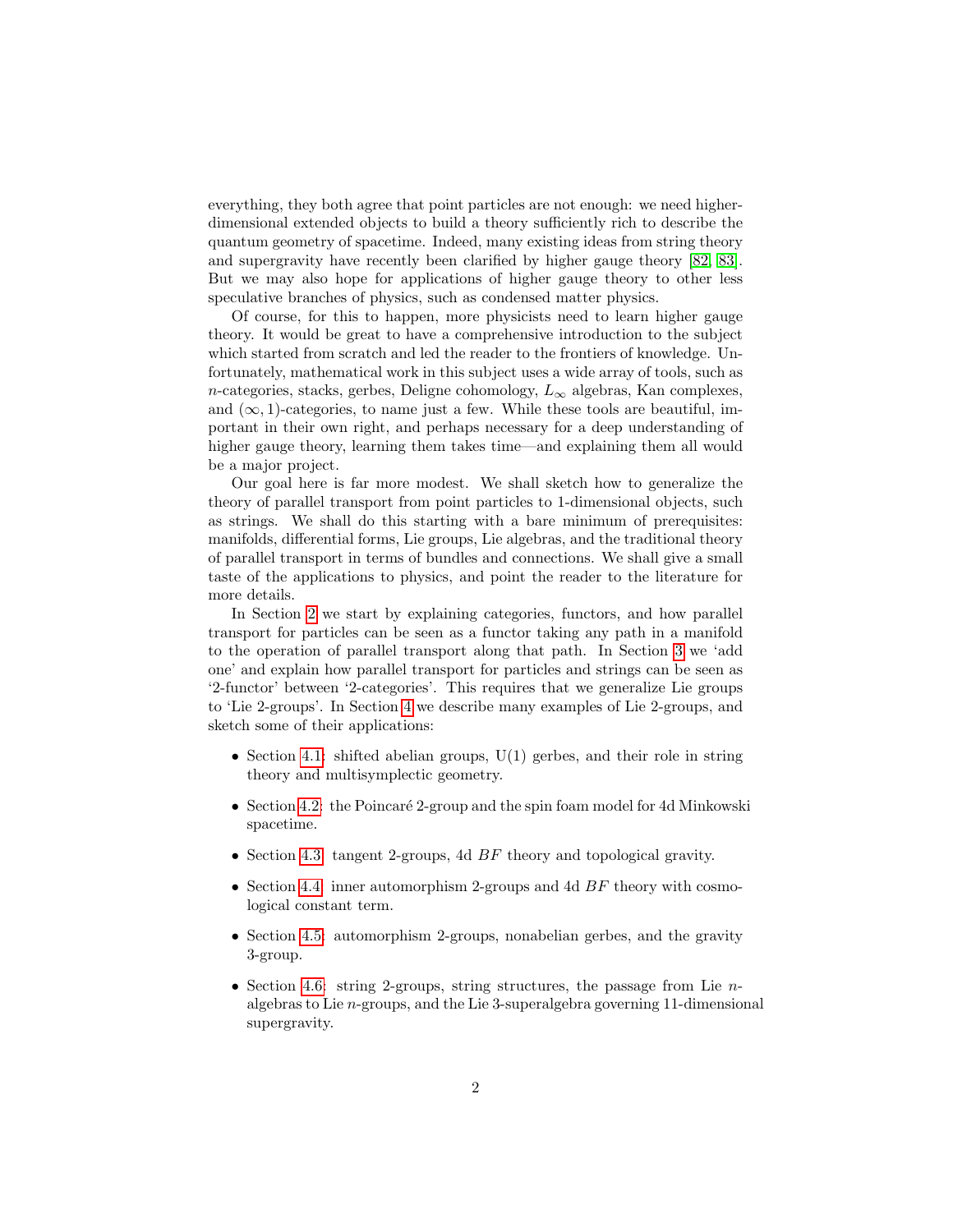Finally, in Section [5](#page-43-0) we discuss gauge transformations, curvature and nontrivial 2-bundles.

# <span id="page-2-0"></span>2 Categories and Connections

A category consists of objects, which we draw as dots:

 $\bullet x$ 

and morphisms between objects, which we draw as arrows between dots:



You should think of objects as 'things' and morphisms as 'processes'. The main thing you can do in a category is take a morphism from  $x$  to  $y$  and a morphism from  $y$  to  $z$ :



and 'compose' them to get a morphism from  $x$  to  $z$ :



The most famous example is the category Set, which has sets as objects and functions as morphisms. Most of us know how to compose functions, and we have a pretty good intuition of how this works. So, it can be helpful to think of morphisms as being like functions. But as we shall soon see, there are some very important categories where the morphisms are not functions.

Let us give the formal definition. A category consists of:

- A collection of objects, and
- for any pair of objects x, y, a set of **morphisms**  $f: x \rightarrow y$ . Given a morphism  $f: x \to y$ , we call x its **source** and y its **target**.
- Given two morphisms  $f: x \to y$  and  $g: y \to z$ , there is a **composite** morphism  $gf: x \to z$ . Composition satisfies the **associative law**:

$$
(hg)f = h(gf).
$$

• For any object x, there is an **identity** morphism  $1_x: x \to x$ . These identity morphisms satisfy the left and right unit laws:

$$
1_y f = f = f 1_x
$$

for any morphism  $f: x \to y$ .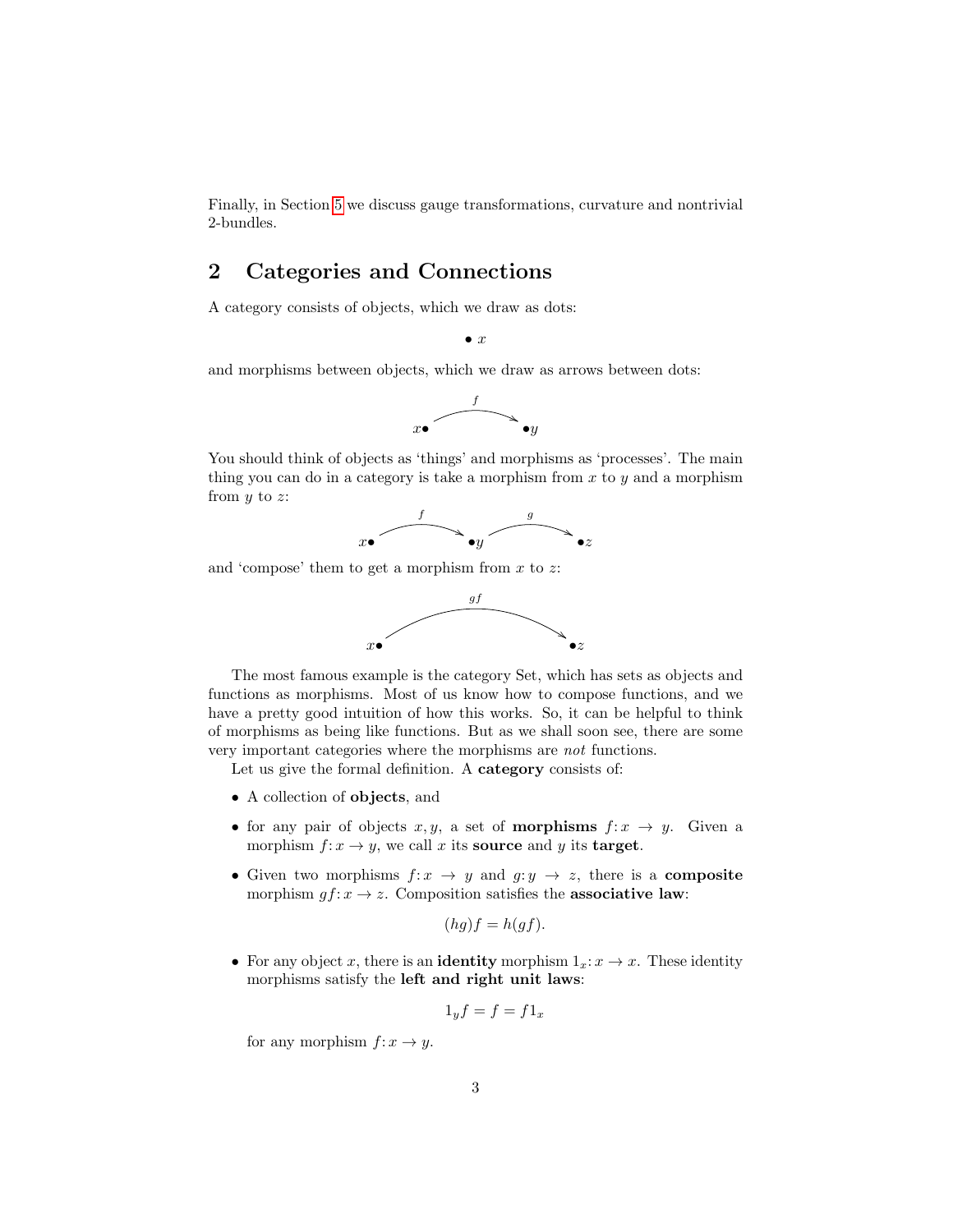The hardest thing about category theory is getting your arrows to point the right way. It is standard in mathematics to use  $fg$  to denote the result of doing first  $g$  and then  $f$ . In pictures, this backwards convention can be annoying. But rather than trying to fight it, let us give in and draw a morphism  $f: x \to y$  as an arrow from right to left:



Then composition looks a bit better:



An important example of a category is the 'path groupoid' of a space  $X$ . We give the precise definition below, but the basic idea is to take the diagrams we have been drawing seriously! The objects are points in  $X$ , and morphisms are paths:



We also get examples from groups. A group is the same as a category with one object where all the morphisms are invertible. The morphisms of this category are the elements of the group. The object is there just to provide them with a source and target. We compose the morphisms using the multiplication in the group.

In both these examples, a morphism  $f: x \to y$  is not a function from x to y. And these two examples have something else in common: they are important in gauge theory! We can use a path groupoid to describe the possible motions of a particle through spacetime. We can use a group to describe the symmetries of a particle. And when we combine these two examples, we get the concept of connection—the basic field in any gauge theory.

How do we combine these examples? We do it using a map between categories. A map between categories is called a 'functor'. A functor from a path groupoid to a group will send every object of the path groupoid to the same object of our group. After all, a group, regarded as a category, has only one object. But this functor will also send any morphism in our path groupoid to a group element. In other words, it will assign a group element to each path in our space. This group element describes how a particle transforms as it moves along that path.

But this is precisely what a connection does! A connection lets us compute for any path a group element describing parallel transport along that path. So, the language of categories and functors quickly leads us to the concept of connection—but with an emphasis on parallel transport.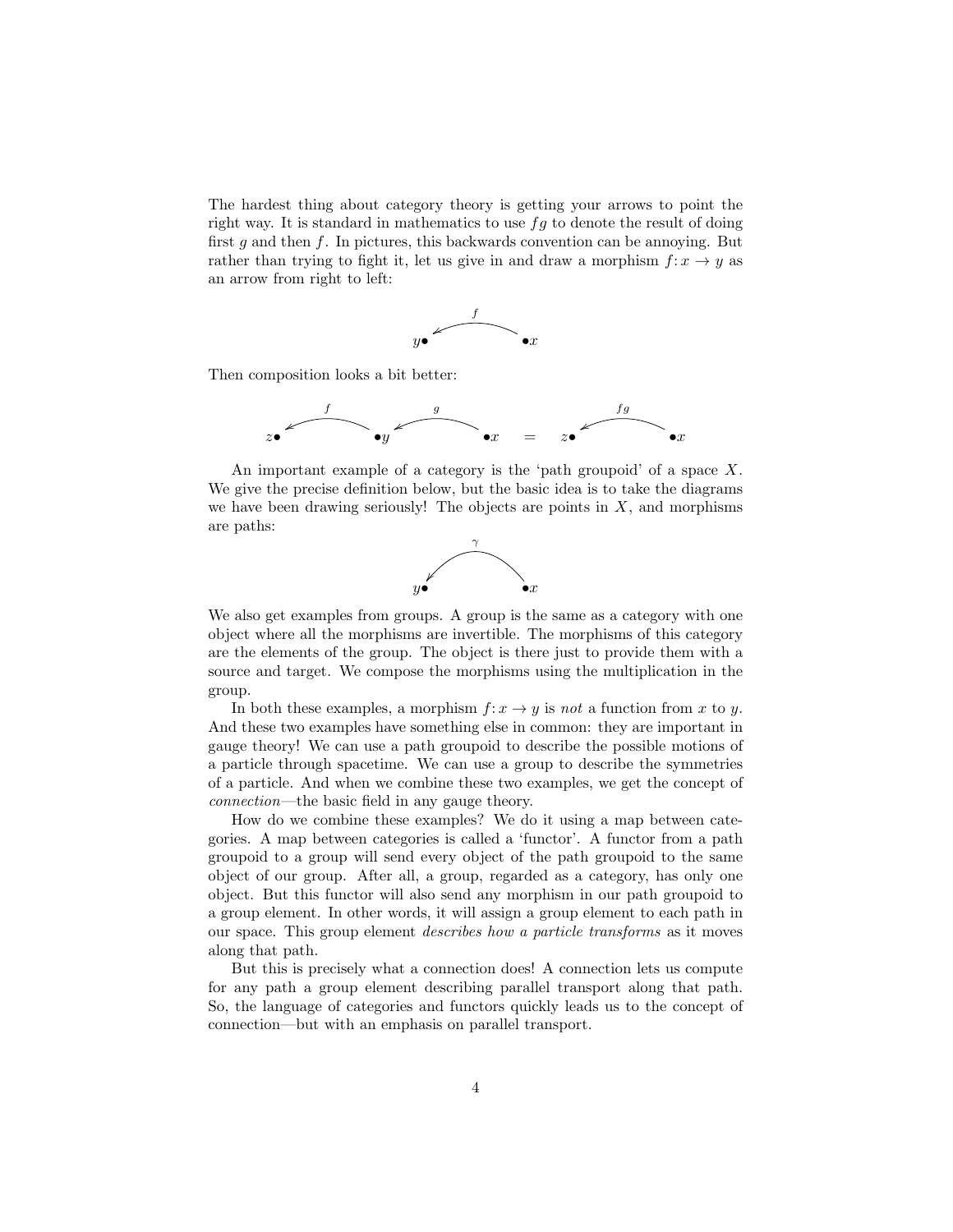The following theorem makes these ideas precise. Let us first state the theorem, then define the terms involved, and then give some idea of how it is proved:

<span id="page-4-0"></span>**Theorem 1.** For any Lie group  $G$  and any smooth manifold  $M$ , there is a one-to-one correspondence between:

- 1. connections on the trivial principal G-bundle over M,
- 2.  $\mathfrak g$ -valued 1-forms on M, where  $\mathfrak g$  is the Lie algebra of G, and
- 3. smooth functors

$$
hol: \mathcal{P}_1(M) \to G
$$

where  $\mathcal{P}_1(M)$  is the path groupoid of M.

We assume you are familiar with the first two items. Our goal is to explain the third. We must start by explaining the path groupoid.

Suppose M is a manifold. Then the path groupoid  $\mathcal{P}_1(M)$  is roughly a category in which objects are points of M and a morphism from x to y is a path from x to y. We compose paths by gluing them end to end. So, given a path  $\delta$ from x to y, and a path  $\gamma$  from y to z:



we would like  $\gamma\delta$  to be the path from x to z built from  $\gamma$  and  $\delta$ .

However, we need to be careful about the details to make sure that the composite path  $\gamma \delta$  is well-defined, and that composition is associative! Since we are studying paths in a smooth manifold, we want them to be smooth. But the path  $\gamma\delta$  may not be smooth: there could be a 'kink' at the point y.

There are different ways to get around this problem. One is to work with piecewise smooth paths. But here is another approach: say that a path

$$
\gamma: [0,1] \to M
$$

is lazy if it is smooth and also constant in a neighborhood of  $t = 0$  and  $t = 1$ . The idea is that a lazy hiker takes a rest before starting a hike, and also after completing it. Suppose  $\gamma$  and  $\delta$  are smooth paths and  $\gamma$  starts where  $\delta$  ends. Then we define their composite

$$
\gamma \delta \colon [0,1] \to M
$$

in the usual way:

$$
(\gamma \delta)(t) = \begin{cases} \delta(2t) & \text{if } 0 \le t \le \frac{1}{2} \\ \gamma(2t - 1) & \text{if } \frac{1}{2} \le t \le 1 \end{cases}
$$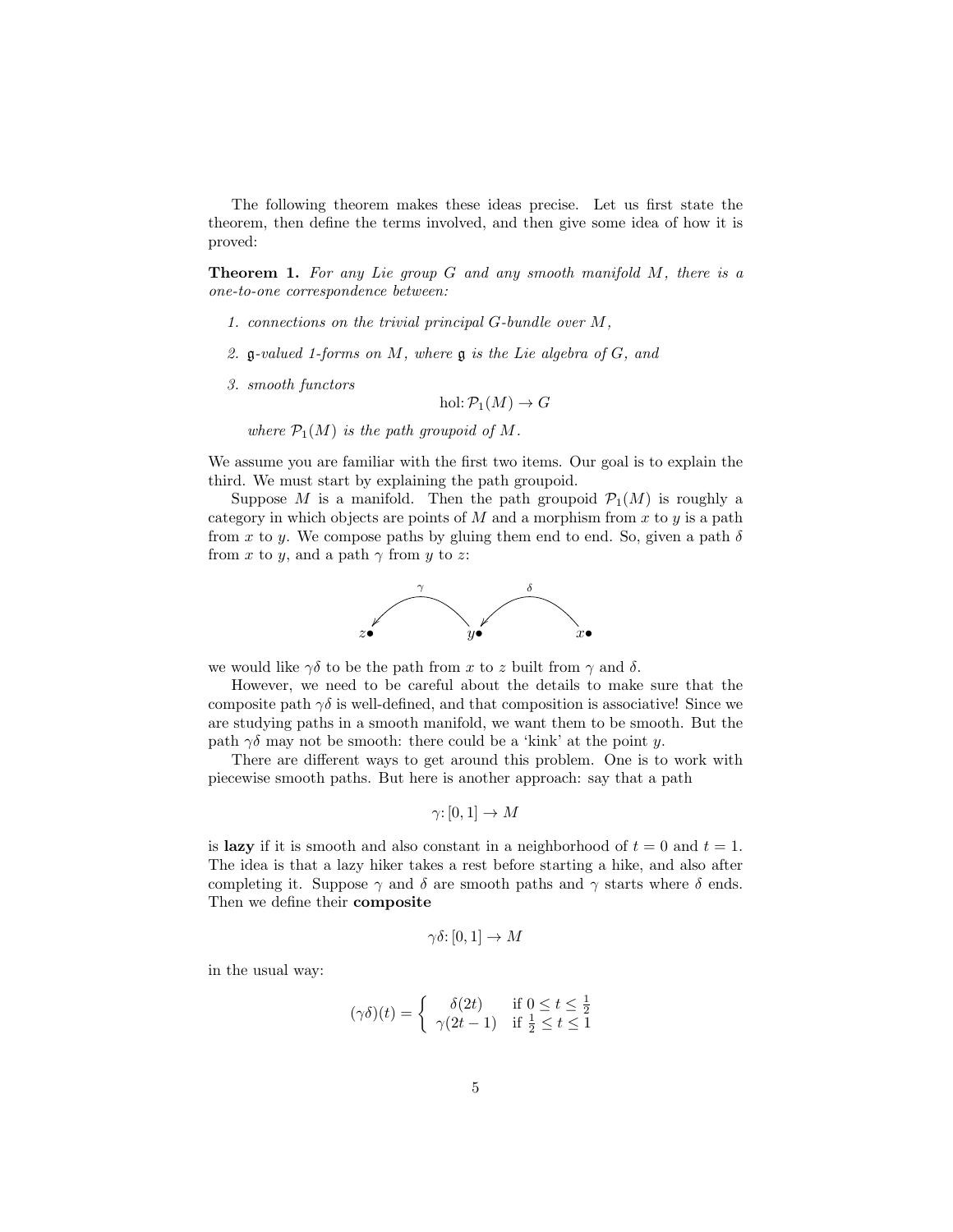In other words,  $\gamma\delta$  spends the first half of its time moving along  $\delta$ , and the second half moving along  $\gamma$ . In general the path  $\gamma\delta$  may not be smooth at  $t = \frac{1}{2}$ . However, if  $\gamma$  and  $\delta$  are lazy, then their composite is smooth—and it, too, is lazy!

So, lazy paths are closed under composition. Unfortunately, composition of lazy paths is not associative. The paths  $(\alpha\beta)\gamma$  and  $\alpha(\beta\gamma)$  differ by a smooth reparametrization, but they are not equal. To solve this problem, we can take certain equivalence classes of lazy paths as morphisms in the path groupoid.

We might try 'homotopy classes' of paths. Remember, a homotopy is a way of interpolating between paths:



More precisely, a **homotopy** from the path  $\gamma: [0, 1] \to M$  to the path  $\delta: [0, 1] \to M$  $M$  is a smooth map

$$
\Sigma: [0,1]^2 \to M
$$

such that  $\Sigma(0, t) = \gamma(t)$  and  $\Sigma(1, t) = \delta(t)$ . We say two paths are **homotopic**, or lie in the same homotopy class, if there is a homotopy between them.

There is a well-defined category where the morphisms are homotopy classes of lazy paths. Unfortunately this is not right for gauge theory, since for most connections, parallel transport along homotopic paths gives different results. In fact, parallel transport gives the same result for all homotopic paths if and only if the connection is flat.

So, unless we are willing to settle for flat connections, we need a more delicate equivalence relation between paths. Here the concept of 'thin' homotopy comes to our rescue. A homotopy is thin if it sweeps out a surface that has zero area. In other words, it is a homotopy  $\Sigma$  such that the rank of the differential  $d\Sigma$  is less than 2 at every point. If two paths differ by a smooth reparametrization, they are thinly homotopic. But there are other examples, too. For example, suppose we have a path  $\gamma: x \to y$ , and let  $\gamma^{-1}: y \to x$  be the reverse path, defined as follows:

$$
\gamma^{-1}(t) = \gamma(1-t).
$$

Then the composite path  $\gamma^{-1}\gamma$ , which goes from x to itself:



is thinly homotopic to the constant path that sits at  $x$ . The reason is that we can shrink  $\gamma^{-1}\gamma$  down to the constant path without sweeping out any area.

We define the **path groupoid**  $\mathcal{P}_1(M)$  to be the category where:

• Objects are points of  $M$ .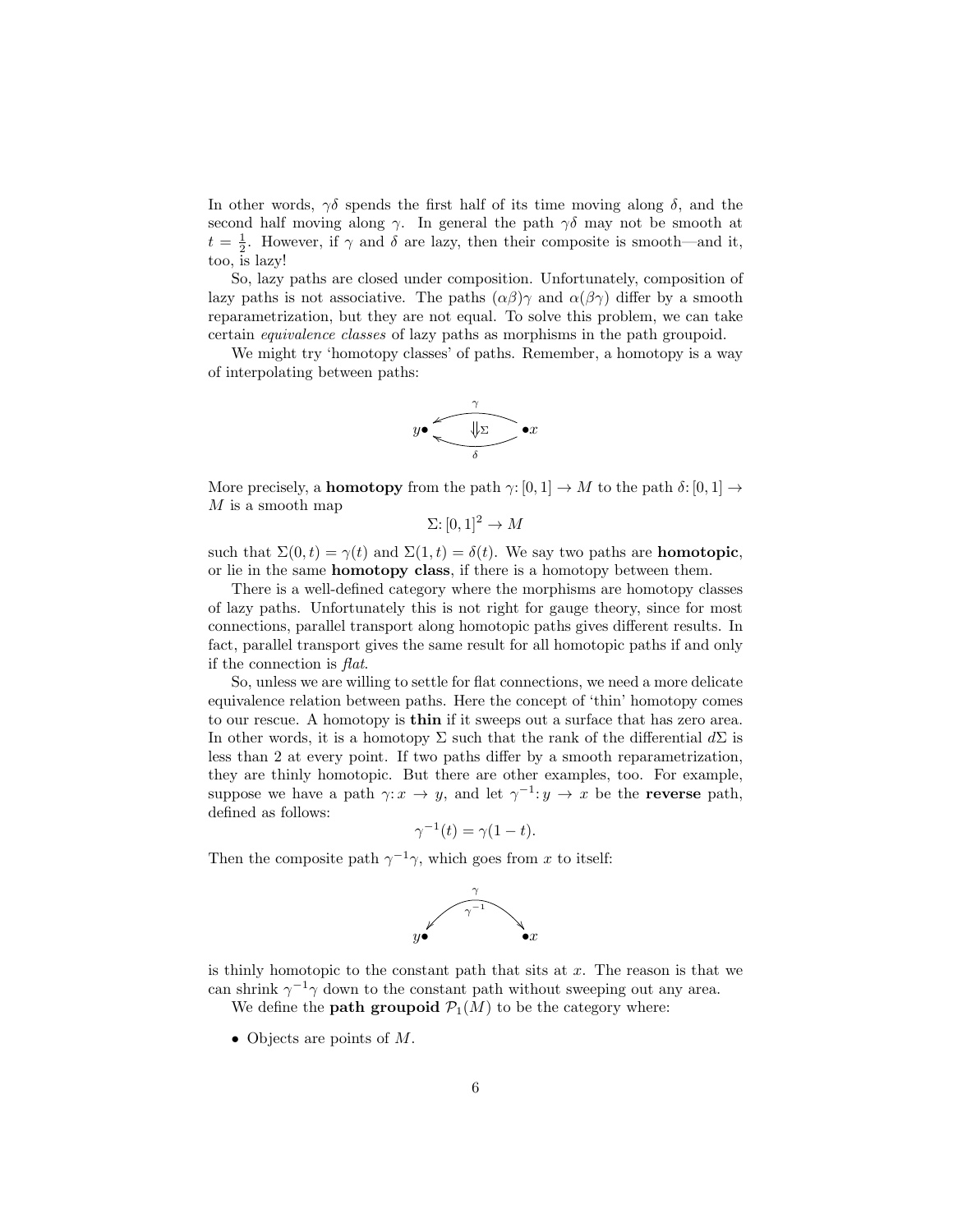- Morphisms are thin homotopy classes of lazy paths in M.
- If we write  $[\gamma]$  to denote the thin homotopy class of the path  $\gamma$ , composition is defined by

 $[\gamma][\delta] = [\gamma \delta].$ 

• For any point  $x \in M$ , the identity  $1_x$  is the thin homotopy class of the constant path at x.

With these rules, it is easy to check that  $\mathcal{P}_1(M)$  is a category. The most important point is that since the composite paths  $(\alpha\beta)\gamma$  and  $\alpha(\beta\gamma)$  differ by a smooth reparametrization, they are thinly homotopic. This gives the associative law when we work with thin homotopy classes.

But as its name suggests,  $\mathcal{P}_1(M)$  is better than a mere category. It is a **groupoid:** that is, a category where every morphism  $\gamma: x \to y$  has an **inverse**  $\gamma^{-1}: y \to x$  satisfying

$$
\gamma^{-1}\gamma = 1_x \quad \text{and} \quad \gamma\gamma^{-1} = 1_y
$$

In  $\mathcal{P}_1(M)$ , the inverse is defined using the concept of a reverse path:

$$
[\gamma]^{-1} = [\gamma^{-1}].
$$

The rules for an inverse only hold in  $\mathcal{P}_1(M)$  after we take thin homotopy classes. After all, the composites  $\gamma \gamma^{-1}$  and  $\gamma^{-1} \gamma$  are not constant paths, but they are thinly homotopic to constant paths. But henceforth, we will relax and write simply  $\gamma$  for the morphism in the path groupoid corresponding to a path  $\gamma$ , instead of [ $\gamma$ ].

As the name suggests, groupoids are a bit like groups. Indeed, a **group** is secretly the same as a groupoid with one object! In other words, suppose we have group  $G$ . Then there is a category where:

- There is only one object, •.
- Morphisms from  $\bullet$  to  $\bullet$  are elements of  $G$ .
- Composition of morphisms is multiplication in the group  $G$ .
- The identity morphism  $1_{\bullet}$  is the identity element of  $G$ .

This category is a groupoid, since every group element has an inverse. Conversely, any groupoid with one object gives a group. Henceforth we will freely switch back and forth between thinking of a group in the traditional way, and thinking of it as a one-object groupoid.

How can we use groupoids to describe connections? It should not be surprising that we can do this, now that we have our path groupoid  $\mathcal{P}_1(M)$  and our one-object groupoid G in hand. A connection gives a map from  $\mathcal{P}_1(M)$  to G, which says how to transform a particle when we move it along a path. More precisely: if G is a Lie group, any connection on the trivial G-bundle over  $M$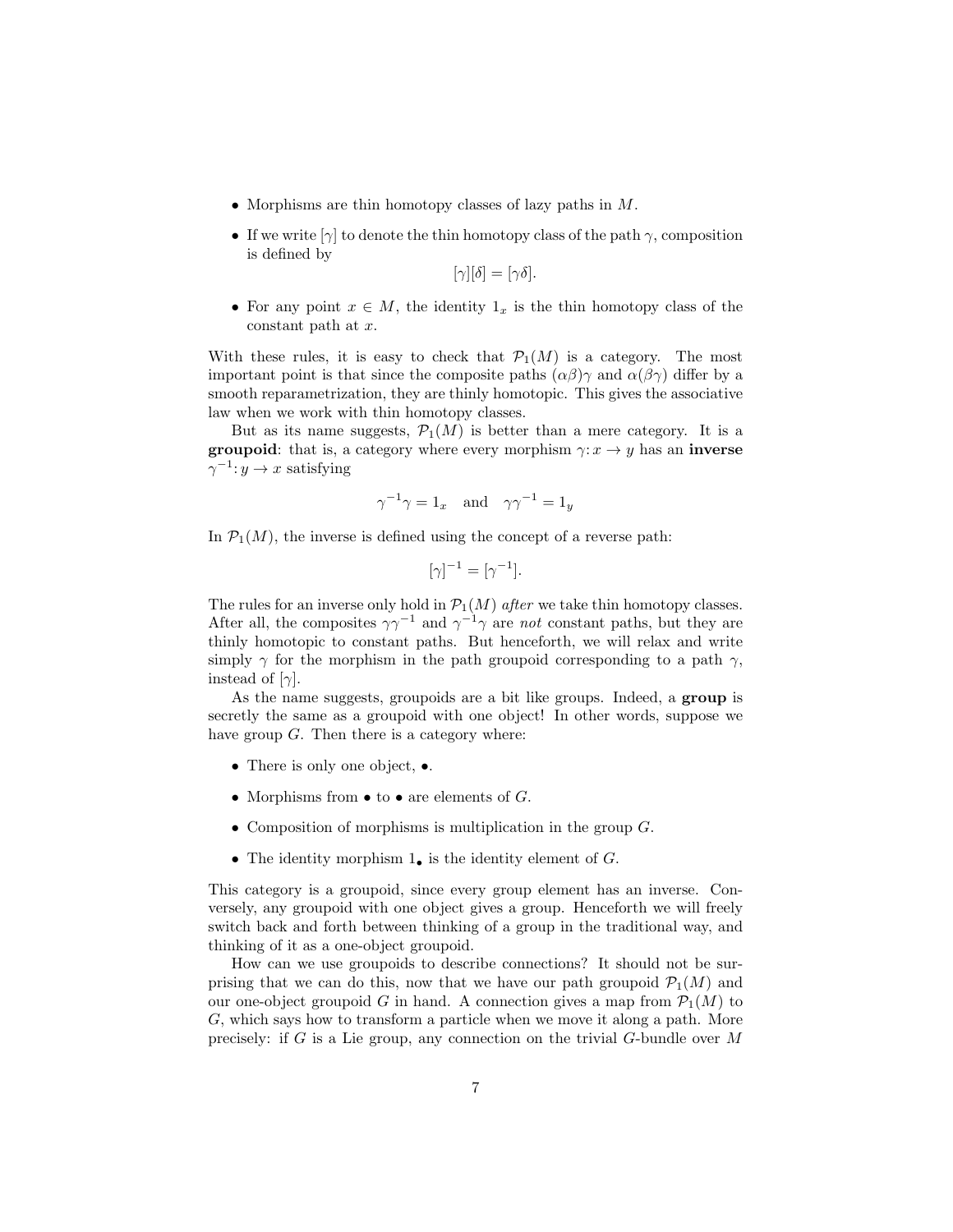yields a map, called the parallel transport map or holonomy, that assigns an element of  $G$  to each path:

$$
\text{hol:} \bullet \xrightarrow{\gamma} \bullet \quad \mapsto \quad \text{hol}(\gamma) \in G
$$

In physics notation, the holonomy is defined as the path-ordered exponential of some  $\mathfrak g$ -valued 1-form A, where  $\mathfrak g$  is the Lie algebra of G:

$$
\mathrm{hol}(\gamma) = \mathcal{P} \exp\left(\int_{\gamma} A\right) \in G.
$$

The holonomy map satisfies certain rules, most of which are summarized in the word 'functor'. What is a functor? It is a map between categories that preserves all the structure in sight!

More precisely: given categories C and D, a **functor**  $F: C \to D$  consists of:

- a map  $F$  sending objects in  $C$  to objects in  $D$ , and
- another map, also called  $F$ , sending morphisms in  $C$  to morphisms in  $D$ ,

such that:

- given a morphism  $f: x \to y$  in C, we have  $F(f): F(x) \to F(y)$ ,
- $\bullet$  F preserves composition:

$$
F(fg) = F(f)F(g)
$$

when either side is well-defined, and

•  $F$  preserves identities:

$$
F(1_x) = 1_{F(x)}
$$

for every object  $x$  of  $C$ .

The last property actually follows from the rest. The second to last—preserving composition—is the most important property of functors. As a test of your understanding, check that if  $C$  and  $D$  are just groups (that is, one-object groupoids) then a functor  $F: C \to D$  is just a *homomorphism*.

Let us see what this definition says about a functor

$$
hol: \mathcal{P}_1(M) \to G
$$

where  $G$  is some Lie group. This functor hol must send all the points of  $M$  to the one object of G. More interestingly, it must send thin homotopy classes of paths in  $M$  to elements of  $G$ :

$$
\text{hol:} \bullet \xrightarrow{\gamma} \bullet \quad \mapsto \quad \text{hol}(\gamma) \in G
$$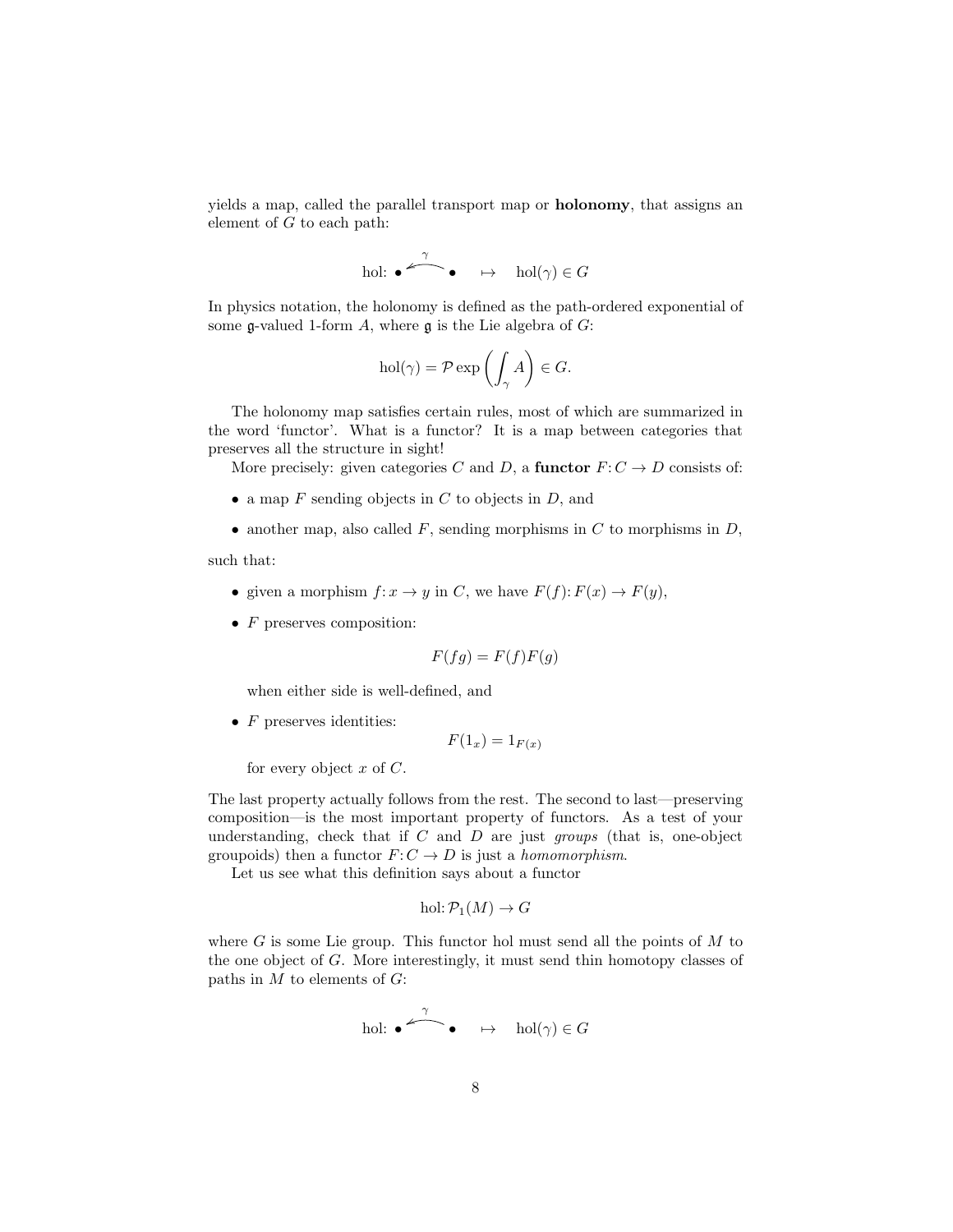It must preserve composition:

$$
hol(\gamma\delta) = hol(\gamma) hol(\delta)
$$

and identities:

$$
hol(1_x) = 1 \in G.
$$

While they may be stated in unfamiliar language, these are actually wellknown properties of connections! First, the holonomy of a connection along a path

$$
\mathrm{hol}(\gamma)=\mathcal{P}\exp\left(\int_{\gamma}A\right)\in G
$$

only depends on the thin homotopy class of  $\gamma$ . To see this, compute the variation of hol( $\gamma$ ) as we vary the path  $\gamma$ , and show the variation is zero if the homotopy is thin. Second, to compute the group element for a composite of paths, we just multiply the group elements for each one:

$$
\mathcal{P} \exp\left(\int_{\gamma\delta} A\right) = \mathcal{P} \exp\left(\int_{\gamma} A\right) \mathcal{P} \exp\left(\int_{\delta} A\right)
$$

And third, the path-ordered exponential along a constant path is just the identity:

$$
\mathcal{P}\exp\left(\int_{1_x} A\right) = 1 \in G.
$$

All this information is neatly captured by saying hol is a functor. And Theorem [1](#page-4-0) says this is almost all there is to being a connection. The only additional condition required is that hol be smooth. This means, roughly, that hol( $\gamma$ ) depends smoothly on the path  $\gamma$ —more on that later. But if we drop this condition, we can generalize the concept of connection, and define a generalized connection on a smooth manifold M to be a functor hol:  $\mathcal{P}_1(M) \to G$ .

Generalized connections have long played an important role in loop quantum gravity, first in the context of real-analytic manifolds [\[3\]](#page-53-0), and later for smooth manifolds [\[17,](#page-54-0) [65\]](#page-57-0). The reason is that if  $M$  is any manifold and  $G$ is a connected compact Lie group, there is a natural measure on the space of generalized connections. This means that you can define a Hilbert space of complex-valued square-integrable functions on the space of generalized connections. In loop quantum gravity these are used to describe quantum states before any constraints have been imposed. The switch from connections to generalized connections is crucial here—and the lack of smoothness gives loop quantum gravity its 'discrete' flavor.

But suppose we are interested in ordinary connections. Then we really want hol( $\gamma$ ) to depend smoothly on the path  $\gamma$ . How can we make this precise?

One way is to use the theory of 'smooth groupoids' [\[16\]](#page-54-1). Any Lie group is a smooth groupoid, and so is the path groupoid of any smooth manifold. We can define smooth functors between smooth groupoids, and then smooth functors hol:  $\mathcal{P}_1(M) \to G$  are in one-to-one correspondence with connections on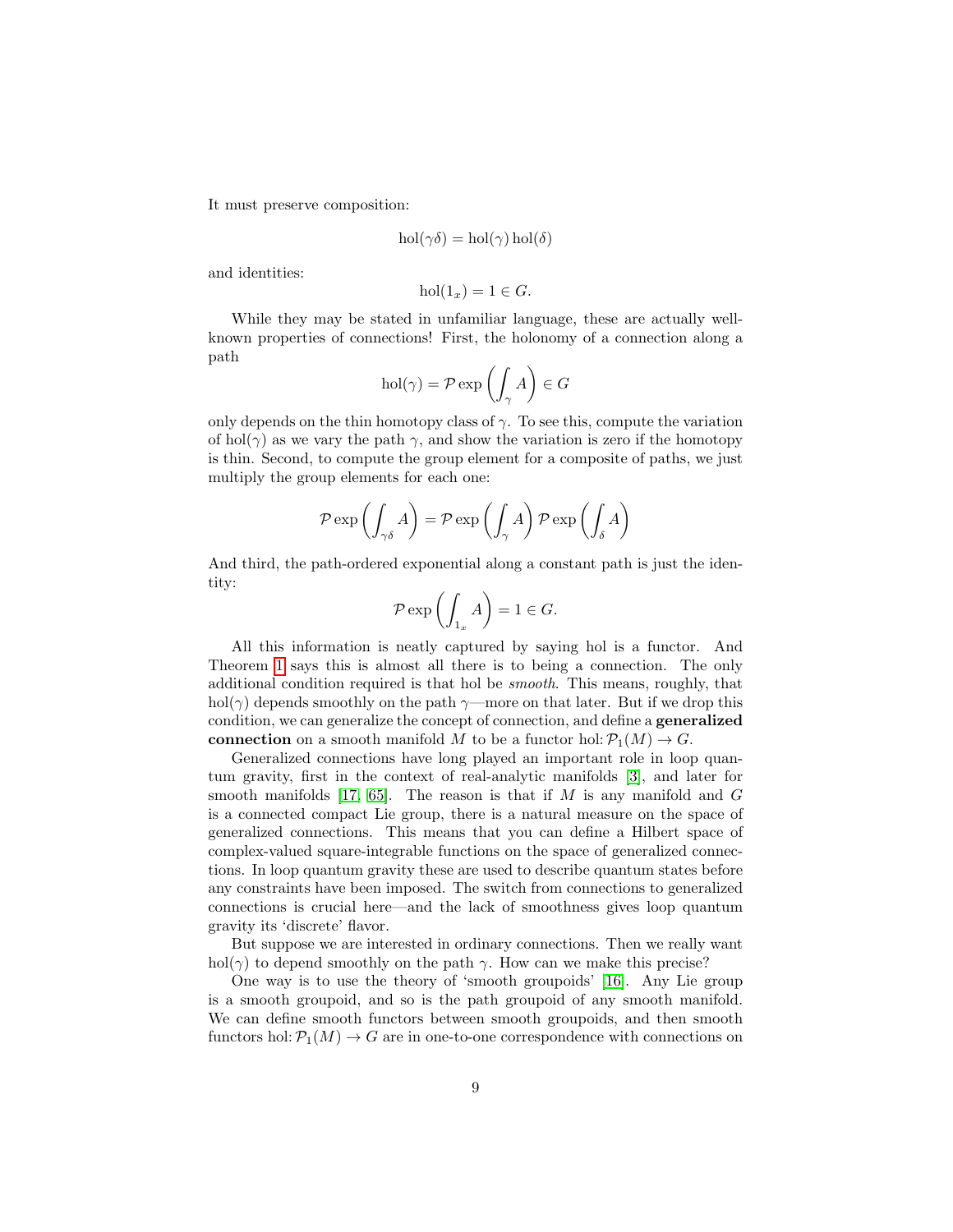the trivial principal  $G$ -bundle over  $M$ . We can go even further: there are more general maps between smooth groupoids, and maps hol:  $\mathcal{P}_1(M) \to G$  of this more general sort correspond to connections on *not necessarily trivial* principal G-bundles over M. For details, see the work of Bartels [\[25\]](#page-55-0), Schreiber and Waldorf [\[87\]](#page-59-2).

But if this sounds like too much work, we can take the following shortcut. Suppose we have a smooth function  $F: [0, 1]^n \times [0, 1] \rightarrow M$ , which we think of as a parametrized family of paths. And suppose that for each fixed value of the parameter  $s \in [0,1]^n$ , the path  $\gamma_s$  given by

$$
\gamma_s(t) = F(s, t)
$$

is lazy. Then our functor hol:  $\mathcal{P}_1(M) \to G$  gives a function

$$
\begin{array}{rcl} [0,1]^n & \to & G \\ s & \mapsto & \text{hol}(\gamma_s). \end{array}
$$

If this function is smooth whenever  $F$  has the above properties, then the functor hol:  $\mathcal{P}_1(M) \to G$  is **smooth**.

Starting from this definition one can prove the following lemma, which lies at the heart of Theorem [1:](#page-4-0)

Lemma. There is a one-to-one correspondence between smooth functors hol:  $\mathcal{P}_1(M) \to G$  and Lie(G)-valued 1-forms A on M.

The idea is that given a Lie(G)-valued 1-form A on M, we can define a holonomy for any smooth path as follows:

$$
\mathrm{hol}(\gamma) = \mathcal{P} \exp\left(\int_{\gamma} A\right),\,
$$

and then check that this defines a smooth functor hol:  $\mathcal{P}_1(M) \to G$ . Conversely, suppose we have a smooth functor hol of this sort. Then we can define  $hol(\gamma)$ for smooth paths  $\gamma$  that are not lazy, using the fact that every smooth path is thinly homotopic to a lazy one. We can even do this for paths  $\gamma: [0, s] \to M$ where  $s \neq 1$ , since any such path can be reparametrized to give a path of the usual sort. Given a smooth path

$$
\gamma: [0,1] \to M
$$

we can truncate it to obtain a path  $\gamma_s$  that goes along  $\gamma$  until time s:

$$
\gamma_s \colon [0, s] \to M.
$$

By what we have said, hol( $\gamma_s$ ) is well-defined. Using the fact that hol:  $\mathcal{P}_1(M) \to$ G is a smooth functor, one can check that  $hol(\gamma_s)$  varies smoothly with s. So, we can differentiate it and define a  $Lie(G)$ -valued 1-form A as follows:

$$
A(v) = \frac{d}{ds} \text{hol}(\gamma_s)|_{s=0}
$$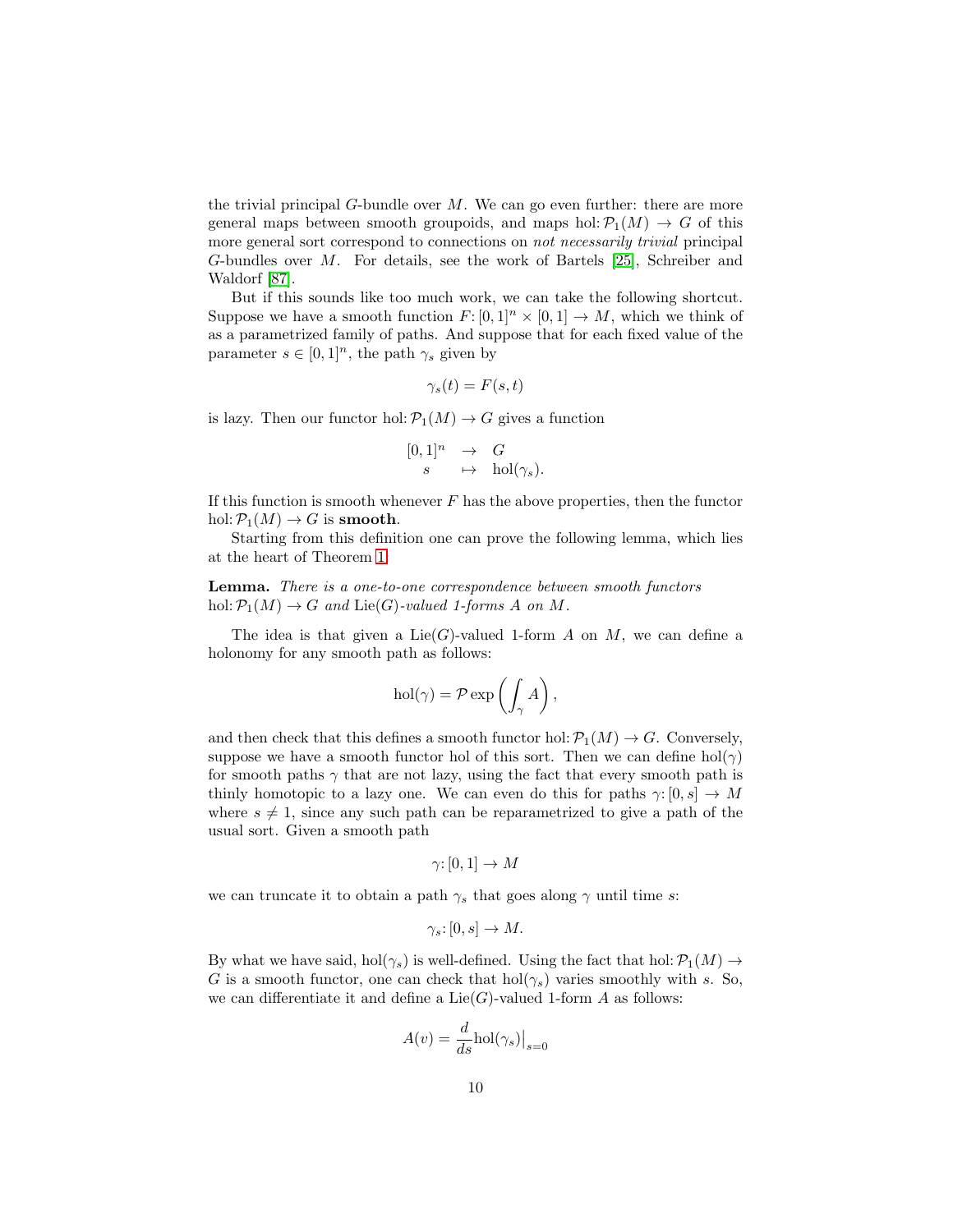where v is any tangent vector at a point  $x \in M$ , and  $\gamma$  is any smooth path with

$$
\gamma(0) = x, \qquad \gamma'(0) = v.
$$

Of course, we need to check that A is well-defined and smooth. We also need to check that if we start with a smooth functor hol, construct a 1-form A in this way, and then turn A back into a smooth functor, we wind up back where we started.

# <span id="page-10-0"></span>3 2-Categories and 2-Connections

Now we want to climb up one dimension, and talk about '2-connections'. A connection tells us how particles transform as they move along paths. A 2 connection will also tell us how strings transform as they sweep out surfaces. To make this idea precise, we need to take everything we said in the previous section and boost the dimension by one. Instead of categories, we need '2-categories'. Instead of groups, we need '2-groups'. Instead of the path groupoid, we need the 'path 2-groupoid'. And instead of functors, we need '2-functors'. When we understand all these things, the analogue of Theorem [1](#page-4-0) will look strikingly similar to the original version:

**Theorem.** For any Lie 2-group  $\mathcal G$  and any smooth manifold  $M$ , there is a one-to-one correspondence between:

- 1. 2-connections on the trivial principal  $\mathcal{G}\text{-}2$ -bundle over M,
- 2. pairs consisting of a smooth g-valued 1-form A and a smooth h-valued 2-form B on M, such that

$$
\underline{t}(B) = dA + A \wedge A
$$

where we use  $\underline{t}:\mathfrak{h}\to\mathfrak{g}$ , the differential of the map  $t:H\to G$ , to convert B into a g-valued 2-form, and

3. smooth 2-functors

hol:  $\mathcal{P}_2(M) \rightarrow \mathcal{G}$ 

where  $\mathcal{P}_2(M)$  is the path 2-groupoid of M.

What does this say? In brief: there is a way to extract from a Lie 2-group  $\mathcal G$  a pair of Lie groups  $G$  and  $H$ . Suppose we have a 1-form  $A$  taking values in the Lie algebra of  $G$ , and a 2-form  $B$  valued in the Lie algebra of  $H$ . Suppose furthermore that these forms obey the equation above. Then we can use them to consistently define parallel transport, or 'holonomies', for paths and surfaces. They thus define a '2-connection'.

That is the idea. But to make it precise, we need 2-categories.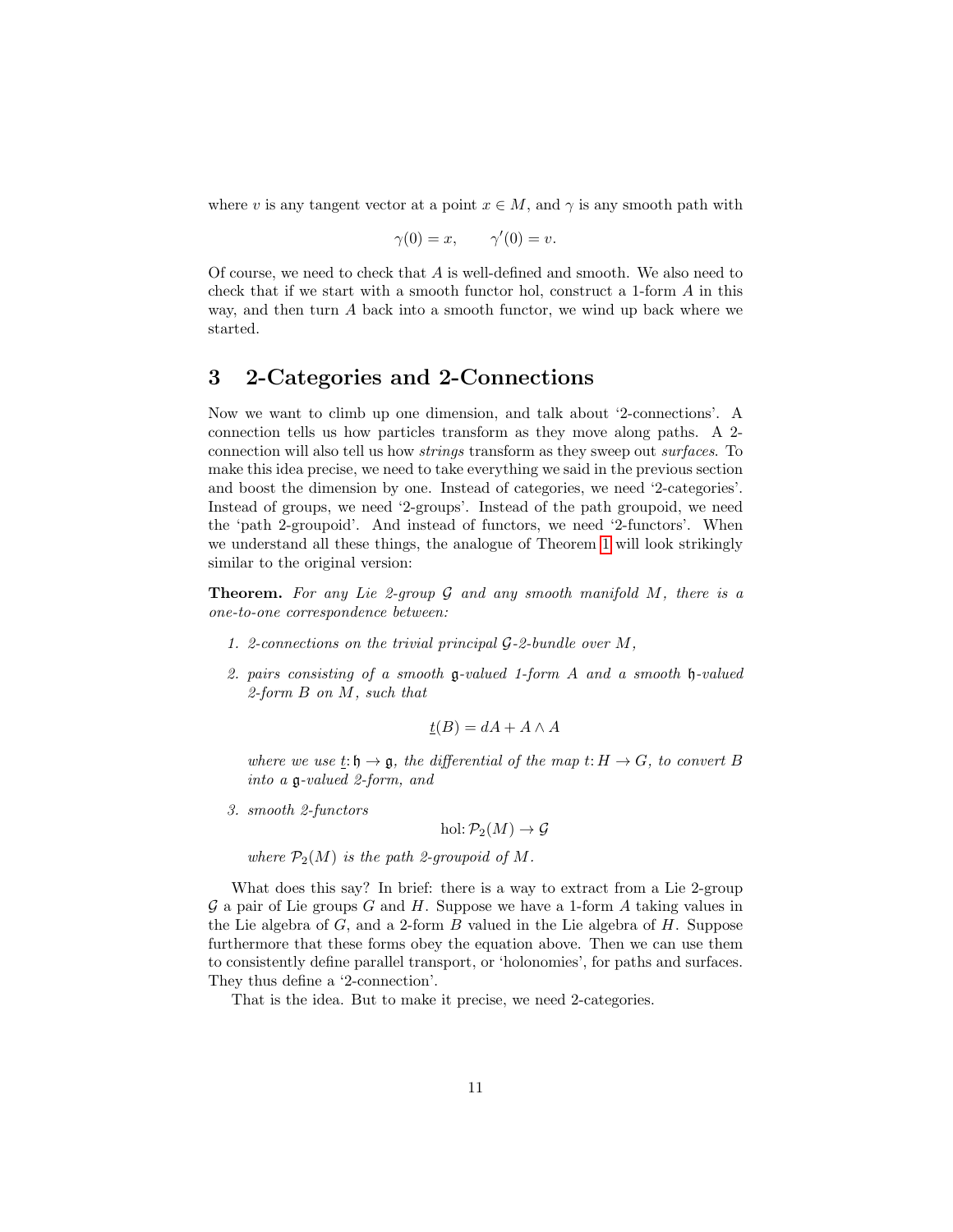# 3.1 2-Categories

Sets have elements. Categories have elements, usually called 'objects', but also morphisms between these. In an 'n-category', we go further and include 2morphisms between morphisms, 3-morphisms between 2-morphisms,... and so on up to the *nth* level. We are beginning to see *n*-categories provide an algebraic language for n-dimensional structures in physics [\[12\]](#page-54-2). Higher gauge theory is just one place where this is happening.

Anyone learning n-categories needs to start with 2-categories [\[63\]](#page-57-1). A 2 category consists of:

- a collection of objects,
- for any pair of objects x and y, a set of morphisms  $f: x \to y$ :

$$
y \bullet \overbrace{\phantom{1345281}}^{f} \bullet x
$$

• for any pair of morphisms  $f, g: x \to y$ , a set of 2-morphisms  $\alpha: f \Rightarrow g:$ 

$$
y \bullet \qquad \qquad \downarrow \qquad \qquad \bullet x
$$

We call f the source of  $\alpha$  and g the target of  $\alpha$ .

Morphisms can be composed just as in a category:

$$
z \xrightarrow{f} \qquad z \xrightarrow{g} \qquad z \xrightarrow{fg} \qquad x \xrightarrow{g}
$$

while 2-morphisms can be composed in two distinct ways, vertically:



and horizontally:

$$
z \bullet \qquad \qquad f_1
$$
\n
$$
y \bullet \qquad \qquad f_2
$$
\n
$$
f_1
$$
\n
$$
f_2
$$
\n
$$
f_2
$$
\n
$$
f_1
$$
\n
$$
f_2
$$
\n
$$
f_1
$$
\n
$$
f_2
$$
\n
$$
f_1
$$
\n
$$
f_1
$$
\n
$$
f_1
$$
\n
$$
f_1
$$
\n
$$
f_1
$$
\n
$$
f_1
$$
\n
$$
f_1
$$
\n
$$
f_1
$$
\n
$$
f_1
$$
\n
$$
f_1
$$
\n
$$
f_1
$$
\n
$$
f_1
$$
\n
$$
f_1
$$
\n
$$
f_1
$$
\n
$$
f_1
$$
\n
$$
f_1
$$
\n
$$
f_1
$$
\n
$$
f_1
$$
\n
$$
f_1
$$
\n
$$
f_1
$$
\n
$$
f_1
$$
\n
$$
f_1
$$
\n
$$
f_1
$$
\n
$$
f_1
$$
\n
$$
f_1
$$
\n
$$
f_1
$$
\n
$$
f_1
$$
\n
$$
f_1
$$
\n
$$
f_1
$$
\n
$$
f_1
$$
\n
$$
f_1
$$
\n
$$
f_1
$$
\n
$$
f_1
$$
\n
$$
f_1
$$
\n
$$
f_1
$$
\n
$$
f_1
$$
\n
$$
f_1
$$
\n
$$
f_1
$$
\n
$$
f_1
$$
\n
$$
f_1
$$
\n
$$
f_1
$$
\n
$$
f_1
$$
\n
$$
f_1
$$
\n
$$
f_1
$$
\n
$$
f_1
$$
\n
$$
f_1
$$
\n
$$
f_1
$$
\n
$$
f_1
$$
\n

Finally, these laws must hold: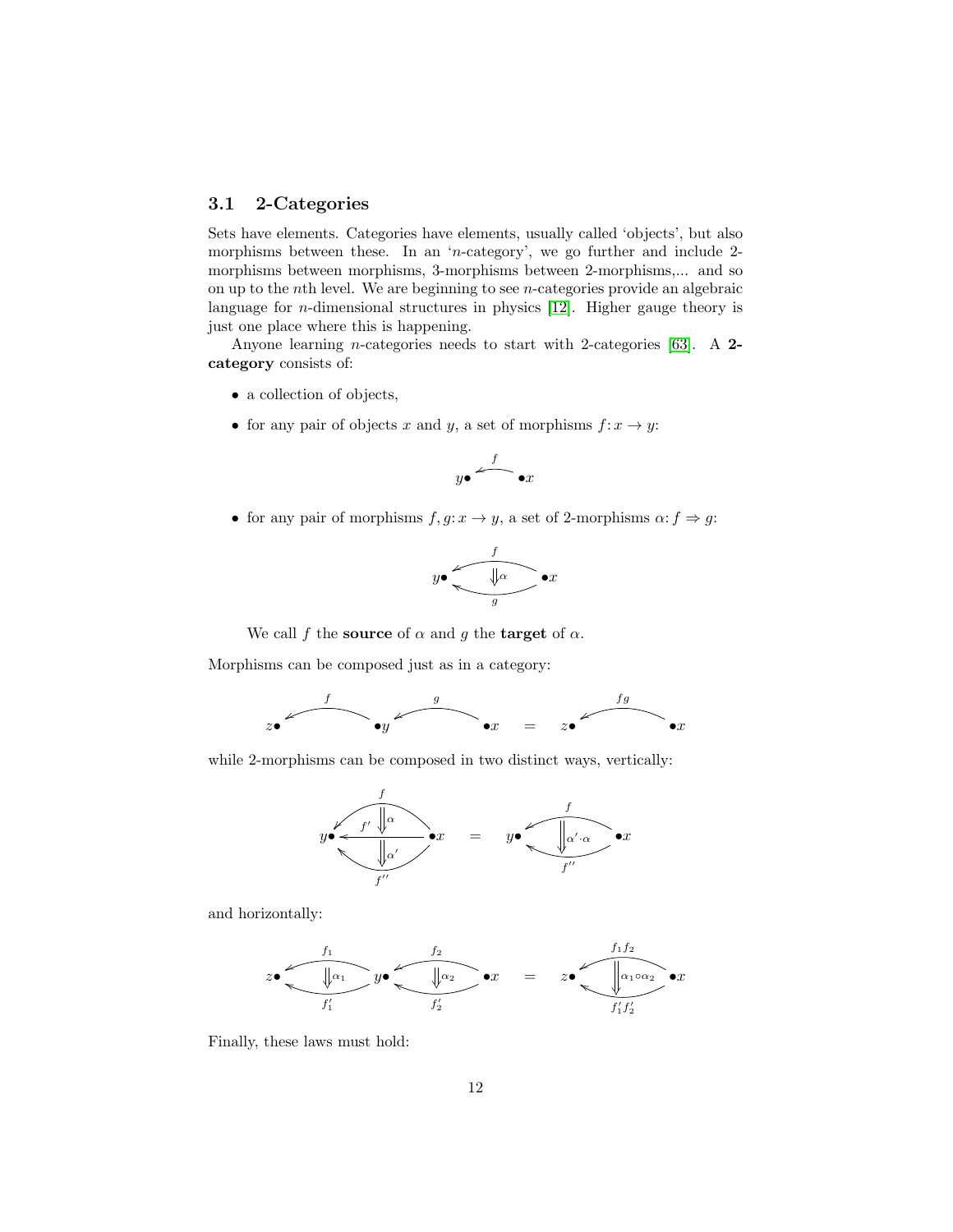• Composition of morphisms is associative, and every object  $x$  has a morphism

$$
x \bullet \xrightarrow{1_x} \bullet x
$$

serving as an identity for composition, just as in an ordinary category.

• Vertical composition is associative, and every morphism  $f$  has a 2-morphism

$$
y \bullet \qquad \qquad \overbrace{\qquad \qquad \downarrow 1_{f}}^{f} \bullet x
$$

serving as an identity for vertical composition.

• Horizontal composition is associative, and the 2-morphism

$$
x \bullet \underbrace{\qquad \qquad }_{1_x} \qquad \qquad \bullet x
$$

serves as an identity for horizontal composition.

• Vertical and horizontal composition of 2-morphisms obey the interchange law:

$$
(\alpha'_1 \cdot \alpha_1) \circ (\alpha'_2 \cdot \alpha_2) = (\alpha'_1 \circ \alpha'_2) \cdot (\alpha_1 \circ \alpha_2)
$$

so that diagrams of the form



define unambiguous 2-morphisms.

The interchange law is the truly new thing here. A category is all about attaching 1-dimensional arrows end to end, and we need the associative law to do that unambiguously. In a 2-category, we visualize the 2-morphisms as little pieces of 2-dimensional surface:



We can attach these together in two ways: vertically and horizontally. For the result to be unambiguous, we need not only associative laws but also the interchange law. In what follows we will see this law turning up all over the place.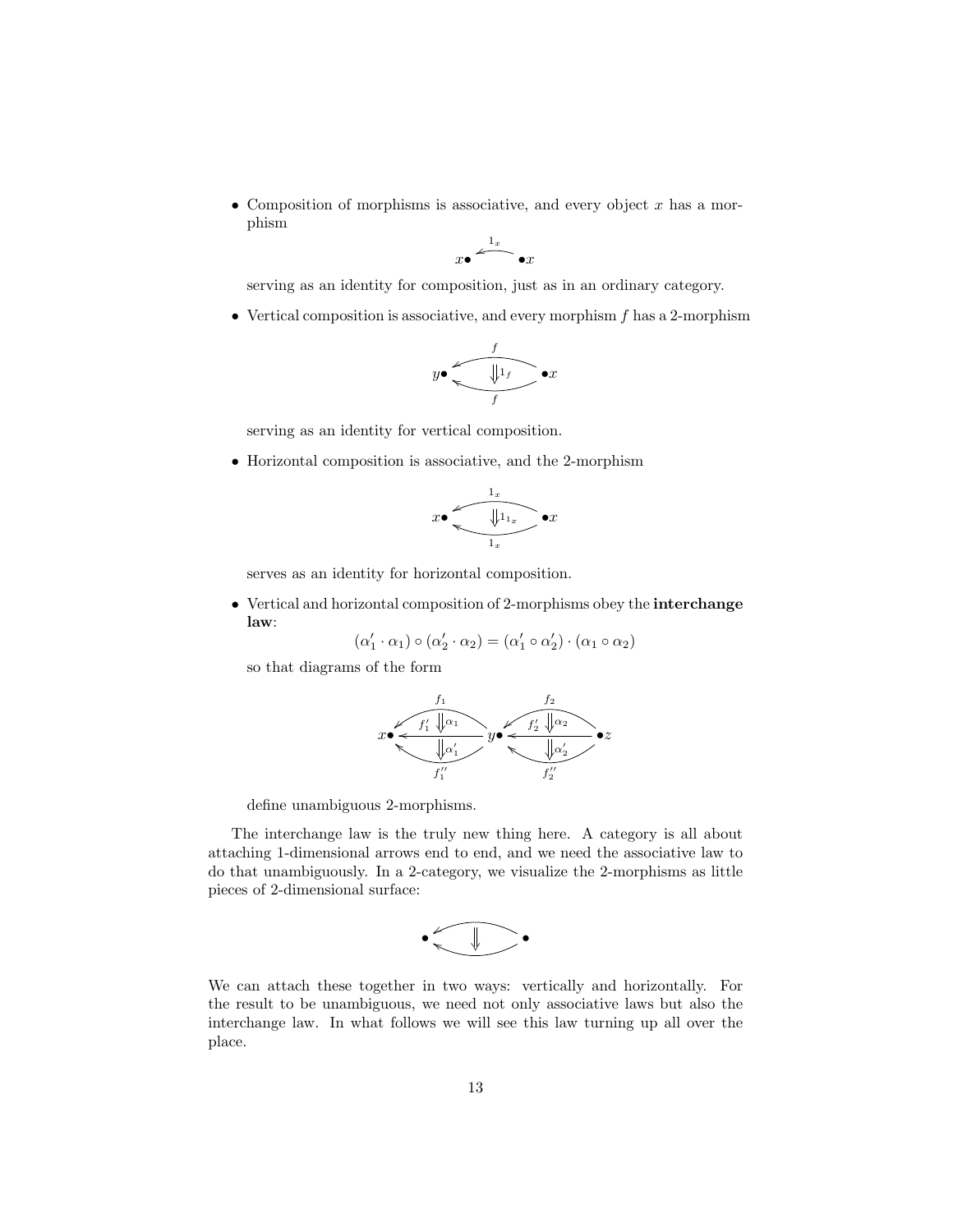### 3.2 Path 2-Groupoids

Path groupoids play a big though often neglected role in physics: the path groupoid of a spacetime manifold describes all the possible motions of a point particle in that spacetime. The path 2-groupoid does the same thing for particles and strings.

First of all, a 2-groupoid is a 2-category where:

• Every morphism  $f: x \to y$  has an **inverse**,  $f^{-1}: y \to x$ , such that:

$$
f^{-1}f = 1_x
$$
 and  $ff^{-1} = 1_y$ .

• Every 2-morphism  $\alpha: f \Rightarrow g$  has a **vertical inverse**,  $\alpha_{\text{vert}}^{-1}: g \Rightarrow f$ , such that:

$$
\alpha_{\text{vert}}^{-1} \cdot \alpha = 1_f \quad \text{and} \quad \alpha \cdot \alpha_{\text{vert}}^{-1} = 1_f.
$$

It actually follows from this definition that every 2-morphism  $\alpha$ :  $f \Rightarrow g$  also has a horizontal inverse,  $\alpha_{\text{hor}}^{-1}$ :  $f^{-1} \Rightarrow g^{-1}$ , such that:

$$
\alpha_{\hbox{hor}}^{-1}\circ \alpha=1_{1_x} \quad \hbox{and} \quad \alpha\circ \alpha_{\hbox{hor}}^{-1}=1_{1_x}.
$$

So, a 2-groupoid has every kind of inverse your heart could desire.

An example of a 2-group is the 'path 2-groupoid' of a smooth manifold M. To define this, we can start with the path groupoid  $\mathcal{P}_1(M)$  as defined in the previous section, and then throw in 2-morphisms. Just as the morphisms in  $\mathcal{P}_1(M)$  were thin homotopy classes of lazy paths, these 2-morphisms will be thin homotopy classes of lazy surfaces.

What is a 'lazy surface'? First, recall that a **homotopy** between lazy paths  $γ, δ: x \rightarrow y$  is a smooth map  $\Sigma: [0, 1]^2 \rightarrow M$  with

$$
\Sigma(0, t) = \gamma(t)
$$

$$
\Sigma(1, t) = \delta(t)
$$

We say this homotopy is a lazy surface if

- $\Sigma(s,t)$  is independent of s near  $s=0$  and near  $s=1$ ,
- $\Sigma(s,t)$  is constant near  $t=0$  and constant near  $t=1$ .

Any homotopy  $\Sigma$  yields a one-parameter family of paths  $\gamma_s$  given by

$$
\gamma_s(t) = \Sigma(s, t).
$$

If  $\Sigma$  is a lazy surface, each of these paths is lazy. Furthermore, the path  $\gamma_s$  equals  $\gamma_0$  when s is sufficiently close to 0, and it equals  $\gamma_1$  when s is sufficiently close to 1. This allows us to compose lazy homotopies either vertically or horizontally and obtain new lazy homotopies!

However, vertical and horizontal composition will only obey the 2-groupoid axioms if we take 2-morphisms in the path 2-groupoid to be equivalence classes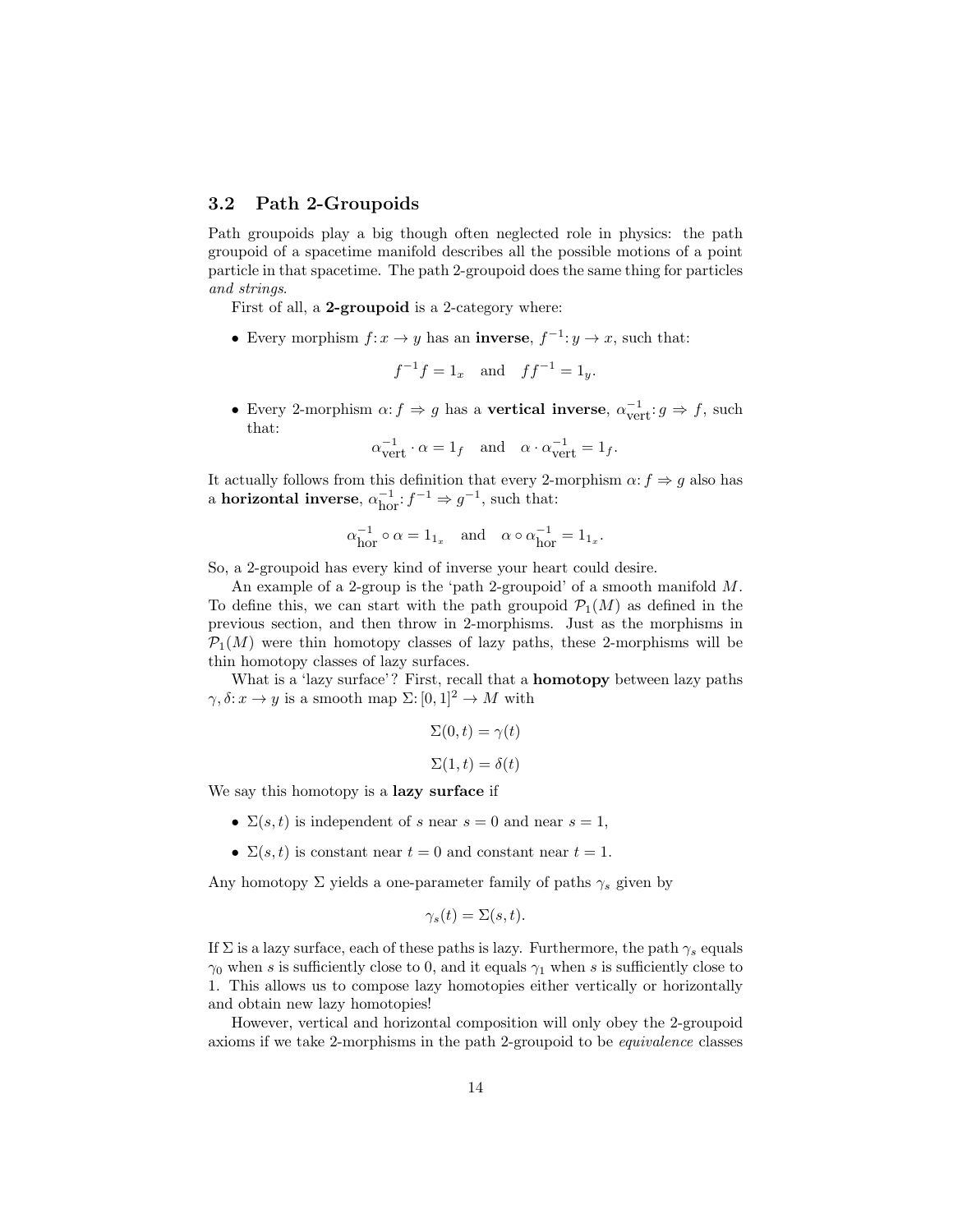of lazy surfaces. We saw this kind of issue already when discussing the path groupoid, so we we will allow ourselves to be a bit sketchy this time. The key idea is to define a concept of 'thin homotopy' between lazy surfaces  $\Sigma$ and Ξ. For starters, this should be a smooth map  $H: [0, 1]^3 \rightarrow M$  such that  $H(0, s, t) = \Sigma(s, t)$  and  $H(1, s, t) = \Xi(s, t)$ . But we also want H to be 'thin'. In other words, it should sweep out no volume: the rank of the differential  $dH$ should be less than 3 at every point.

To make thin homotopies well-defined between thin homotopy classes of paths, some more technical conditions are also useful. For these, the reader can turn to Section 2.1 of Schreiber and Waldorf [\[87\]](#page-59-2). The upshot is that we obtain for any smooth manifold M a **path 2-groupoid**  $\mathcal{P}_2(M)$ , in which:

- An object is a point of  $M$ .
- A morphism from  $x$  to  $y$  is a thin homotopy class of lazy paths from  $x$  to  $y$ .
- A 2-morphism between equivalence classes of lazy paths  $\gamma_0, \gamma_1: x \to y$  is a thin homotopy class of lazy surfaces  $\Sigma: \gamma_0 \Rightarrow \gamma_1$ .

As we already did with the concept of 'lazy path', we will often use 'lazy surface' to mean a thin homotopy class of lazy surfaces. But now let us hasten on to another important class of 2-groupoids, the '2-groups'. Just as groups describe symmetries in gauge theory, these describe symmetries in higher gauge theory.

### 3.3 2-Groups

Just as a group was a groupoid with one object, we define a 2-group to be a 2-groupoid with one object. This definition is so elegant that it may be hard to understand at first! So, it will be useful to take a 2-group  $\mathcal G$  and chop it into four bite-sized pieces of data, giving a 'crossed module'  $(G, H, t, \alpha)$ . Indeed, 2groups were originally introduced in the guise of crossed modules by the famous topologist J. H. C. Whitehead [\[93\]](#page-59-3). In 1950, with help from Mac Lane [\[66\]](#page-57-2), he used crossed modules to generalize the fundamental group of a space to what we might now call the 'fundamental 2-group'. But only later did it become clear that a crossed module was another way of talking about a 2-groupoid with just one object! For more of this history, and much more on 2-groups, see [\[13\]](#page-54-3).

Let us start by seeing what it means to say a 2-group is a 2-groupoid with one object. It means that a 2-group  $\mathcal G$  has:

- one object:
- morphisms:

• • g v

•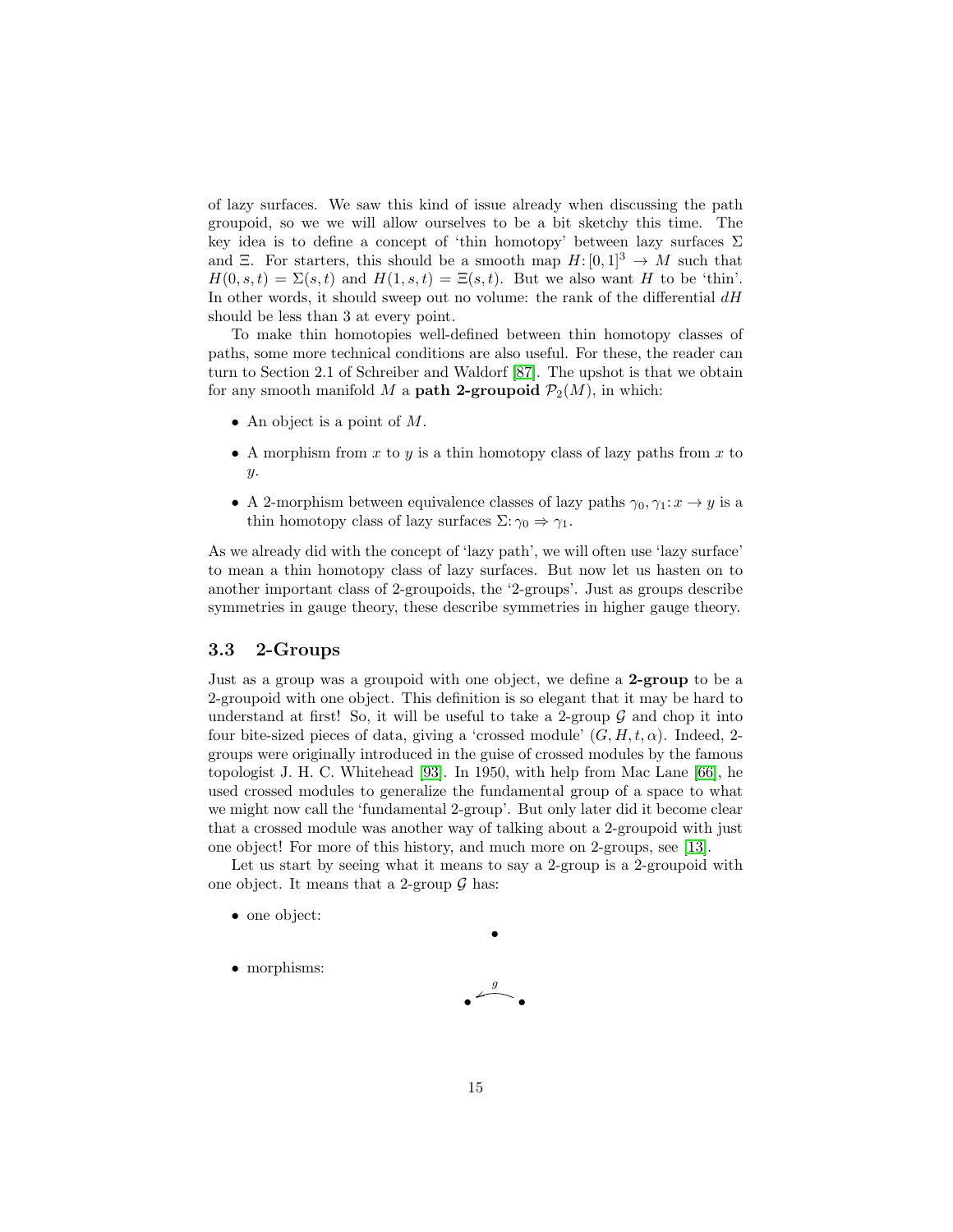• and 2-morphisms:



The morphisms form a group under composition:

$$
\bullet \stackrel{g}{\longleftarrow} \bullet \stackrel{g'}{\longleftarrow} \bullet = \bullet \stackrel{gg'}{\longleftarrow} \bullet
$$

The 2-morphisms form a group under horizontal composition:

$$
\bullet \qquad \qquad \bullet \qquad \qquad \bullet \qquad \qquad \bullet \qquad \qquad \bullet \qquad \qquad \bullet \qquad \qquad \bullet \qquad \qquad \bullet \qquad \qquad \bullet \qquad \qquad \bullet \qquad \qquad \bullet \qquad \qquad \bullet \qquad \qquad \bullet \qquad \qquad \bullet \qquad \qquad \bullet \qquad \qquad \bullet \qquad \qquad \bullet \qquad \qquad \bullet \qquad \qquad \bullet \qquad \qquad \bullet \qquad \qquad \bullet \qquad \qquad \bullet \qquad \qquad \bullet \qquad \qquad \bullet \qquad \qquad \bullet \qquad \qquad \bullet \qquad \qquad \bullet \qquad \qquad \bullet \qquad \qquad \bullet \qquad \qquad \bullet \qquad \qquad \bullet \qquad \qquad \bullet \qquad \qquad \bullet \qquad \qquad \bullet \qquad \qquad \bullet \qquad \qquad \bullet \qquad \qquad \bullet \qquad \qquad \bullet \qquad \qquad \bullet \qquad \qquad \bullet \qquad \qquad \bullet \qquad \qquad \bullet \qquad \qquad \bullet \qquad \qquad \bullet \qquad \qquad \bullet \qquad \qquad \bullet \qquad \qquad \bullet \qquad \qquad \bullet \qquad \qquad \bullet \qquad \qquad \bullet \qquad \qquad \bullet \qquad \qquad \bullet \qquad \qquad \bullet \qquad \qquad \bullet \qquad \qquad \bullet \qquad \qquad \bullet \qquad \qquad \bullet \qquad \qquad \bullet \qquad \qquad \bullet \qquad \qquad \bullet \qquad \qquad \bullet \qquad \qquad \bullet \qquad \qquad \bullet \qquad \qquad \bullet \qquad \qquad \bullet \qquad \qquad \bullet \qquad \qquad \bullet \qquad \qquad \bullet \qquad \qquad \bullet \qquad \qquad \bullet \qquad \qquad \bullet \qquad \qquad \bullet \qquad \qquad \bullet \qquad \qquad \bullet \qquad \qquad \bullet \qquad \qquad \bullet \qquad \qquad \bullet \qquad \qquad \bullet \qquad \qquad \bullet \qquad \qquad \bullet \qquad \qquad \bullet \qquad \qquad \bullet \qquad \qquad \bullet \qquad \qquad \bullet \qquad \qquad \bullet \qquad \qquad \bullet \qquad \qquad \bullet \qquad \qquad \bullet \qquad \qquad \bullet \qquad \qquad \bullet \qquad \qquad \bullet \qquad \qquad \bullet \qquad \qquad \bullet \qquad \qquad \bullet \qquad \qquad \bullet \qquad \qquad
$$

In addition, the 2-morphisms can be composed vertically:



Vertical composition is also associative with identity and inverses. But the 2 morphisms do not form a group under this operation, because a given pair may not be composable: their source and target may not match up. Finally, vertical and horizontal composition are tied together by the interchange law, which says the two ways one can read this diagram are consistent.



Now let us create a crossed module  $(G, H, t, \alpha)$  from a 2-group  $\mathcal{G}$ . To do this, first note that the morphisms of the 2-group form a group by themselves, with composition as the group operation. So:

• Let  $G$  be the set of morphisms in  $\mathcal{G}$ , made into a group with composition as the group operation:

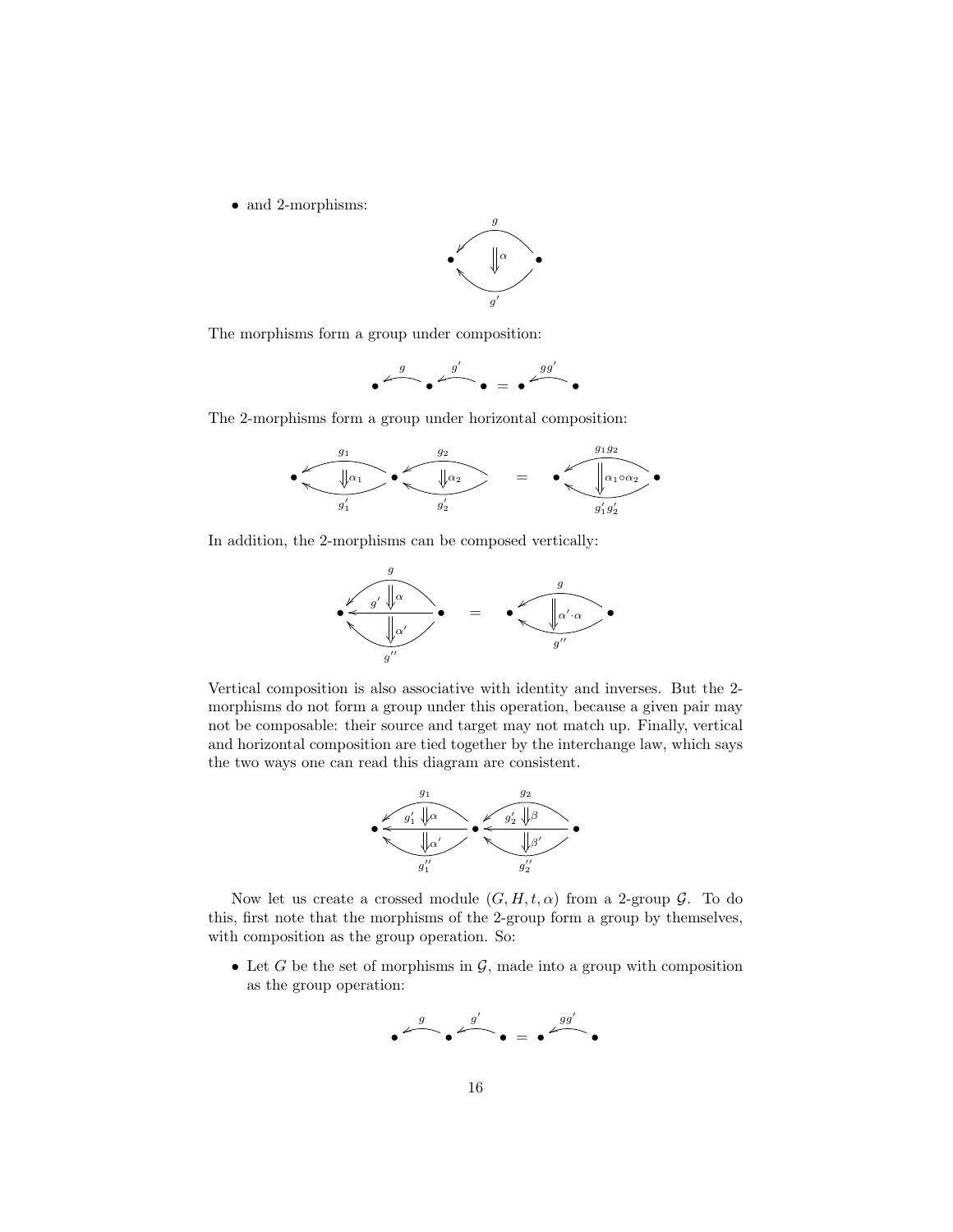How about the 2-morphisms? These also form a group, with horizontal composition as the group operation. But it turns out to be efficient to focus on a subgroup of this:

 $\bullet$  Let  $H$  be the set of all 2-morphisms whose source is the identity:



We make  $H$  into a group with horizontal composition as the group operation:



Above we use  $hh'$  as an abbreviation for the horizontal composite  $h \circ h'$  of two elements of H. We will use  $h^{-1}$  to denote the horizontal inverse of an element of H. We use  $t(h)$  to denote the target of an element  $h \in H$ . The definition of a 2-category implies that  $t: H \to G$  is a group homomorphism:

$$
t(hh') = t(h)t(h').
$$

This homomorphism is our third piece of data:

• A group homomorphism  $t: H \to G$  sending each 2-morphism in H to its target:



The fourth piece of data is the subtlest. There is a way to 'horizontally conjugate' any element  $h \in H$  by an element  $g \in G$ , or more precisely by its identity 2-morphism  $1_q$ :



The result is a 2-morphism in H which we call  $\alpha(q)(h)$ . In fact,  $\alpha(q)$  is an automorphism of  $H$ , meaning a one-to-one and onto function with

$$
\alpha(g)(hh') = \alpha(g)(h) \alpha(g)(h').
$$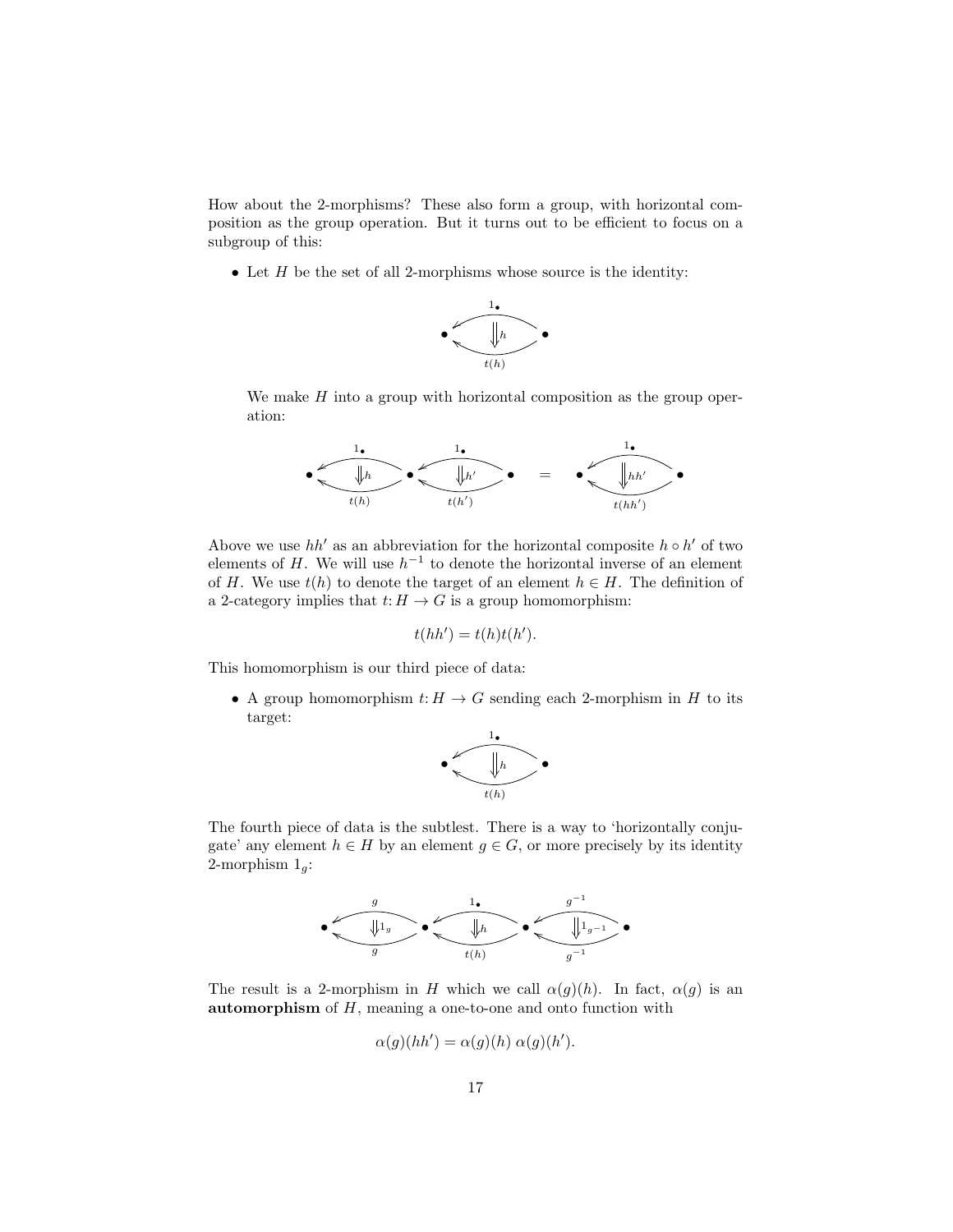Composing two automorphisms gives another automorphism, and this makes the automorphisms of H into a group, say  $Aut(H)$ . Even better,  $\alpha$  gives a group homomorphism

$$
\alpha: G \to \text{Aut}(H).
$$

Concretely, this means that in addition to the above equation, we have

$$
\alpha(gg') = \alpha(g)\alpha(g').
$$

Checking these two equations is a nice way to test your understanding of 2 categories. A group homomorphism  $\alpha: G \to \text{Aut}(H)$  is also called an **action** of the group  $G$  on the group  $H$ . So, the fourth and final piece of data in our crossed module is:

• An action  $\alpha$  of G on H given by:



A crossed module  $(G, H, t, \alpha)$  must also satisfy two more equations which follow from the definition of a 2-group. First, examining the above diagram, we see that  $t$  is  $G$ -equivariant, by which we mean:

• 
$$
t(\alpha(g)h) = g(t(h))g^{-1}
$$
 for all  $g \in G$  and  $h \in H$ .

Second, the Peiffer identity holds:

•  $\alpha(t(h))h' = hh'h^{-1}$  for all  $h, h' \in H$ .

The Peiffer identity is the least obvious thing about a crossed module. It follows from the interchange law, and it is worth seeing how. First, we have:

hh<sup>0</sup>h <sup>−</sup><sup>1</sup> = • • 1• z t(h) d <sup>h</sup> • 1• z t(h 0 ) d <sup>h</sup> 0 • 1• z t(h −1 ) d h −1 

where—beware!—we are now using  $h^{-1}$  to mean the *horizontal* inverse of h, since this is its inverse in the group  $H$ . We can pad out this equation by vertically composing with some identity morphisms:

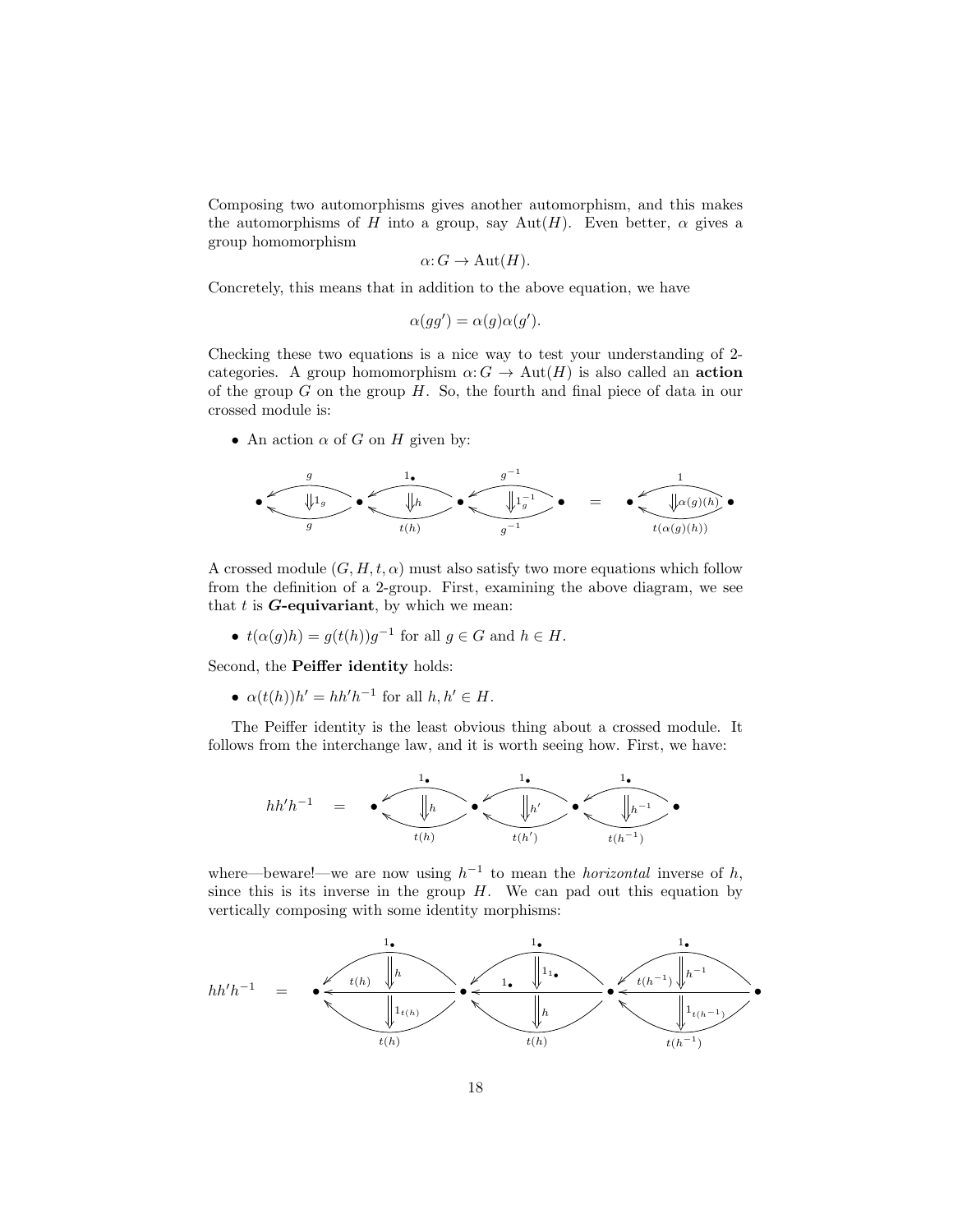This diagram describes an unambiguous 2-morphism, thanks to the interchange law. So, we can do the horizontal compositions first and get:



But vertically composing with an identity 2-morphism has no effect. So, we obtain the Peiffer identity:

$$
hh'h^{-1} = \alpha(t(h))(h').
$$

All this leads us to define a **crossed module**  $(G, H, t, \alpha)$  to consist of:

- a group  $G$ ,
- a group  $H$ ,
- a homomorphism  $t: H \to G$ , and
- an action  $\alpha: G \to \text{Aut}(H)$

such that:

•  $t$  is  $G$ -equivariant:

$$
t(\alpha(g)h) = g(t(h))g^{-1}
$$

for all  $g \in G$  and  $h \in H$ , and

• the Peiffer identity holds for all  $h, h' \in H$ :

$$
\alpha(t(h))h' = hh'h^{-1}.
$$

In fact, we can recover a 2-group G from its crossed module  $(G, H, t, \alpha)$ , so crossed modules are just another way of thinking about 2-groups. The trick to seeing this is to notice that 2-morphisms in G are the same as pairs  $(g, h) \in$  $G \times H$ . Such a pair gives this 2-morphism:



We leave it to the reader to check that every 2-morphism in  $\mathcal G$  is of this form. Note that this 2-morphism goes from g to  $t(h)g$ . So, when we construct a 2-group from a crossed module, we get a 2-morphism

$$
(g, h) \colon g \to t(h)g
$$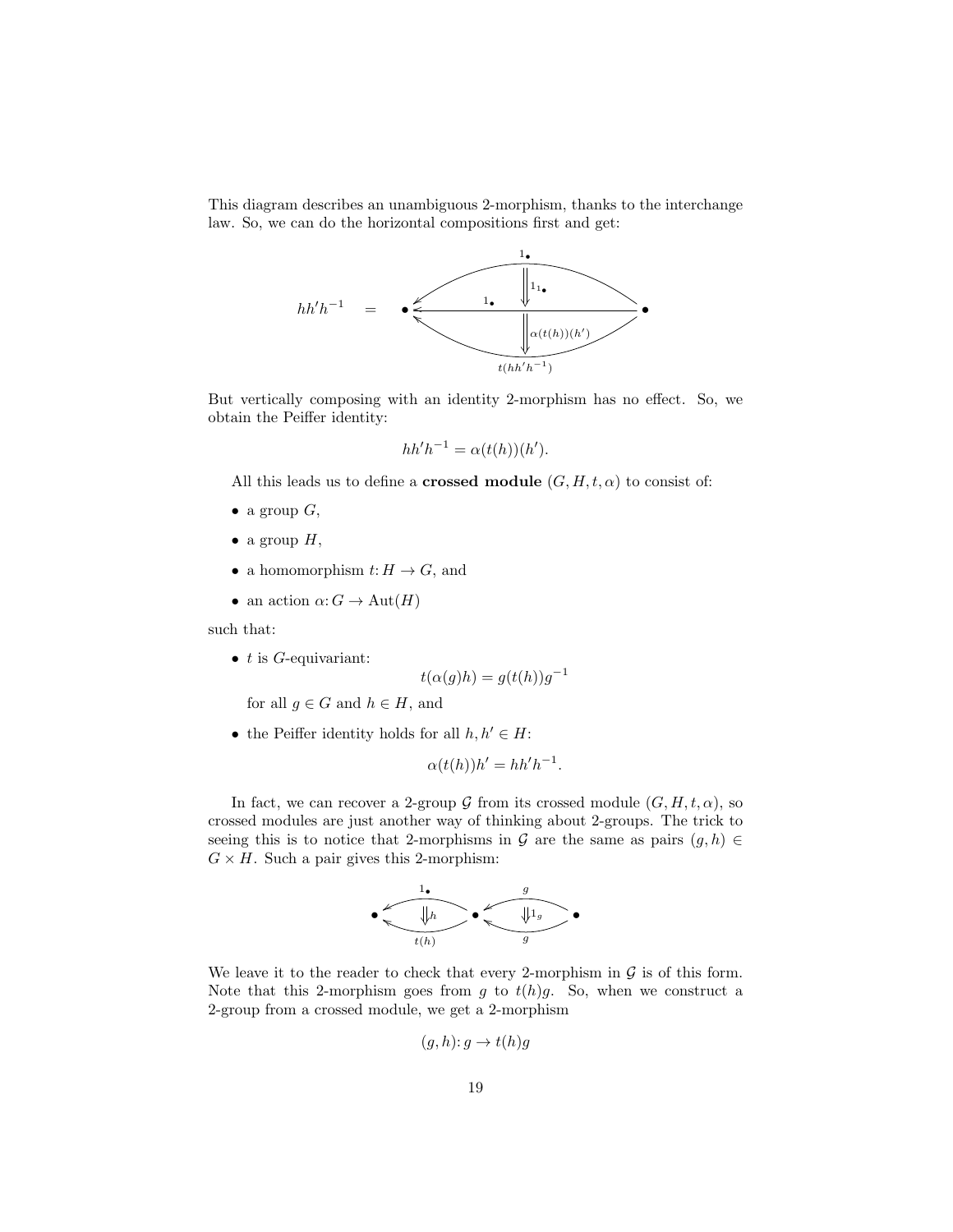from any pair  $(g, h) \in G \times H$ . Horizontal composition of 2-morphisms then makes  $G \times H$  into a group, as follows:

$$
(g,h) \circ (g',h') =
$$
\n
$$
\begin{array}{c}\n\downarrow \\
\downarrow \\
\downarrow \\
\downarrow \\
\downarrow\n\end{array}\n\qquad\n\begin{array}{c}\n\downarrow \\
\downarrow \\
\downarrow \\
\downarrow \\
\downarrow\n\end{array}\n\qquad\n\begin{array}{c}\n\downarrow \\
\downarrow \\
\downarrow \\
\downarrow \\
\downarrow \\
\downarrow\n\end{array}\n\qquad\n\begin{array}{c}\n\downarrow \\
\downarrow \\
\downarrow \\
\downarrow \\
\downarrow \\
\downarrow\n\end{array}\n\qquad\n\begin{array}{c}\n\downarrow \\
\downarrow \\
\downarrow \\
\downarrow \\
\downarrow \\
\downarrow\n\end{array}\n\qquad\n\begin{array}{c}\n\downarrow \\
\downarrow \\
\downarrow \\
\downarrow \\
\downarrow \\
\downarrow\n\end{array}\n\qquad\n\begin{array}{c}\n\downarrow \\
\downarrow \\
\downarrow \\
\downarrow \\
\downarrow\n\end{array}\n\qquad\n\begin{array}{c}\n\downarrow \\
\downarrow \\
\downarrow \\
\downarrow \\
\downarrow\n\end{array}\n\qquad\n\begin{array}{c}\ng' \\
\downarrow \\
\downarrow \\
\downarrow \\
\downarrow\n\end{array}\n\qquad\n\begin{array}{c}\ng' \\
\downarrow \\
\downarrow \\
\downarrow \\
\downarrow\n\end{array}\n\qquad\n\begin{array}{c}\ng' \\
\downarrow \\
\downarrow \\
\downarrow \\
\downarrow\n\end{array}\n\qquad\n\begin{array}{c}\ng' \\
\downarrow \\
\downarrow \\
\downarrow \\
\downarrow\n\end{array}\n\qquad\n\begin{array}{c}\ng' \\
\downarrow \\
\downarrow \\
\downarrow\n\end{array}\n\qquad\n\begin{array}{c}\ng' \\
\downarrow \\
\downarrow \\
\downarrow\n\end{array}\n\qquad\n\begin{array}{c}\ng' \\
\downarrow \\
\downarrow \\
\downarrow\n\end{array}\n\qquad\n\begin{array}{c}\ng' \\
\downarrow \\
\downarrow \\
\downarrow\n\end{array}\n\qquad\n\begin{array}{c}\ng' \\
\downarrow \\
\downarrow \\
\downarrow\n\end{array}\n\qquad\n\begin{array}{c}\ng' \\
\downarrow \\
\downarrow \\
\downarrow\n\end{array}\n\qquad\n\begin{array}{c}\ng' \\
\downarrow \\
\downarrow \\
\downarrow\n\end{array}\n\qquad\n\begin{array}{c}\ng' \\
\downarrow \\
\downarrow \\
\downarrow\n\end{array}\n\qquad\n\begin{array}{c}\ng' \\
\downarrow \\
\downarrow \\
\
$$

So, the group of 2-morphisms of  $G$  is the semidirect product  $G \ltimes H$ , defined using the action  $\alpha$ .

Following this line of thought, the reader can check the following:

<span id="page-19-0"></span>**Theorem 2.** Given a crossed module  $(G, H, t, \alpha)$ , there is a unique 2-group  $\mathcal G$ where:

- $\bullet$  the group of morphisms is  $G$ ,
- a 2-morphism  $\alpha: g \Rightarrow g'$  is the same as a pair  $(g,h) \in G \times H$  with  $g' =$  $t(h)g,$
- the vertical composite of  $(g,h)$  and  $(g',h')$ , when they are composable, is given by

$$
(g,h)\cdot (g',h')=(g',hh'),
$$

• the horizontal composite of  $(g,h)$  and  $(g',h')$  is given by

$$
(g,h)\circ (g',h')=(gg',h\alpha(g)(h')).
$$

Conversely, given a 2-group  $G$ , there is a unique crossed module  $(G, H, t, \alpha)$ where:

• G is the group of morphisms of  $\mathcal{G}$ ,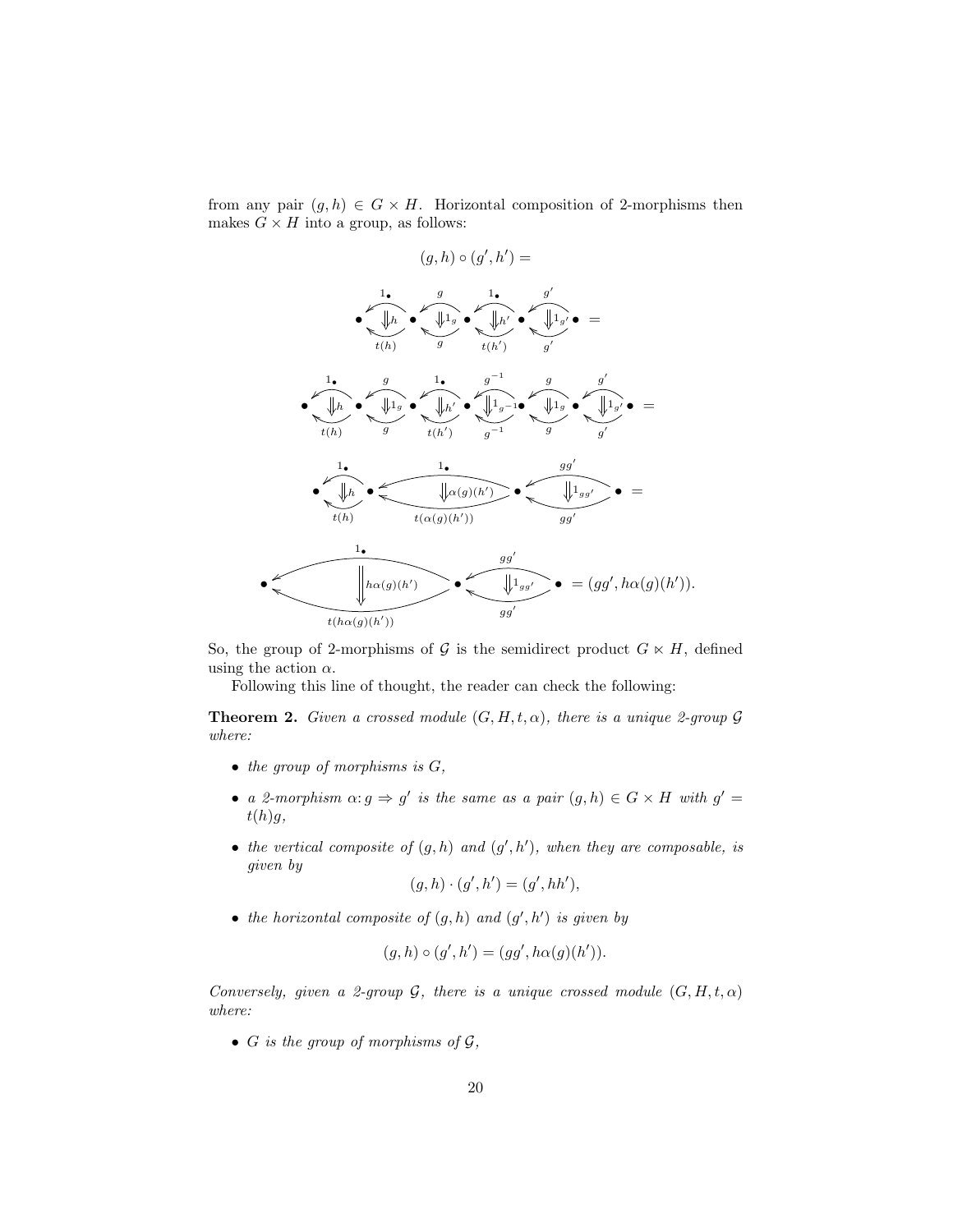- H is the group of 2-morphisms with source equal to  $1_{\bullet}$ ,
- $t: H \to G$  assigns to each 2-morphism in H its target,
- the action  $\alpha$  of G on H is given by

$$
\alpha(g)h = 1_g \circ h \circ 1_{g^{-1}}.
$$

Indeed, these two processes set up an equivalence between 2-groups and crossed modules, as described more formally elsewhere [\[13,](#page-54-3) [51\]](#page-56-0). It thus makes sense to define a Lie 2-group to be a 2-group for which the groups  $G$  and  $H$  in its crossed module are Lie groups, with the maps  $t: H \to G$  and  $\alpha: G \to \text{Aut}(H)$ being smooth. It is worth emphasizing that in this context we use  $Aut(H)$  to mean the group of *smooth* automorphisms of  $H$ . This is a Lie group in its own right.

In Section [4](#page-26-0) we will use Theorem [2](#page-19-0) to construct many examples of Lie 2 groups. But first we should finish explaining 2-connections.

#### 3.4 2-Connections

A 2-connection is a recipe for parallel transporting both 0-dimensional and 1-dimensional objects—say, particles and strings. Just as we can describe a connection on a trivial bundle using a Lie-algebra valued differential form, we can describe a 2-connection using a pair of differential forms. But there is a deeper way of understanding 2-connections. Just as a connection was revealed to be a smooth functor

$$
hol: \mathcal{P}_1(M) \to G
$$

for some Lie group  $G$ , a 2-connection will turn out to be a smooth 2-functor

hol: 
$$
\mathcal{P}_2(M) \to \mathcal{G}
$$

for some Lie 2-group  $\mathcal G$ . Of course, to make sense of this we need to define a '2-functor', and say what it means for such a thing to be smooth.

The definition of 2-functor is utterly straightforward: it is a map between 2-categories that preserves everything in sight. So, given 2-categories  $C$  and  $D$ , a 2-functor  $F: C \to D$  consists of:

- a map  $F$  sending objects in  $C$  to objects in  $D$ ,
- another map called  $F$  sending morphisms in  $C$  to morphisms in  $D$ ,
- a third map called F sending 2-morphisms in C to 2-morphisms in  $D$ ,

such that:

• given a morphism  $f: x \to y$  in C, we have  $F(f): F(x) \to F(y)$ ,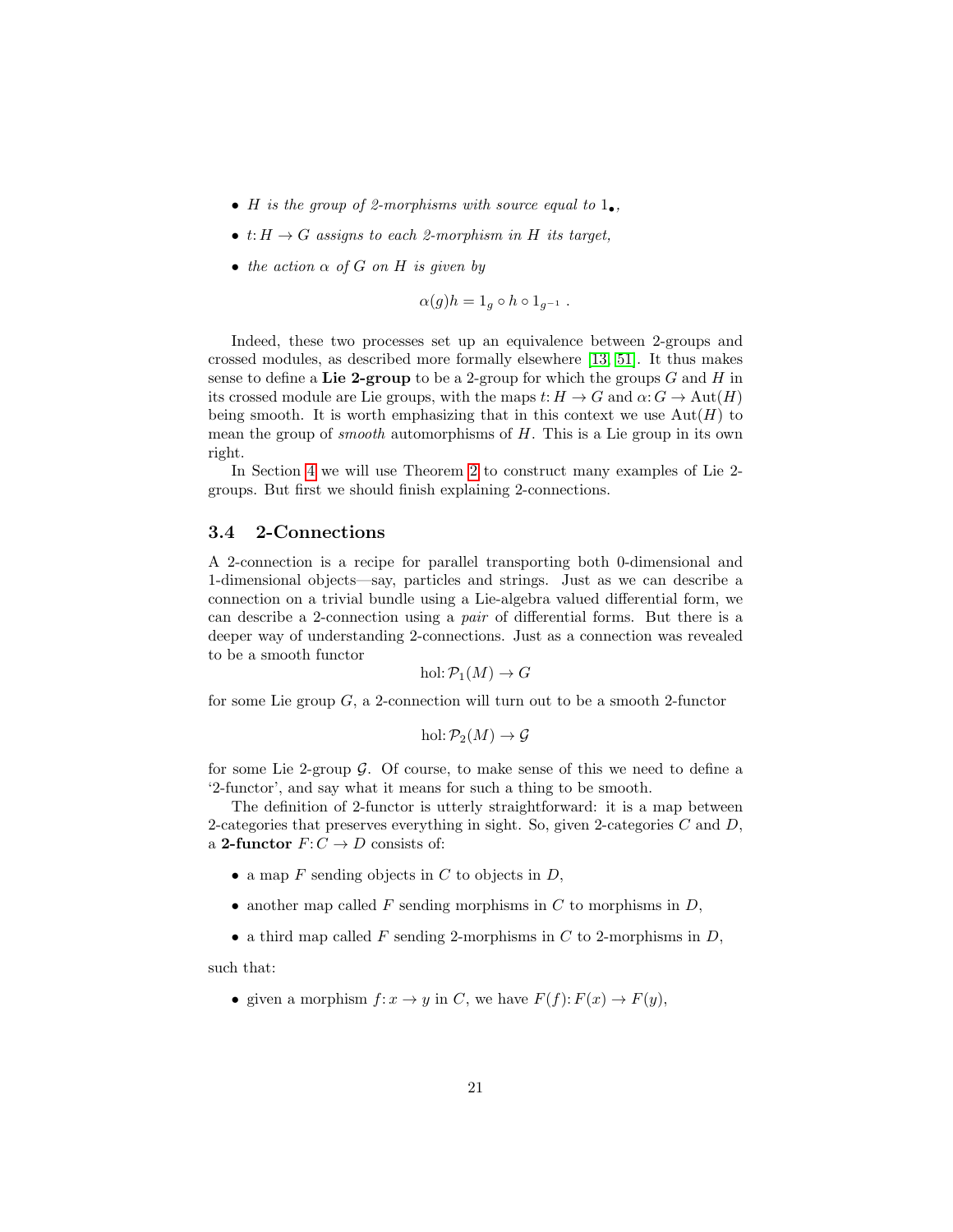$\bullet$  F preserves composition for morphisms, and identity morphisms:

$$
F(fg) = F(f)F(g)
$$

$$
F(1_x) = 1_{F(x)},
$$

- given a 2-morphism  $\alpha$ :  $f \Rightarrow g$  in C, we have  $F(\alpha)$ :  $F(f) \Rightarrow F(g)$ ,
- $\bullet$  F preserves vertical and horizontal composition for 2-morphisms, and identity 2-morphisms:

$$
F(\alpha \cdot \beta) = F(\alpha) \cdot F(\beta)
$$

$$
F(\alpha \circ \beta) = F(\alpha) \circ F(\beta)
$$

$$
F(1_f) = 1_{F(f)}.
$$

There is a general theory of smooth 2-groupoids and smooth 2-functors [\[16,](#page-54-1) [88\]](#page-59-4). But here we prefer to take a more elementary approach. We already know that for any Lie 2-group  $\mathcal G$ , the morphisms and 2-morphisms each form Lie groups. Given this, we can say that for any smooth manifold  $M$ , a 2-functor

$$
hol: \mathcal{P}_2(M) \to \mathcal{G}
$$

is smooth if:

- For any smoothly parametrized family of lazy paths  $\gamma_s$  ( $s \in [0,1]^n$ ) the morphism hol $(\gamma_s)$  depends smoothly on s, and
- For any smoothly parametrized family of lazy surfaces  $\Sigma_s$  ( $s \in [0,1]^n$ ) the 2-morphism hol $(\Sigma_s)$  depends smoothly on s.

With these definitions in hand, we are finally ready to understand the basic result about 2-connections. It is completely analogous to Theorem [1:](#page-4-0)

<span id="page-21-0"></span>**Theorem 3.** For any Lie 2-group  $\mathcal G$  and any smooth manifold  $M$ , there is a one-to-one correspondence between:

- 1. 2-connections on the trivial principal G-2-bundle over M,
- 2. pairs consisting of a smooth g-valued 1-form A and a smooth h-valued 2-form B on M, such that

$$
\underline{t}(B) = dA + A \wedge A
$$

where we use  $t: \mathfrak{h} \to \mathfrak{g}$ , the differential of the map  $t: H \to G$ , to convert B into a g-valued 2-form, and

3. smooth 2-functors

hol:  $\mathcal{P}_2(M) \rightarrow \mathcal{G}$ 

where  $\mathcal{P}_2(M)$  is the path 2-groupoid of M.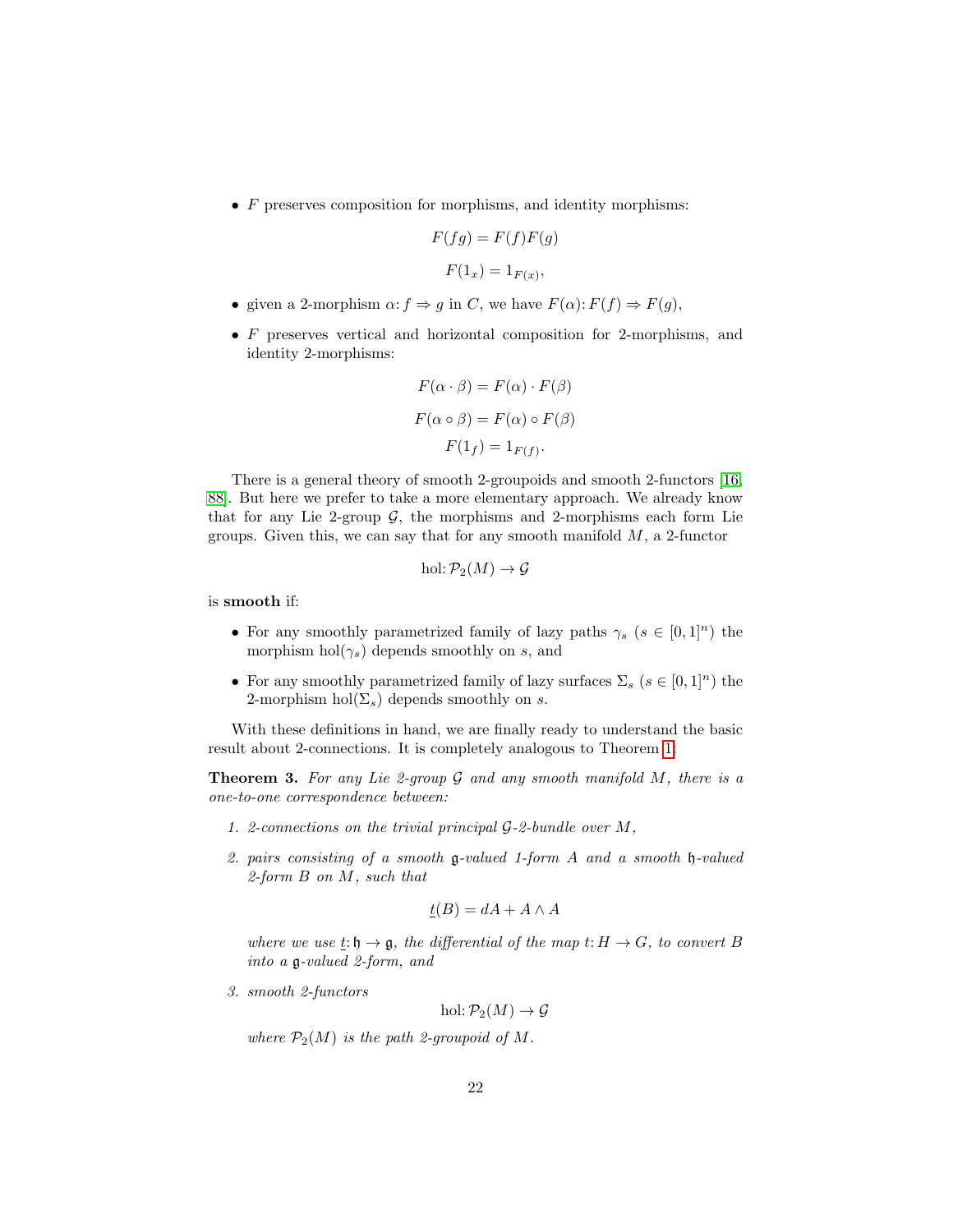This result was announced by Baez and Schreiber [\[16\]](#page-54-1), and a proof can be be found in the work of Schreiber and Waldorf [\[88\]](#page-59-4). This work was deeply inspired by the ideas of Breen and Messing [\[29,](#page-55-1) [30\]](#page-55-2), who considered a special class of 2-groups, and omitted the equation  $t(B) = dA + A \wedge A$ , since their sort of connection did not assign holonomies to surfaces. One should also compare the closely related work of Mackaay, Martins, and Picken [\[67,](#page-58-0) [69\]](#page-58-1), and the work of Pfeiffer and Girelli [\[76,](#page-58-2) [58\]](#page-57-3).

In the above theorem, the first item mentions '2-connections' and '2-bundles' concepts that we have not defined. But since we are only talking about 2 connections on trivial 2-bundles, we do not need these general concepts yet. For now, we can take the third item as the definition of the first. Then the content of the theorem lies in the differential form description of smooth 2-functors hol:  $\mathcal{P}_2(M) \to \mathcal{G}$ . This is what we need to understand.

A 2-functor of this sort must assign holonomies both to paths and surfaces. As you might expect, the 1-form  $\vec{A}$  is primarily responsible for defining holonomies along paths, while the 2-form  $B$  is responsible for defining holonomies for surfaces. But this is a bit of an oversimplification. When computing the holonomy of a surface, we need to use  $A$  as well as  $B!$ 

Another surprising thing is that  $A$  and  $B$  need to be related by an *equation* for the holonomy to be a 2-functor. If we ponder how the holonomy of a surface is actually computed, we can see why this is so. We shall not be at all rigorous here. We just want to give a rough intuitive idea of how to compute a holonomy for a surface, and where the equation  $t(B) = dA + A \wedge A$  comes from. Of course

$$
dA + A \wedge A = F
$$

is just the curvature of the connection A. This is a big clue.

Suppose we are trying to compute the holonomy for a surface starting from a g-valued 1-form  $A$  and an  $\mathfrak h$ -valued 2-form  $B$ . Then following the ideas of calculus, we can try to chop the surface into many small pieces, compute a holonomy for each one, and multiply these together somehow. It is easy to chop a surface into small squares. Unfortunately, the definition of 2-category doesn't seem to know anything about squares! But this is not a serious problem. For example, we can interpret this square:

$$
\begin{array}{c}\n\bullet & \xleftarrow{f} \\
h \\
\downarrow \qquad \swarrow \alpha \\
\bullet & \xleftarrow{k}\n\end{array}
$$

as a 2-morphism  $\alpha: fg \Rightarrow hk$ . We can then compose a bunch of such 2-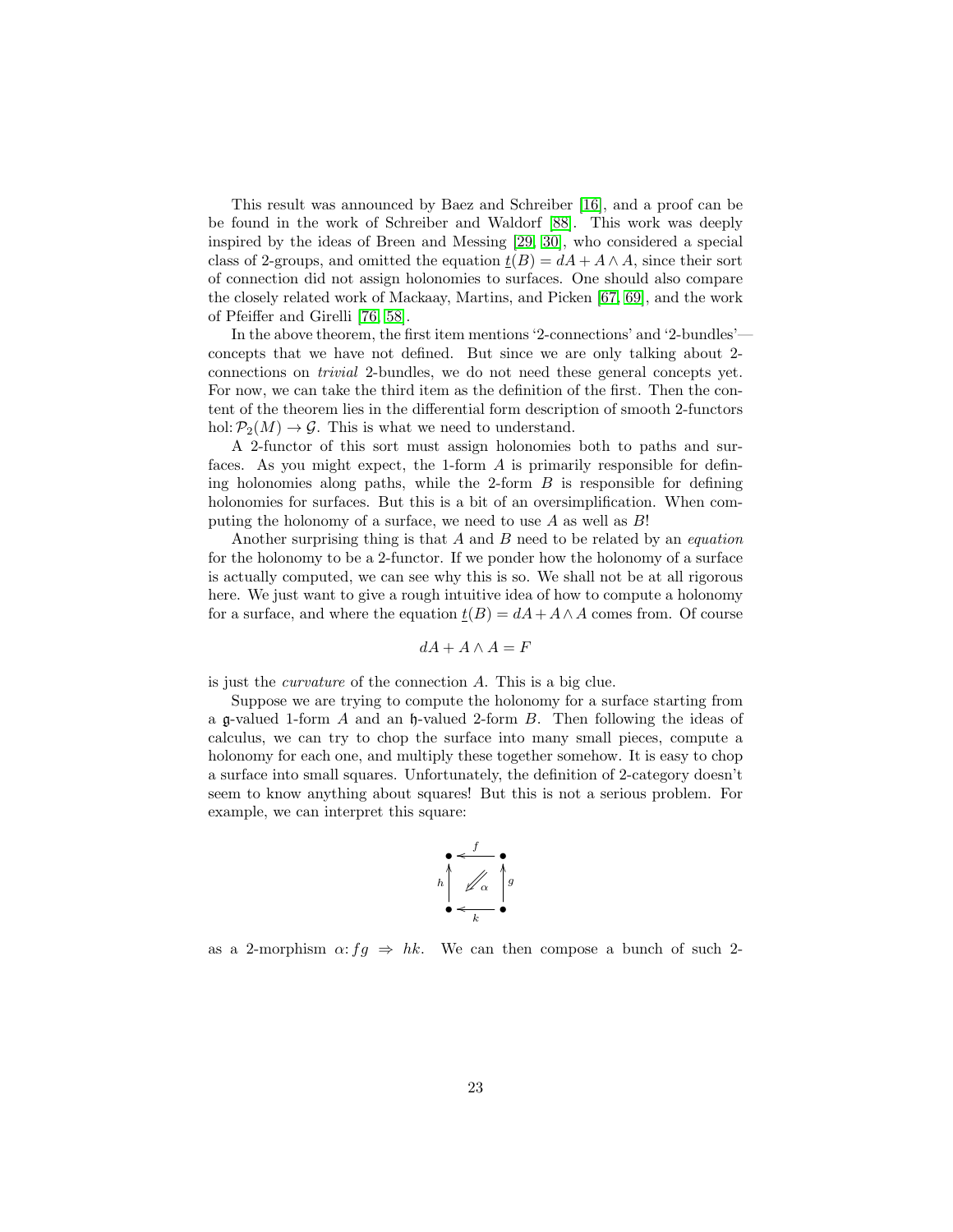morphisms:

$$
\begin{array}{|c|c|c|c|c|} \hline \rule{0pt}{2ex} \rule{0pt}{2ex} \rule{0pt}{2ex} \rule{0pt}{2ex} \rule{0pt}{2ex} \rule{0pt}{2ex} \rule{0pt}{2ex} \rule{0pt}{2ex} \rule{0pt}{2ex} \rule{0pt}{2ex} \rule{0pt}{2ex} \rule{0pt}{2ex} \rule{0pt}{2ex} \rule{0pt}{2ex} \rule{0pt}{2ex} \rule{0pt}{2ex} \rule{0pt}{2ex} \rule{0pt}{2ex} \rule{0pt}{2ex} \rule{0pt}{2ex} \rule{0pt}{2ex} \rule{0pt}{2ex} \rule{0pt}{2ex} \rule{0pt}{2ex} \rule{0pt}{2ex} \rule{0pt}{2ex} \rule{0pt}{2ex} \rule{0pt}{2ex} \rule{0pt}{2ex} \rule{0pt}{2ex} \rule{0pt}{2ex} \rule{0pt}{2ex} \rule{0pt}{2ex} \rule{0pt}{2ex} \rule{0pt}{2ex} \rule{0pt}{2ex} \rule{0pt}{2ex} \rule{0pt}{2ex} \rule{0pt}{2ex} \rule{0pt}{2ex} \rule{0pt}{2ex} \rule{0pt}{2ex} \rule{0pt}{2ex} \rule{0pt}{2ex} \rule{0pt}{2ex} \rule{0pt}{2ex} \rule{0pt}{2ex} \rule{0pt}{2ex} \rule{0pt}{2ex} \rule{0pt}{2ex} \rule{0pt}{2ex} \rule{0pt}{2ex} \rule{0pt}{2ex} \rule{0pt}{2ex} \rule{0pt}{2ex} \rule{0pt}{2ex} \rule{0pt}{2ex} \rule{0pt}{2ex} \rule{0pt}{2ex} \rule{0pt}{2ex} \rule{0pt}{2ex} \rule{0pt}{2ex} \rule{0pt}{2ex} \rule{0pt}{2ex} \rule{0pt}{2ex} \rule{0pt}{2ex} \rule{0pt}{2ex} \rule{0pt}{2ex} \rule{0pt}{2ex} \rule{0pt}{2ex} \rule{0pt}{2ex} \rule{0pt}{2ex} \rule{0pt}{2ex} \rule{0pt}{2ex} \rule{0pt}{2ex} \rule{0pt}{2ex} \rule{0pt}{2ex} \rule{0pt}{2ex} \rule{0pt}{2ex} \rule{0pt}{2ex} \rule{0pt}{2ex} \rule{0pt}{2ex} \rule
$$

with the help of a trick called 'whiskering'.

Whiskering is a way to compose a 1-morphism and a 2-morphism. Suppose we want to compose a 2-morphism  $\alpha$  and a morphism f that sticks out like a whisker on the left:

$$
z \bullet \leftarrow f \qquad y \bullet \qquad \qquad \downarrow g
$$

We can do this by taking the horizontal composite  $1_f \circ \alpha$ :



We call the result  $f \circ \alpha$ , or  $\alpha$  left whiskered by f. Similarly, if we have a whisker sticking out on the right:



we can take the horizontal composite  $\alpha \circ 1_f$ :



and call the result  $\alpha \circ f$ , or  $\alpha$  right whiskered by f.

With the help of whiskering, we can compose 2-morphisms shaped like arbitrary polygons. For example, suppose we want to horizontally compose two squares:

$$
h \qquad h \qquad \text{if} \qquad \text{if} \qquad \text{if} \qquad \text{if} \qquad \text{if} \qquad \text{if} \qquad \text{if} \qquad \text{if} \qquad \text{if} \qquad \text{if} \qquad \text{if} \qquad \text{if} \qquad \text{if} \qquad \text{if} \qquad \text{if} \qquad \text{if} \qquad \text{if} \qquad \text{if} \qquad \text{if} \qquad \text{if} \qquad \text{if} \qquad \text{if} \qquad \text{if} \qquad \text{if} \qquad \text{if} \qquad \text{if} \qquad \text{if} \qquad \text{if} \qquad \text{if} \qquad \text{if} \qquad \text{if} \qquad \text{if} \qquad \text{if} \qquad \text{if} \qquad \text{if} \qquad \text{if} \qquad \text{if} \qquad \text{if} \qquad \text{if} \qquad \text{if} \qquad \text{if} \qquad \text{if} \qquad \text{if} \qquad \text{if} \qquad \text{if} \qquad \text{if} \qquad \text{if} \qquad \text{if} \qquad \text{if} \qquad \text{if} \qquad \text{if} \qquad \text{if} \qquad \text{if} \qquad \text{if} \qquad \text{if} \qquad \text{if} \qquad \text{if} \qquad \text{if} \qquad \text{if} \qquad \text{if} \qquad \text{if} \qquad \text{if} \qquad \text{if} \qquad \text{if} \qquad \text{if} \qquad \text{if} \qquad \text{if} \qquad \text{if} \qquad \text{if} \qquad \text{if} \qquad \text{if} \qquad \text{if} \qquad \text{if} \qquad \text{if} \qquad \text{if} \qquad \text{if} \qquad \text{if} \qquad \text{if} \qquad \text{if} \qquad \text{if} \qquad \text{if} \qquad \text{if} \qquad \text{if} \qquad \text{if} \qquad \text{if} \qquad \text{if} \qquad \text{if} \qquad \text{if} \qquad \text{if} \qquad \text{if} \qquad \text{if} \qquad \text{if} \qquad \text{if} \qquad \text{if} \q
$$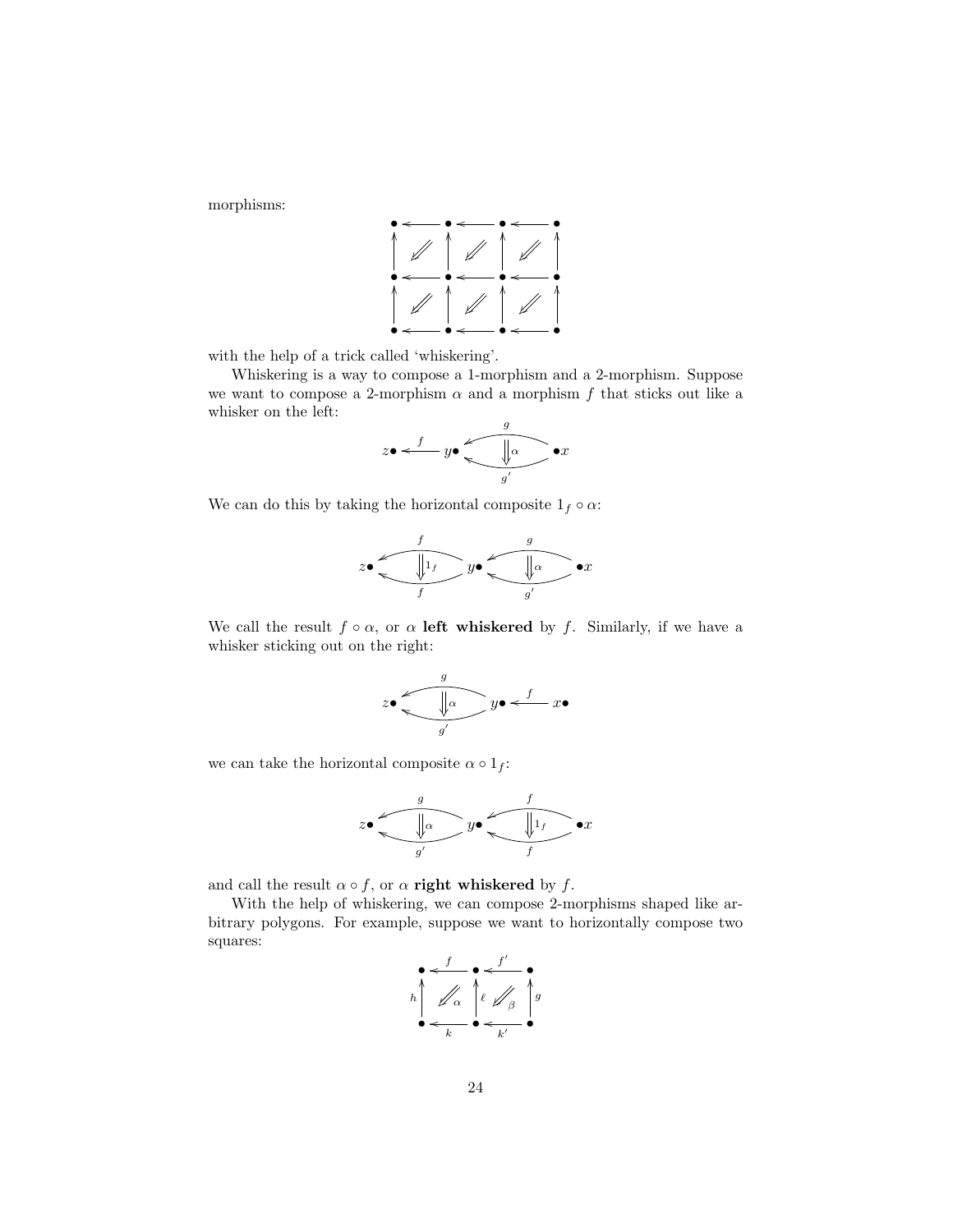To do this, we can left whisker  $\beta$  by f, obtaining this 2-morphism:

$$
f \circ \beta: ff'g \Rightarrow f\ell k'
$$
\n
$$
\bullet \leftarrow f \circ \bullet \leftarrow f'
$$
\n
$$
\bullet \leftarrow f \circ \bullet \leftarrow f'
$$
\n
$$
\bullet \leftarrow f \circ \bullet \circ \bullet \circ \bullet \circ \bullet
$$
\n
$$
\bullet \leftarrow f \circ \bullet \circ \bullet \circ \bullet
$$

Then we can right whisker  $\alpha$  by  $k'$ , obtaining

α ◦ k 0 : f `k<sup>0</sup> ⇒ hkk<sup>0</sup> • • f o • h OO • k o ` OO • k 0 o { <sup>α</sup>

Then we can vertically compose these to get the desired 2-morphism:

$$
(\alpha \circ k') \cdot (g \circ \beta) \colon ff'g \Rightarrow hkk'
$$
\n
$$
\bullet \xleftarrow{f} \bullet \xleftarrow{f'} \bullet
$$
\n
$$
h \qquad \text{if } \alpha \qquad \text{if } \beta \qquad \text{if } \beta \qquad \text{if } \beta \qquad \text{if } \beta \qquad \text{if } \beta \qquad \text{if } \beta \qquad \text{if } \beta \qquad \text{if } \beta \qquad \text{if } \beta \qquad \text{if } \beta \qquad \text{if } \beta \qquad \text{if } \beta \qquad \text{if } \beta \qquad \text{if } \beta \qquad \text{if } \beta \qquad \text{if } \beta \qquad \text{if } \beta \qquad \text{if } \beta \qquad \text{if } \beta \qquad \text{if } \beta \qquad \text{if } \beta \qquad \text{if } \beta \qquad \text{if } \beta \qquad \text{if } \beta \qquad \text{if } \beta \qquad \text{if } \beta \qquad \text{if } \beta \qquad \text{if } \beta \qquad \text{if } \beta \qquad \text{if } \beta \qquad \text{if } \beta \qquad \text{if } \beta \qquad \text{if } \beta \qquad \text{if } \beta \qquad \text{if } \beta \qquad \text{if } \beta \qquad \text{if } \beta \qquad \text{if } \beta \qquad \text{if } \beta \qquad \text{if } \beta \qquad \text{if } \beta \qquad \text{if } \beta \qquad \text{if } \beta \qquad \text{if } \beta \qquad \text{if } \beta \qquad \text{if } \beta \qquad \text{if } \beta \qquad \text{if } \beta \qquad \text{if } \beta \qquad \text{if } \beta \qquad \text{if } \beta \qquad \text{if } \beta \qquad \text{if } \beta \qquad \text{if } \beta \qquad \text{if } \beta \qquad \text{if } \beta \qquad \text{if } \beta \qquad \text{if } \beta \qquad \text{if } \beta \qquad \text{if } \beta \qquad \text{if } \beta \qquad \text{if } \beta \qquad \text{if } \beta \qquad \text{if } \beta \qquad \text{if } \beta \qquad \text{if } \beta \qquad \text{if } \beta \qquad \text{if } \beta \qquad \text
$$

The same sort of trick lets us vertically compose squares. By iterating these procedures we can define more complicated composites, like this:



Of course, one may wonder if these more complicated composites are unambiguously defined! Luckily they are, thanks to associativity and the interchange law. This is a nontrivial result, called the 'pasting theorem' [\[77\]](#page-58-3).

By this method, we can reduce the task of computing hol( $\Sigma$ ) for a large surface  $\Sigma$  to the task of computing it for lots of small squares. Ultimately, of course, we should take a limit as the squares become smaller and smaller. But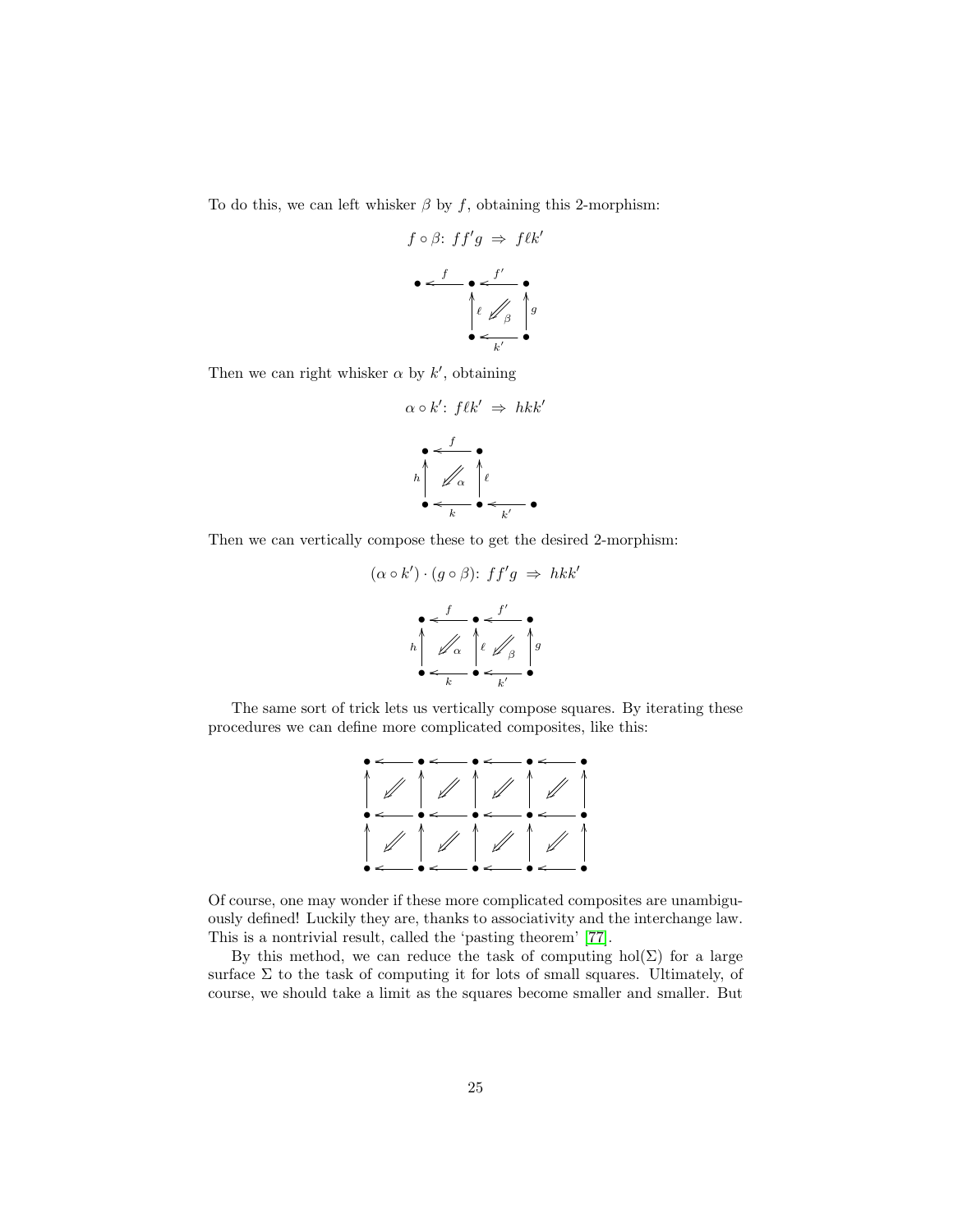for our nonrigorous discussion, it is enough to consider a very small square like this:  $\gamma_1$ 



We can think of this square as a 2-morphism

$$
\Sigma:\gamma_1\Rightarrow\gamma_2
$$

where  $\gamma_1$  is the path that goes up and then across, while  $\gamma_2$  goes across and then up. We wish to compute

$$
hol(\Sigma): hol(\gamma_1) \Rightarrow hol(\gamma_2).
$$

On the one hand, hol( $\Sigma$ ) involves the 2-form B. On the other hand, its source and target depend only on the 1-form A:

$$
\text{hol}(\gamma_1) = \mathcal{P} \exp\left(\int_{\gamma_i} A\right), \qquad \text{hol}(\gamma_2) = \mathcal{P} \exp\left(\int_{\gamma_2} A\right).
$$

So, hol( $\Sigma$ ) cannot have the right source and target unless A and B are related by an equation!

Let us try to guess this equation. Recall from Theorem [2](#page-19-0) that a 2-morphism  $\alpha: g_1 \Rightarrow g_2$  in G is determined by an element  $h \in H$  with  $g_2 = t(h)g_1$ . Using this, we may think of hol( $\Sigma$ ): hol( $\gamma_1$ )  $\rightarrow$  hol( $\gamma_2$ ) as determined by an element  $h \in H$  with

$$
\mathcal{P} \exp\left(\int_{\gamma_2} A\right) = t(h) \mathcal{P} \exp\left(\int_{\gamma_1} A\right),\,
$$

or in other words

<span id="page-25-0"></span>
$$
t(h) = \mathcal{P} \exp\left(\int_{\partial \Sigma} A\right) \tag{1}
$$

where the loop  $\partial \Sigma = \gamma_2 \gamma_1^{-1}$  goes around the square  $\Sigma$ . For a very small square, we can approximately compute the right hand side using Stokes' theorem:

$$
\mathcal{P} \exp\left(\int_{\partial \Sigma} A\right) \approx \exp\left(\int_{\Sigma} F\right).
$$

On the other hand, there is an obvious guess for the approximate value of  $h$ , which is supposed to be built using the 2-form  $B$ :

$$
h \approx \exp\left(\int_{\Sigma} B\right).
$$

For this guess to yield Equation [\(1\)](#page-25-0), at least to first order in the size of our square, we need

$$
t(\exp\left(\int_{\Sigma} B\right)) \approx \exp\left(\int_{\Sigma} F\right).
$$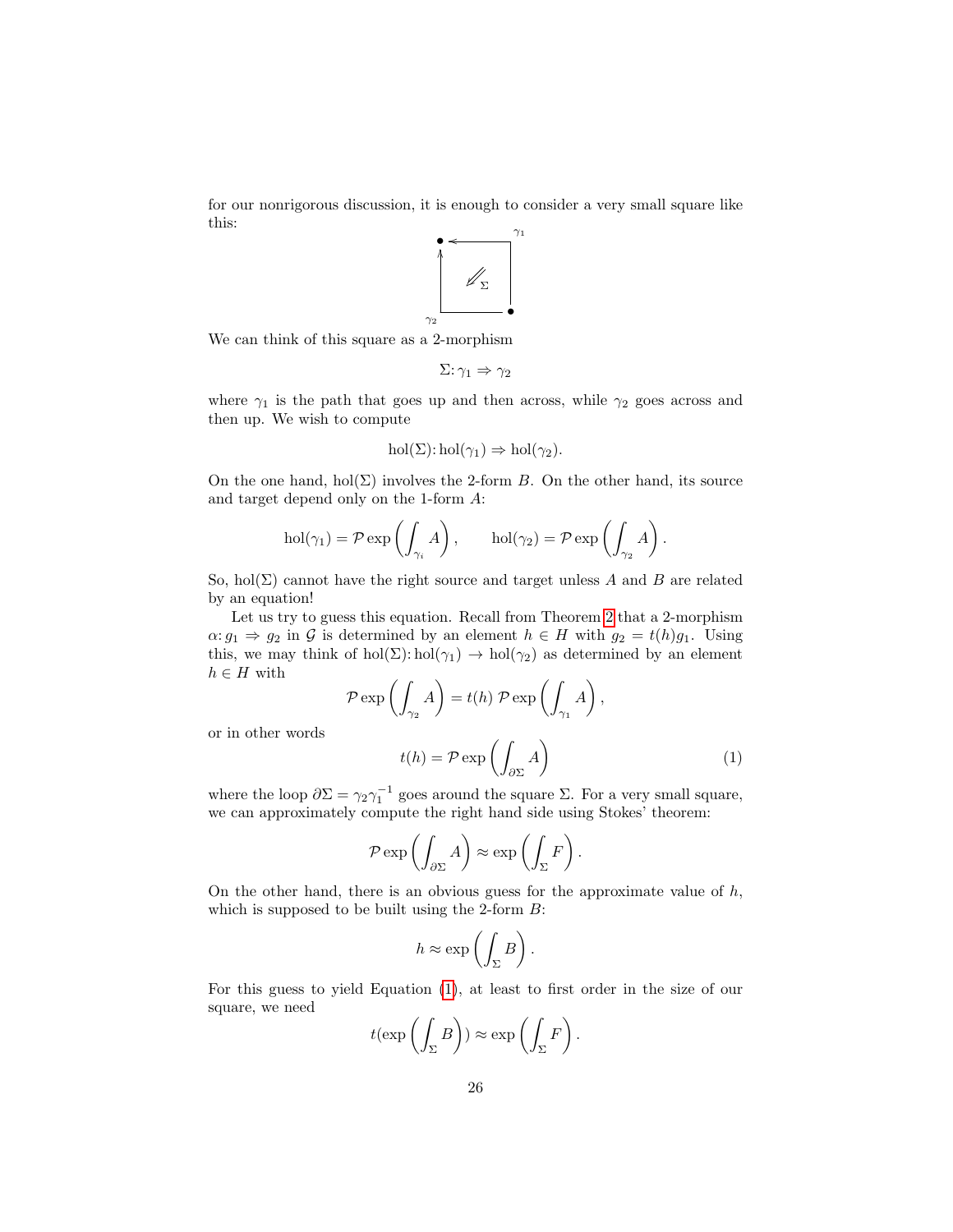But this will be true if

$$
\underline{t}(B)=F
$$

And this is the equation that relates A and B!

What have we learned here? First, for any surface  $\Sigma: \gamma_1 \Rightarrow \gamma_2$ , the holonomy hol( $\Sigma$ ) is determined by an element  $h \in H$  with

$$
\mathcal{P} \exp\left(\int_{\gamma_2} A\right) = t(h) \mathcal{P} \exp\left(\int_{\gamma_1} A\right)
$$

In the limit where  $\Sigma$  is very small, this element h depends only on B:

$$
h \approx \exp\left(\int_{\Sigma} B\right).
$$

But for a finite-sized surface, this formula is no good, since it involves adding up  $B$  at different points, which is not a smart thing to do. For a finite-sized surface, h depends on A as well as  $B$ , since we can approximately compute h by chopping this surface into small squares, whiskering them with paths, and composing them—and the holonomies along these paths are computed using A.

To get the exact holonomy over a finite-sized surface by this method, we need to take a limit where we subdivide the surface into ever smaller squares. This is the Lie 2-group analogue of a Riemann sum. But for actual calculations, this process is not very convenient. More practical formulas for computing holonomies over surfaces can be found in the work of Schreiber and Waldorf [\[88\]](#page-59-4), Martins and Picken [\[69\]](#page-58-1).

# <span id="page-26-0"></span>4 Examples and Applications

Now let us give some examples of Lie 2-groups, and see what higher gauge theory can do with these examples. We will build these examples using crossed modules. Throughout what follows,  $G$  is a Lie 2-group whose corresponding crossed module is  $(G, H, t, \alpha)$ .

### <span id="page-26-1"></span>4.1 Shifted Abelian Groups

Any group  $G$  automatically gives a 2-group where  $H$  is trivial. Then higher gauge theory reduces to ordinary gauge theory. But to see what is new about higher gauge theory, let us instead suppose that  $G$  is the trivial group. Then t and  $\alpha$  are forced to be trivial, and t is automatically G-equivariant. On the other hand, the Peiffer identity

$$
\alpha(t(h))h' = hh'h^{-1}
$$

is not automatic: it holds if and only if  $H$  is abelian!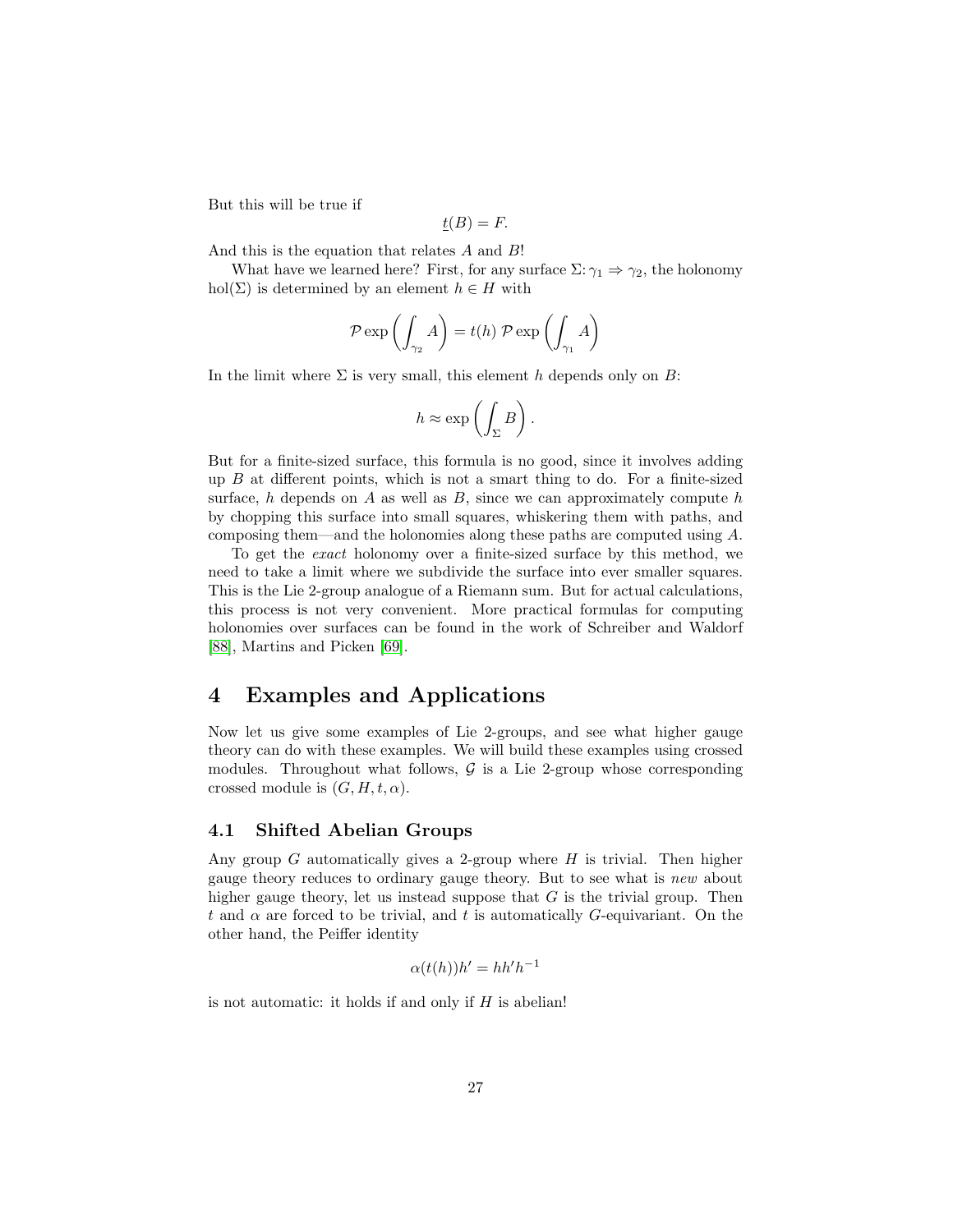There is also a nice picture proof that  $H$  must be abelian when  $G$  is trivial. We simply move two elements of  $H$  around each other using the interchange law:



As a side-benefit, we see that horizontal and vertical composition must be equal when  $G$  is trivial. This proof is called the 'Eckmann-Hilton argument', since Eckmann and Hilton used it to show that the second homotopy group of a space is abelian [\[43\]](#page-56-1).

So, we can build a 2-group where:

- $G$  is the trivial group,
- $H$  is any abelian Lie group,
- $\bullet$   $\alpha$  is trivial, and
- $\bullet\,$  t is trivial.

This is called the **shifted** version of  $H$ , and denoted  $bH$ .

In applications to physics, we often see  $H = U(1)$ . A principal bU(1)-2bundle is usually called a  $U(1)$  gerbe, and a 2-connection on such a thing is usually just called a connection. By Theorem [3,](#page-21-0) a connection on a trivial  $U(1)$ gerbe is just an ordinary real-valued 2-form B. Its holonomy is given by:

hol: 
$$
\bullet \longrightarrow \bullet
$$
  $\rightarrow$  1  
hol:  $\bullet \longrightarrow \bullet \Rightarrow \exp(i \int_{\Sigma} B) \in U(1)$ .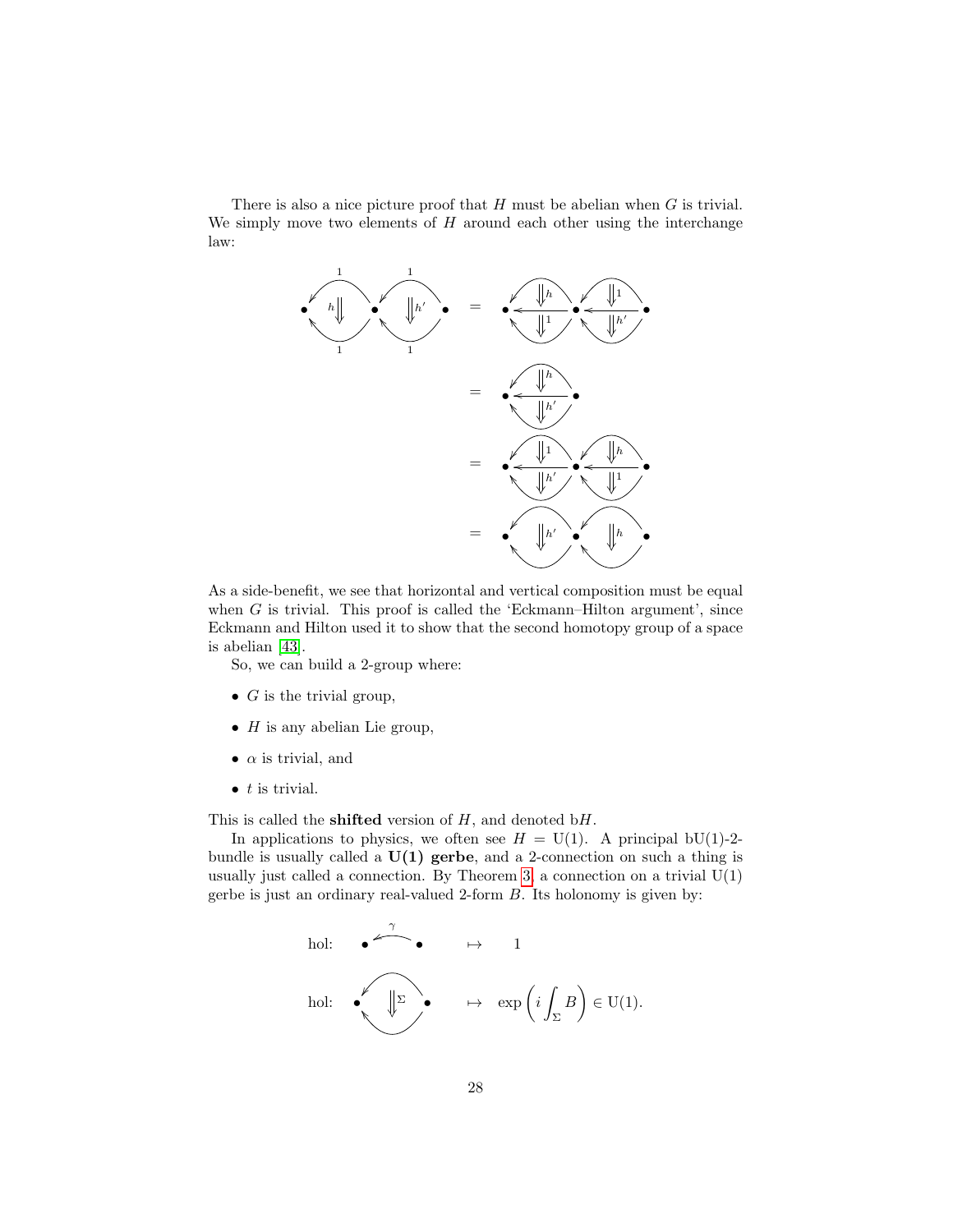The book by Brylinski [\[31\]](#page-55-3) gives a rather extensive introduction to  $U(1)$ gerbes and their applications. Murray's theory of 'bundle gerbes' gives a dif-ferent viewpoint [\[74,](#page-58-4) [89\]](#page-59-5). Here let us discuss two places where  $U(1)$  gerbes show up in physics. One is 'multisymplectic geometry'; the other is '2-form electromagnetism'. The two are closely related.

First, let us remember how 1-forms show up in symplectic geometry and electromagnetism. Suppose we have a point particle moving in some manifold M. At any time its position is a point  $q \in M$  and its momentum is a cotangent vector  $p \in T_q^*M$ . As time passes, its position and momentum trace out a curve

$$
\gamma: [0,1] \to T^*M.
$$

The action of this path is given by

$$
S(\gamma) = \int_{\gamma} (p_i \dot{q}^i - H(q, p)) dt
$$

where  $H: T^*M \to \mathbb{R}$  is the Hamiltonian. But now suppose the Hamiltonian is zero! Then there is still a nontrivial action, due to the first term. We can rewrite it as follows:

$$
S(\gamma)=\int_{\gamma}\alpha
$$

where the 1-form

$$
\alpha = p_i dq^i
$$

is a canonical structure on the cotangent bundle. We can think of  $\alpha$  as connection on a trivial U(1)-bundle over  $T^*M$ . Physically, this connection describes how a quantum particle changes phase even when the Hamiltonian is zero! The change in phase is computed by exponentiating the action. So, we have:

$$
\text{hol}(\gamma) = \exp\left(i \int_{\gamma} \alpha\right).
$$

Next, suppose we carry our particle around a small loop  $\gamma$  which bounds a disk D. Then Stokes' theorem gives

$$
S(\gamma) = \int_{\gamma} \alpha = \int_{D} d\alpha
$$

Here the 2-form

$$
\omega = d\alpha = dp_i \wedge dq^i
$$

is the curvature of the connection  $\alpha$ . It makes  $T^*M$  into a symplectic manifold, that is, a manifold with a closed 2-form  $\omega$  satisfying the nondegeneracy condition

$$
\forall v \ \omega(u, v) = 0 \implies u = 0.
$$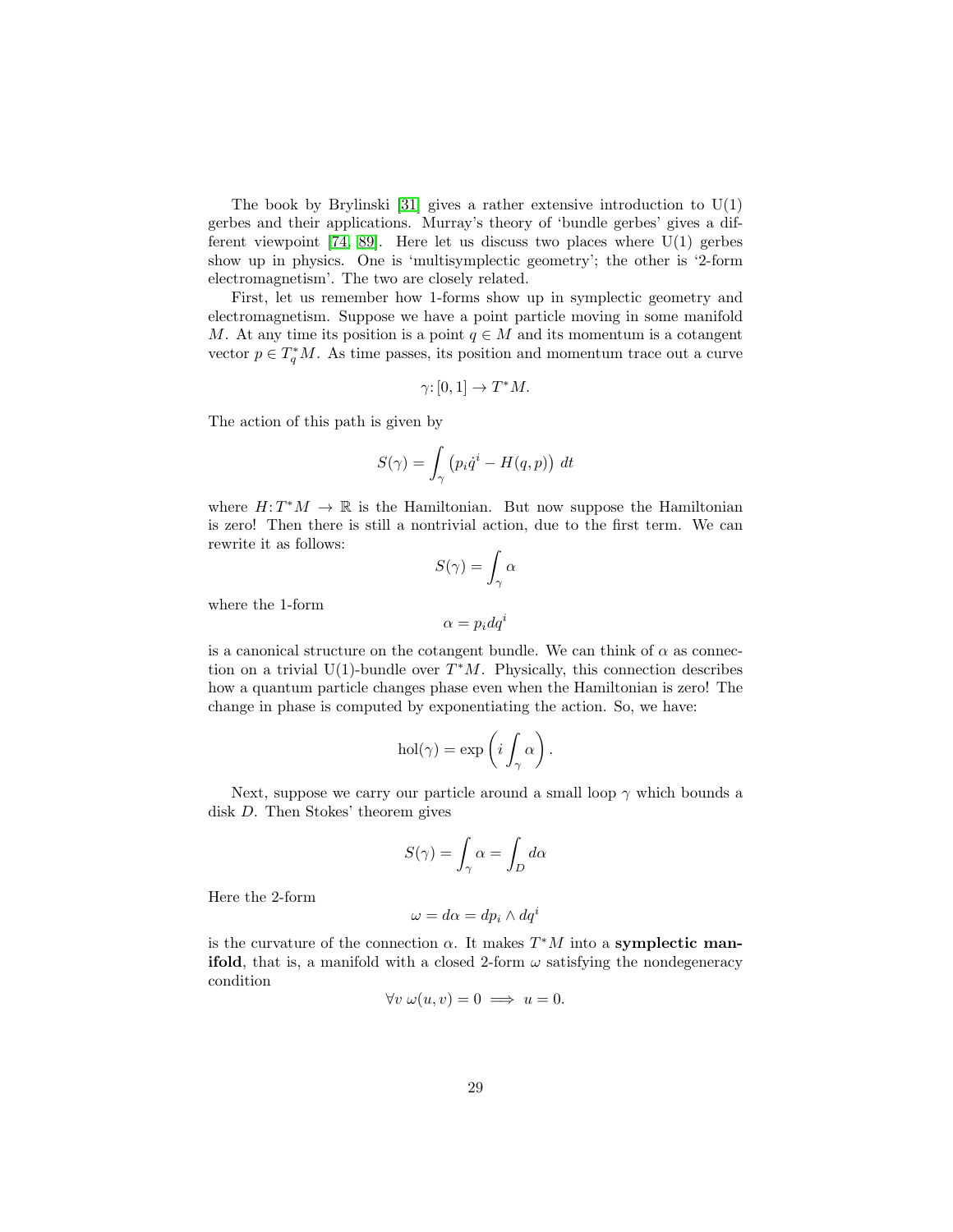The subject of symplectic geometry is vast and deep, but sometimes this simple point is neglected: the symplectic structure describes the change in phase of a quantum particle as we move it around a loop:

$$
hol(\gamma) = \exp\left(i \int_D \omega\right).
$$

Perhaps this justifies calling a symplectic manifold a 'phase space', though historically this seems to be just a coincidence.

It may seem strange to talk about a quantum particle tracing out a loop in phase space, since in quantum mechanics we cannot simultaneously know a particle's position and momentum. However, there is a long line of work, beginning with Feynman, which computes time evolution by an integral over paths in phase space [\[40\]](#page-56-2). This idea is also implicit in geometric quantization, where the first step is to equip the phase space with a principal  $U(1)$ -bundle having a connection whose curvature is the symplectic structure. (Our discussion so far is limited to trivial bundles, but everything we say generalizes to the nontrivial case.)

Next, consider a charged particle in an electromagnetic field. Suppose that we can describe the electromagnetic field using a vector potential A which is a connection on trivial  $U(1)$  bundles over M. Then we can pull A back via the projection  $\pi: T^*M \to M$ , obtaining a 2-form  $\pi^*A$  on phase space. In the absence of any other Hamiltonian, the particle's action as we move it along a path  $\gamma$  in phase space will be

$$
S(\gamma) = \int_\gamma \alpha + e\, \pi^* A
$$

if the particle has charge e. In short, the electromagnetic field changes the connection on phase space from  $\alpha$  to  $\alpha + e \pi^* A$ . Similarly, when the path  $\gamma$  is a loop bounding a disk D, we have

$$
S(\gamma) = \int_D \omega + e \,\pi^* F
$$

where  $F = dA$  is the electromagnetic field strength. So, electromagnetism also changes the symplectic structure on phase space from  $\omega$  to  $\omega + e \pi^*F$ . For more on this, see Guillemin and Sternberg [\[60\]](#page-57-4), who also treat the case of nonabelian gauge fields.

All of this has an analog where particles are replaced by strings. It has been known for some time that just as the electromagnetic vector potential naturally couples to point particles, there is a 2-form B called the Kalb–Ramond field which naturally couples to strings. The action for this coupling is obtained simply by integrating  $B$  over the string worldsheet. In 1986, Gawedski [\[54\]](#page-57-5) showed that the B field should be seen as a connection on a  $U(1)$  gerbe. Later Freed and Witten [\[52\]](#page-56-3) showed this viewpoint was crucial for understanding anomaly cancellation. However, these authors did not actually use the word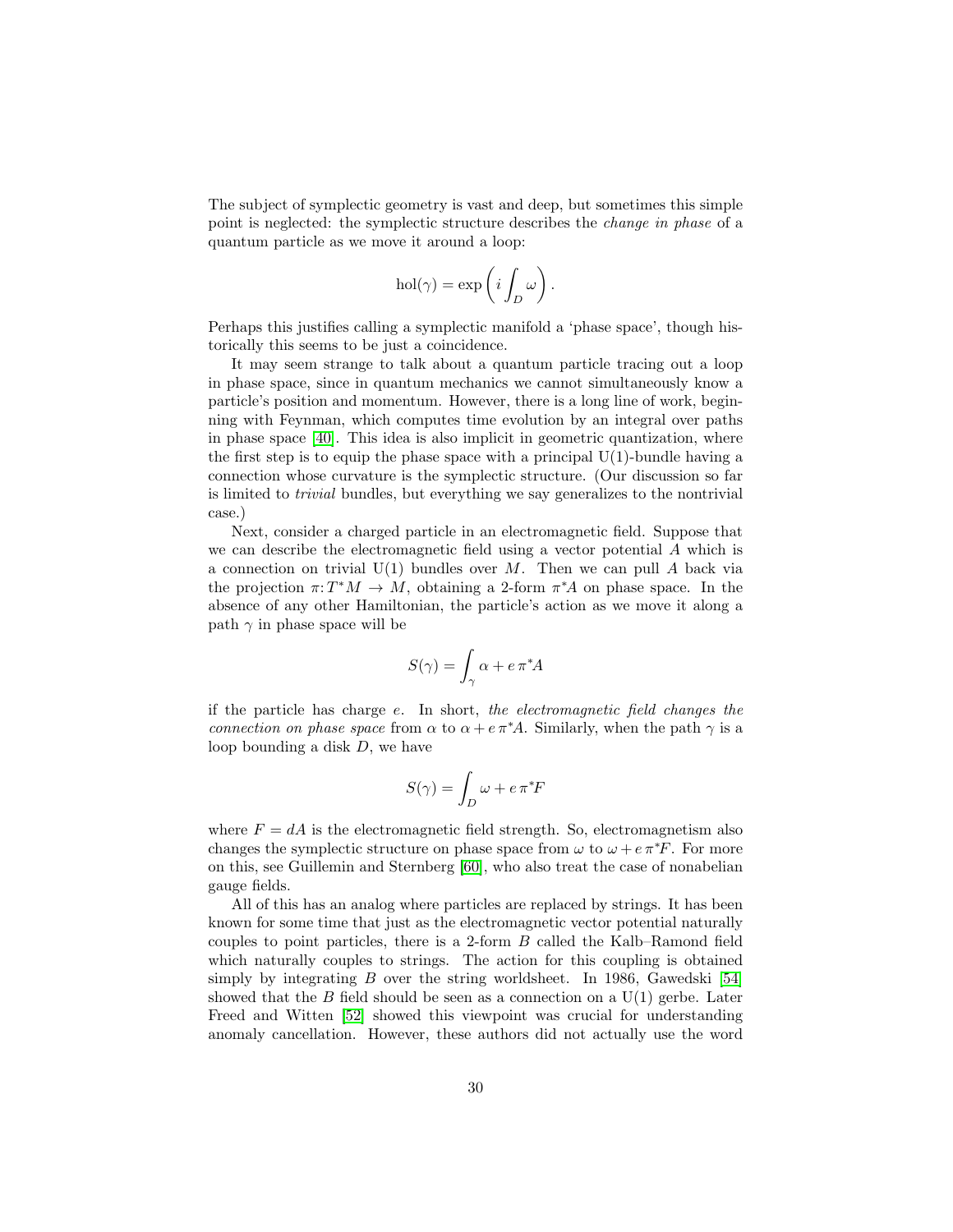'gerbe'. The role of gerbes was later made explicit by Carey, Johnson and Murray [\[34\]](#page-55-4), and even more so by Gawedski and Reis [\[55\]](#page-57-6).

In short, electromagnetism has a 'higher version'. What about symplectic geometry? This also has a higher version, which dates back to 1935 work by DeDonder [\[39\]](#page-56-4) and Weyl [\[92\]](#page-59-6). The idea here is that an *n*-dimensional classical field theory has a kind of finite-dimensional phase space equipped with a closed  $(n+2)$ -form  $\omega$  which is **nondegenerate** in the following sense:

$$
\forall v_1, \ldots, v_{n+1} \ \omega(u, v_1, \ldots, v_n) = 0 \implies u = 0.
$$

Such a *n*-form is called a **multisymplectic structure**, or more specifically, an n-plectic structure For a nice introduction to multisymplectic geometry, see the paper by Gotay, Isenberg, Marsden, and Montgomery [\[57\]](#page-57-7).

The link between multisymplectic geometry and higher electromagnetism was made in a paper by Baez, Hoffnung and Rogers [\[10\]](#page-54-4). Everything is closely analogous to the story for point particles. For a classical bosonic string propagating on Minkowski spacetime of any dimension, say  $M$ , there is a finitedimensional manifold  $X$  which serves as a kind of 'phase space' for the string. There is a projection  $\pi: X \to M$ , and there is a god-given way to take any map from the string's worldsheet to  $M$  and lift it to an embedding of the worldsheet in X. So, let us write  $\Sigma$  for the string worldsheet considered as a surface in X.

The phase space  $X$  is equipped with a 2-plectic structure: that is, a closed nondegenerate 3-form, say  $\omega$ . But in fact,  $\omega = d\alpha$  for some 2-form  $\alpha$ . Even when the string's Hamiltonian is zero, there is a term in the action of the string coming from the integral of  $\alpha$ :

$$
S(\Sigma) = \int_{\Sigma} \alpha.
$$

We may also consider a charged string coupled to a Kalb–Ramond field. This begins life as a 2-form B on M, but we may pull it back to a 2-form  $\pi^*B$  on X, and then

$$
S(\Sigma) = \int_{\Sigma} \alpha + e \,\pi^* B.
$$

In particular, suppose  $\Sigma$  is a 2-sphere bounding a 3-ball D in X. Then by Stokes' theorem we have

$$
S(\Sigma) = \int_D \omega + e \,\pi^* Z
$$

where the 3-form

$$
Z = dB
$$

is the Kalb–Ramond analog of the electromagnetic field strength, and  $e$  is the string's charge. (The Kalb–Ramond field strength is usually called  $H'$  in the physics literature, but that conflicts with our usage of  $H$  to mean a Lie group, so we shall call it  $Z'.$ )

In summary: the Kalb–Ramond field modifies the 2-plectic structure on the phase space of the string. The reader will note that we have coyly refused to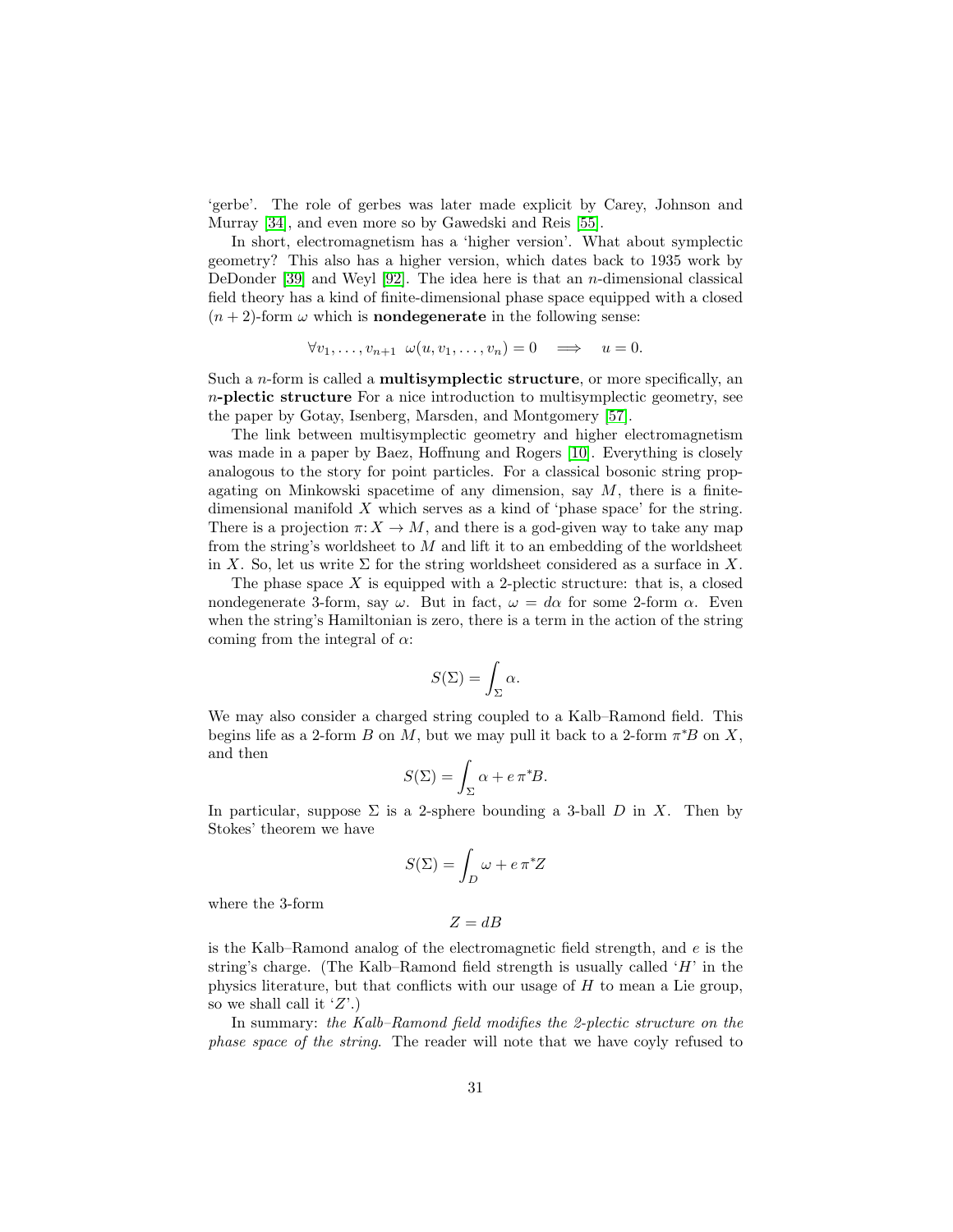describe the phase space X or its 2-form  $\alpha$ . For this, see the paper by Baez, Hoffnung and Rogers [\[10\]](#page-54-4). In this paper, we explain how the usual dynamics of a classical bosonic string coupled to a Kalb–Ramond field can be described using multisymplectic geometry. We also explain how to generalize Poisson brackets from symplectic geometry to multisymplectic geometry. Just as Poisson brackets in symplectic geometry make the functions on phase space into a Lie algebra, Poisson brackets in multisymplectic geometry give rise to a 'Lie 2-algebra'. Lie 2-algebras are also important in higher gauge theory in the same way that Lie algebras are important for gauge theory. Indeed, the 'string 2-group' described in Section [4.6](#page-39-0) was constructed only after its Lie 2-algebra was found [\[7\]](#page-53-1). Later, this Lie 2-algebra was seen to arise naturally from multisymplectic geometry [\[15\]](#page-54-5).

### <span id="page-31-0"></span>4.2 The Poincaré 2-Group

Suppose we have a representation  $\alpha$  of a Lie group G on a finite-dimensional vector space  $H$ . We can regard  $H$  as an abelian Lie group with addition as the group operation. This lets us regard  $\alpha$  as an action of G on this abelian Lie group. So, we can build a 2-group  $\mathcal G$  where:

- $G$  is any Lie group,
- $H$  is any vector space,
- $\alpha$  is the representation of G on H, and
- $\bullet$  t is trivial.

In particular, note that the Peiffer identity holds. In this way, we see that any group representation gives a crossed module—so group representations are secretly 2-groups!

For example, if we let G be the Lorentz group and let  $\alpha$  be its obvious representation on  $\mathbb{R}^4$ :

$$
G = \text{SO}(3, 1)
$$

$$
H = \mathbb{R}^4
$$

we obtain the so-called **Poincaré 2-group**, which has the Lorentz group as its group of morphisms, and the Poincaré group as its group of 2-morphisms [\[13\]](#page-54-3).

What is the Poincaré 2-group good for? It is not clear, but there are some clues. Just as we can study representations of groups on vector spaces, we can study representations of 2-groups on '2-vector spaces' [\[6,](#page-53-2) [24,](#page-55-5) [38,](#page-56-5) [48\]](#page-56-6). The representations of a group are the objects of a category, and this sort of category can be used to build 'spin foam models' of background-free quantum field theories [\[5\]](#page-53-3). This endeavor has been most successful with 3d quantum gravity [\[53\]](#page-57-8), but everyone working on this subject dreams of doing something similar for 4d quantum gravity [\[80\]](#page-58-5). Going from groups to 2-groups boosts the dimension of everything: the representations of a 2-group are the objects of a 2-category, and Crane and Sheppeard outlined a program for building a 4-dimensional spin foam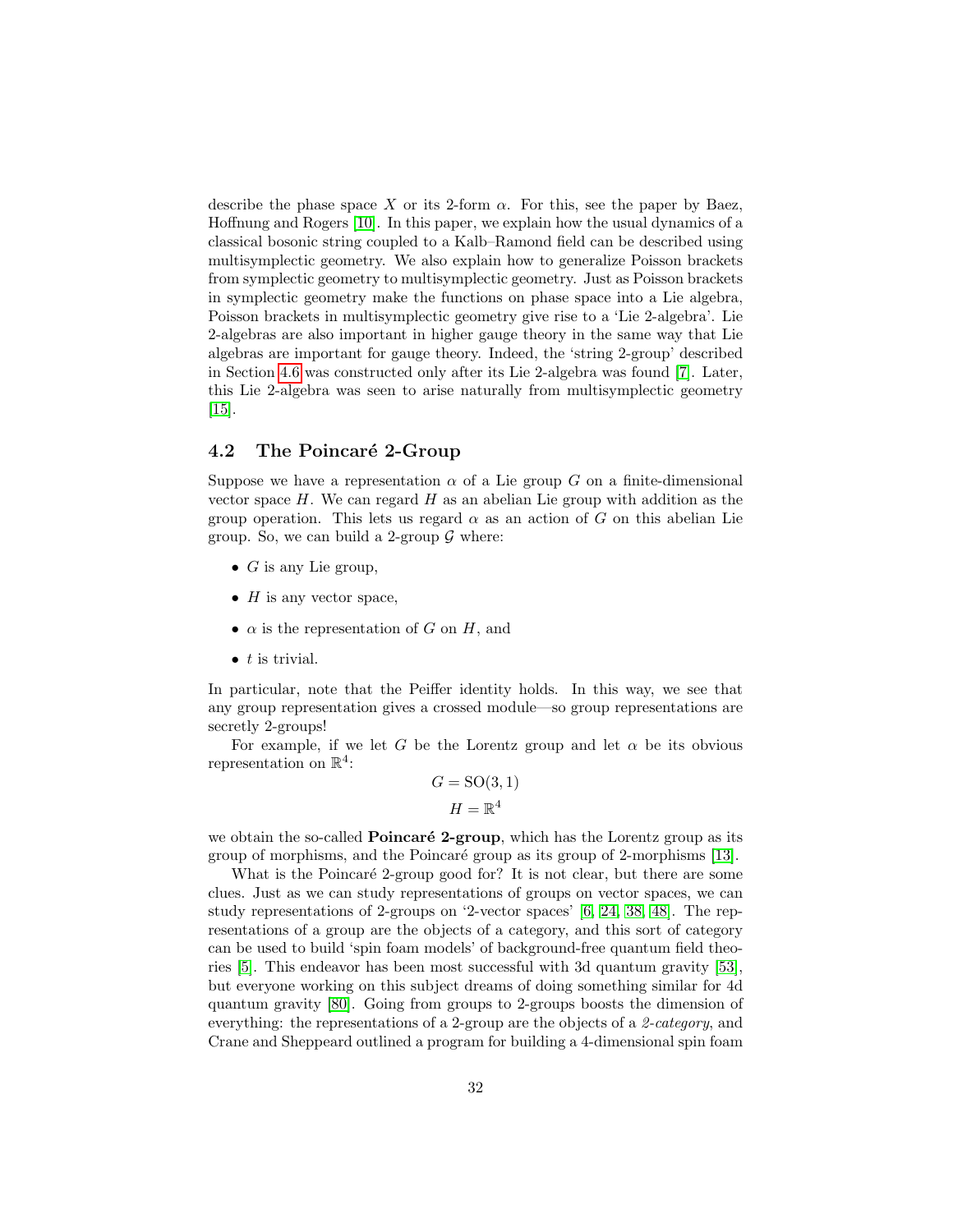model starting from the 2-category of representations of the Poincaré 2-group [\[36\]](#page-55-6).

Crane and Sheppeard hoped their model would be related to quantum gravity in 4 spacetime dimensions. This has not come to pass, at least not yet—but this spin foam model does have interesting connections to 4d physics. The spin foam model of 3d quantum gravity automatically includes point particles, and Baratin and Freidel have shown that it reduces to the usual theory of Feynman diagrams in 3d Minkowski spacetime in the limit where the gravitational constant  $G_{Newton}$  goes to zero [\[21\]](#page-54-6). This line of thought led Baratin and Freidel to construct a spin foam model that is equivalent to the usual theory of Feynman diagrams in 4d Minkowski spacetime [\[22\]](#page-55-7). At first the mathematics underlying this model was a bit mysterious—but it now seems clear that this model is based on the representation theory of the Poincaré 2-group! For a preliminary report on this fascinating research, see the paper by Baratin and Wise [\[23\]](#page-55-8).

In short, it appears that the 2-category of representations of the Poincaré 2-group gives a spin foam description of quantum field theory on 4d Minkowski spacetime. Unfortunately, while spin foam models in 3 dimensions can be obtained by quantizing gauge theories, we do not see how to obtain this 4d spin foam model by quantizing a higher gauge theory. Indeed, we know of no classical field theory in 4 dimensions whose solutions are 2-connections on a principal  $\mathcal{G}$ -2-bundle where  $\mathcal G$  is the Poincaré 2-group.

However, if we replace the Poincaré 2-group by a closely related 2-group, this puzzle does have a nice solution. Namely, if we take

$$
G = \text{SO}(3, 1)
$$

$$
H = \mathfrak{so}(3, 1)
$$

and take  $\alpha$  to be the adjoint representation, we obtain the 'tangent 2-group' of the Lorentz group. As we shall see, 2-connections for this 2-group arise naturally as solutions of a 4d field theory called 'topological gravity'.

### <span id="page-32-0"></span>4.3 Tangent 2-Groups

We have seen that any group representation gives a 2-group. But any Lie group G has a representation on its own Lie algebra: the adjoint representation. This lets us build a 2-group from the crossed module where:

- $G$  is any Lie group,
- $\bullet$  H is g regarded as a vector space and thus an abelian Lie group,
- $\alpha$  is the adjoint representation, and
- $\bullet$  t is trivial.

We call this the **tangent 2-group**  $\mathcal{T}G$  of the Lie group G. Why? We have already seen that for any Lie 2-group, the group of all 2-morphisms is the semidirect product  $G \ltimes H$ . In the case at hand, this semidirect product is just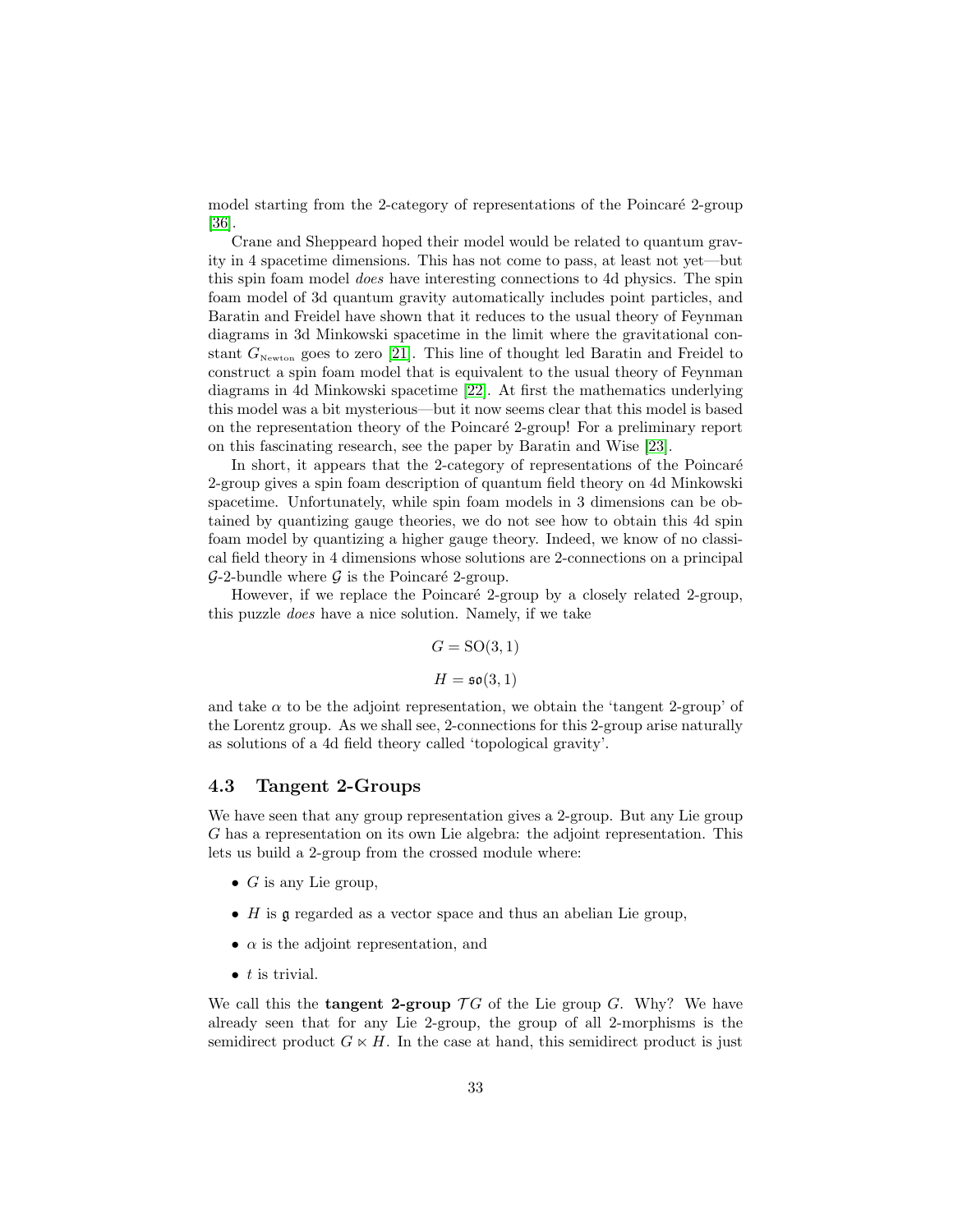$G \ltimes \mathfrak{g}$ , with G acting on  $\mathfrak{g}$  via the adjoint representation. But as a manifold, this semidirect product is nothing other than the tangent bundle  $TG$  of the Lie group  $G$ . So, the tangent bundle  $TG$  becomes a group, and this is the group of 2-morphisms of  $\mathcal{T}G$ .

By Theorem [3,](#page-21-0) a 2-connection on a trivial  $\mathcal{T}G$ -2-bundle consists of a  $\mathfrak{q}$ -valued 1-form A and a g-valued 2-form B such that the curvature  $F = dA + A \wedge A$ satisfies

$$
F=0,
$$

since  $t(B) = 0$  in this case. Where can we find such 2-connections? We can find them as solutions of a field theory called 4-dimensional BF theory!

BF theory is a classical field theory that works in any dimension. So, take an n-dimensional oriented manifold  $M$  as our spacetime. The fields in  $BF$  theory are a connection  $A$  on the trivial principal  $G$ -bundle over  $M$ , together with a  $\mathfrak{g}\text{-valued}$  ( $n-2$ )-form B. The action is given by

$$
S(A, B) = \int_M \text{tr}(B \wedge F).
$$

Setting the variation of this action equal to zero, we obtain the following field equations:

$$
dB + [A, B] = 0, \quad F = 0.
$$

In dimension 4, B is a g-valued 2-form—and thanks to the second equation, A and B fit together to define a 2-connection on the trivial  $\mathcal{T}G$ -2-bundle over M.

It may seem dull to study a gauge theory where the equations of motion imply the connection is flat. But there is still room for some fun. We see this already in 3-dimensional  $BF$  theory, where  $B$  is a g-valued 1-form rather than a 2-form. This lets us package A and B into a connection on the trivial  $TG$ -bundle over  $M$ . The field equations

$$
dB + [A, B] = 0, \quad F = 0
$$

then say precisely that this connection is flat.

When the group G is the Lorentz group  $SO(2,1)$ , TG is the corresponding Poincaré group. With this choice of  $G$ , 3d  $BF$  theory is a version of 3d general relativity. In 3 dimensions, unlike the more physical 4d case, the equations of general relativity say that spacetime is flat in the absence of matter. And at first glance, 3d BF theory only describes general relativity without matter. After all, its solutions are flat connections.

Nonetheless, we can consider 3d  $BF$  theory on a manifold from which the worldline of a point particle has been removed. In the Bohm–Aharonov effect, if we carry a charged object around a solenoid, we obtain a nontrivial phase even though the  $U(1)$  connection A is flat outside the solenoid. Similarly, in 3d BF theory, the connection  $(A, B)$  will be flat away from the particle's worldline, but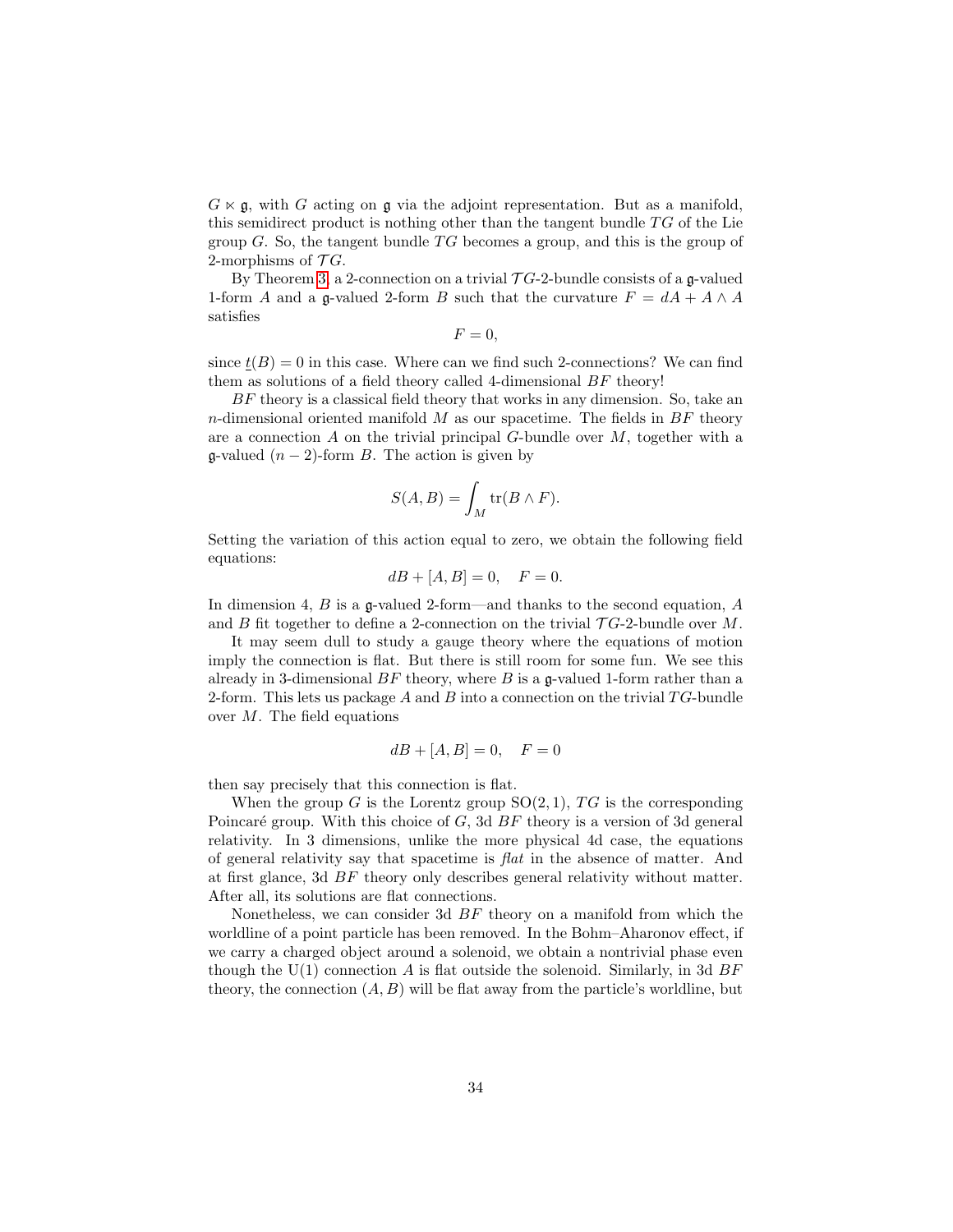it can have a nontrivial holonomy around a loop  $\gamma$  that encircles the worldline:



This holonomy says what happens when we parallel transport an object around our point particle. The holonomy is an element of the Poincaré group. Its conjugacy class describes the mass and spin of our particle. So, massive spinning point particles are lurking in the formalism of 3d BF theory!

Even better, this theory predicts an upper bound on the particle's mass, roughly the Planck mass. This is true even classically. This may seem strange, but unlike in 4 dimensions, where we need  $c, G_{\text{Newton}}$  and  $\hbar$  to build a quantity with dimensions of length, in 3-dimensional spacetime we can do this using only  $c$  and  $G_{Newton}$ . So, ironically, the 'Planck mass' does not depend on Planck's constant.

Furthermore, in this theory, particles have 'exotic statistics', meaning that the interchange of identical particles is governed by the braid group instead of the symmetric group. Particles with exotic statistics are also known as 'anyons'. In the simplest examples, the anyons in 3d gravity reduce to bosons or fermions in the  $G_{\text{Newton}} \rightarrow 0$  limit.

There is thus a wealth of interesting phenomena to be studied in 3d BF theory. See the paper by Baez, Crans and Wise [\[9\]](#page-54-7) for a quick overview, and the work of Freidel, Louapre and Baratin for a deep treatment of the details [\[21,](#page-54-6) [53\]](#page-57-8).

The case of 4d BF theory is just as interesting, and not as fully explored. In this case the field equations imply that  $A$  and  $B$  define a 2-connection on the trivial  $\mathcal{T}G$ -2-bundle over M. But in fact they say more: they say precisely that this 2-connection is flat. By this we mean two things. First, the holonomy hol( $\gamma$ ) along a path  $\gamma$  does not change when we change this path by a homotopy. Second, the holonomy hol( $\Sigma$ ) along a surface  $\Sigma$  does not change when we change this surface by a homotopy. The first fact here is equivalent to the equation  $F = 0$ . The second is equivalent to the equation  $dB + [A, B] = 0$ .

When the group G is the Lorentz group  $SO(3,1)$ , 4d  $BF$  theory is sometimes called 'topological gravity'. We can think of it as a simplified version of general relativity that acts more like gravity in 3 dimensions. In particular, we can copy what we did in 3 dimensions, and consider 4d BF theory on a manifold from which the worldlines of particles and the worldsheets of strings have been removed. Some of what we will do here works for more general groups  $G$ , but let us take  $G = SO(3, 1)$  just to be specific.

First consider strings. Take a 2-dimensional manifold X embedded in a 4 dimensional manifold  $M$ , and think of  $X$  as the worldsheet of a string. Suppose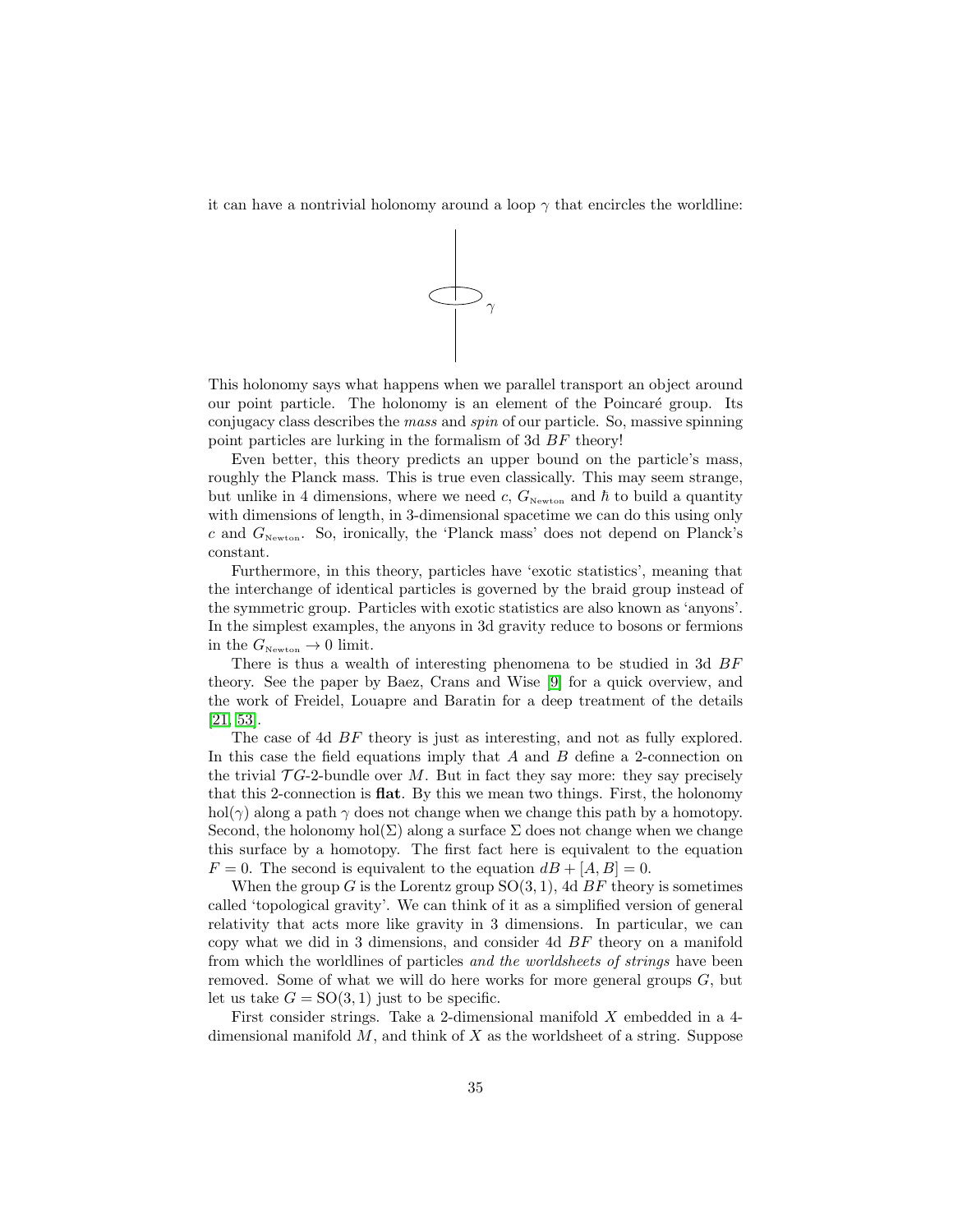we can find a small loop  $\gamma$  that encircles X in such a way that  $\gamma$  is contractible in M but not in  $M - X$ . If we do 4d BF theory on the spacetime  $M - X$ , the holonomy

$$
\mathrm{hol}(\gamma) \in \mathrm{SO}(3,1)
$$

will not change when we apply a homotopy to  $\gamma$ . This holonomy describes the 'mass density' of our string [\[9,](#page-54-7) [20\]](#page-54-8).

Next, consider particles. Take a curve  $C$  embedded in  $M$ , and think of  $C$  as the worldline of a particle. Suppose we can find a small 2-sphere  $\Sigma$  in  $M - C$ that is contractible in M but not  $M - C$ . We can think of this 2-sphere as a 2-morphism  $\Sigma: 1_x \Rightarrow 1_x$  in the path 2-groupoid of M. If we do 4d BF theory on the spacetime  $M - C$ , the holonomy

$$
hol(\Sigma) \in \mathfrak{so}(3,1)
$$

will not change when we apply a homotopy to  $\Sigma$ . So, this holonomy describes some information about the particle—but so far as we know, the physical meaning of this information has not been worked out.

What if we had a field theory whose solutions were flat 2-connections for the Poincaré 2-group? Then we would have

$$
\mathrm{hol}(\Sigma)\in\mathbb{R}^4
$$

and there would be a tempting interpretation of this quantity: namely, as the energy-momentum of our point particle. So, the puzzle posed at the end of the previous section is a tantalizing one.

One may rightly ask if the 'strings' described above bear any relation to those of string theory. If they are merely surfaces cut out of spacetime, they lack the dynamical degrees of freedom normally associated to a string. Certainly they do not have an action proportional to their surface area, as for the Polyakov string. Indeed, one may ask if 'area' even makes sense in 4d BF theory. After all, there is no metric on spacetime: the closest substitute is the  $\mathfrak{so}(3,1)$ -valued 2-form B.

Some of these problems may have solutions. For starters, when we remove a surface  $X$  from our 4-manifold  $M$ , the action

$$
S(A, B) = \int_{M-X} \text{tr}(B \wedge F)
$$

is no longer gauge-invariant: a gauge transformation changes the action by a boundary term which is an integral over  $X$ . We can remedy this by introducing fields that live on  $X$ , and adding a term to the action which is an integral over  $X$ involving these fields. There are a number of ways to do this [\[14,](#page-54-9) [49,](#page-56-7) [59,](#page-57-9) [50,](#page-56-8) [73\]](#page-58-6). For some, the integral over  $X$  is proportional to the area of the string worldsheet in the special case where the B field arises from a cotetrad (that is, an  $\mathbb{R}^4$ -valued 1-form) as follows:

$$
B = e \wedge e
$$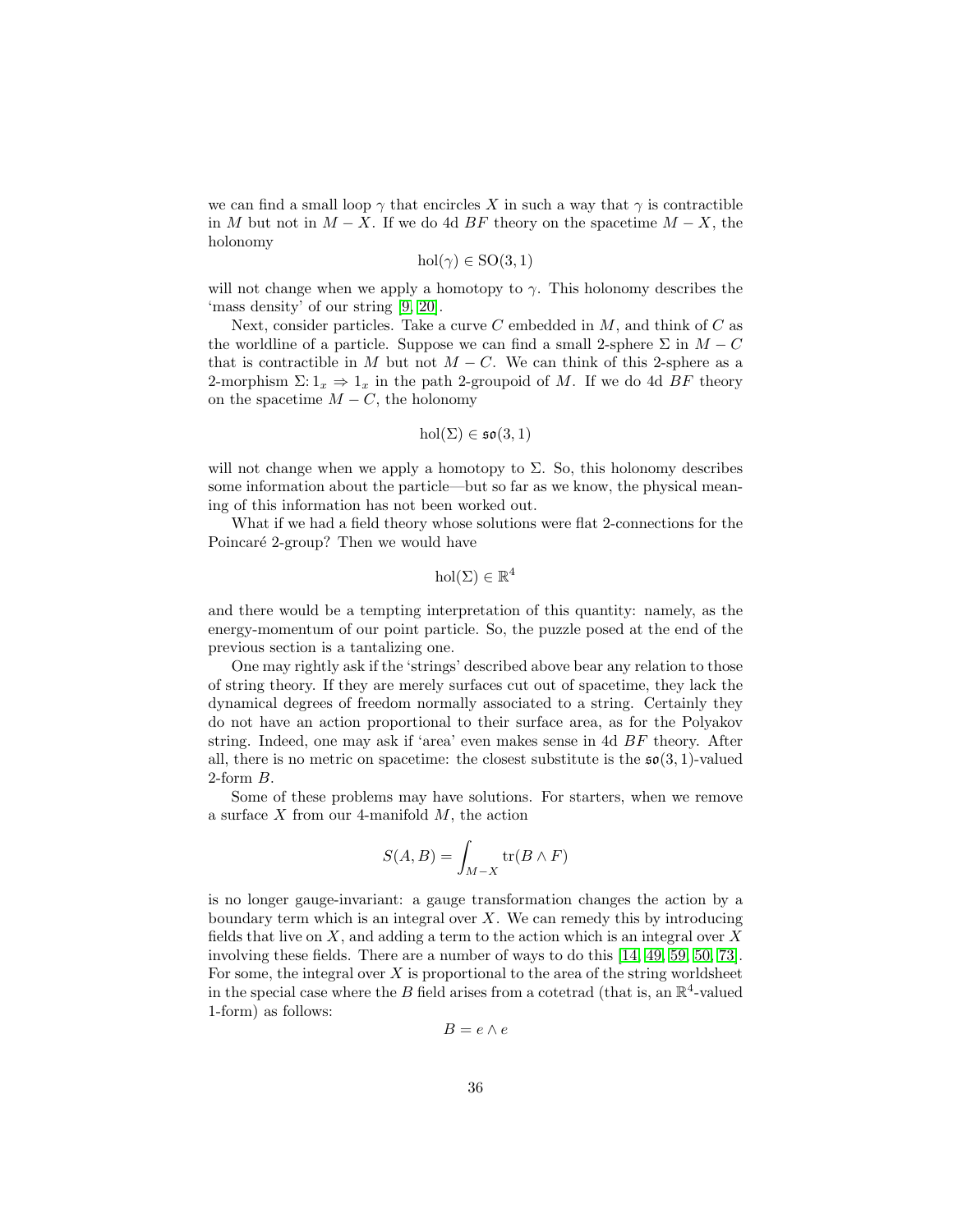where we use the isomorphism  $\Lambda^2 \mathbb{R}^4 \cong \mathfrak{so}(3,1)$ . In this case there is close relation to the Nambu–Goto string, which has been carefully examined by Fairbairn, Noui and Sardelli [\[50\]](#page-56-8).

This is especially intriguing because when  $B$  takes the above form, the  $BF$ action becomes the usual Palatini action for general relativity:

$$
S(A, e) = \int_M \text{tr}(e \wedge e \wedge F)
$$

where 'tr' is a suitable nondegenerate bilinear form on  $\mathfrak{so}(3,1)$ . Unfortunately, solutions of Palatini gravity typically *fail* to obey the condition  $\underline{t}(B) = F$  when we take  $B = e \wedge e$ . So, we cannot construct 2-connections in the sense of Theorem [3](#page-21-0) from these solutions! If we want to treat general relativity in 4 dimensions as a higher gauge theory, we need other ideas. We describe two possibilities at the end of Section [4.5.](#page-37-0)

## <span id="page-36-0"></span>4.4 Inner Automorphism 2-Groups

There is also a Lie 2-group where:

- $G$  is any Lie group,
- $H = G$ ,
- $\bullet$  t is the identity map,
- $\alpha$  is conjugation:

$$
\alpha(g)h = ghg^{-1}.
$$

Following Roberts and Schreiber [\[79\]](#page-58-7) we call this the inner automorphism **2-group** of G, and denote it by  $\mathcal{INN}(G)$ . We explain this terminology in the next section.

A 2-connection on the trivial  $\mathcal{INN}(G)$ -2-bundle over a manifold consists of a g-valued 1-form A and a g-valued 2-form B such that

 $B = F$ 

since  $\underline{t}$  is now the identity. Intriguingly, 2-connections of this sort show up as solutions of a slight variant of 4d BF theory. In a move that he later called his biggest blunder, Einstein took general relativity and threw an extra term into the equations: a 'cosmological constant' term, which gives the vacuum nonzero energy. We can do the same for topological gravity, or indeed 4d BF theory for any group G. After all, what counts as a blunder for Einstein might count as a good idea for lesser mortals such as ourselves.

So, fix a 4-dimensional oriented manifold  $M$  as our spacetime. As in ordinary  $BF$  theory, take the fields to be a connection  $A$  on the trivial principal  $G$ -bundle over  $M$ , together with a g-valued 2-form  $B$ . The action for  $BF$  theory 'with cosmological constant' is defined to be

$$
S(A, B) = \int_M \text{tr}(B \wedge F - \frac{\lambda}{2} B \wedge B).
$$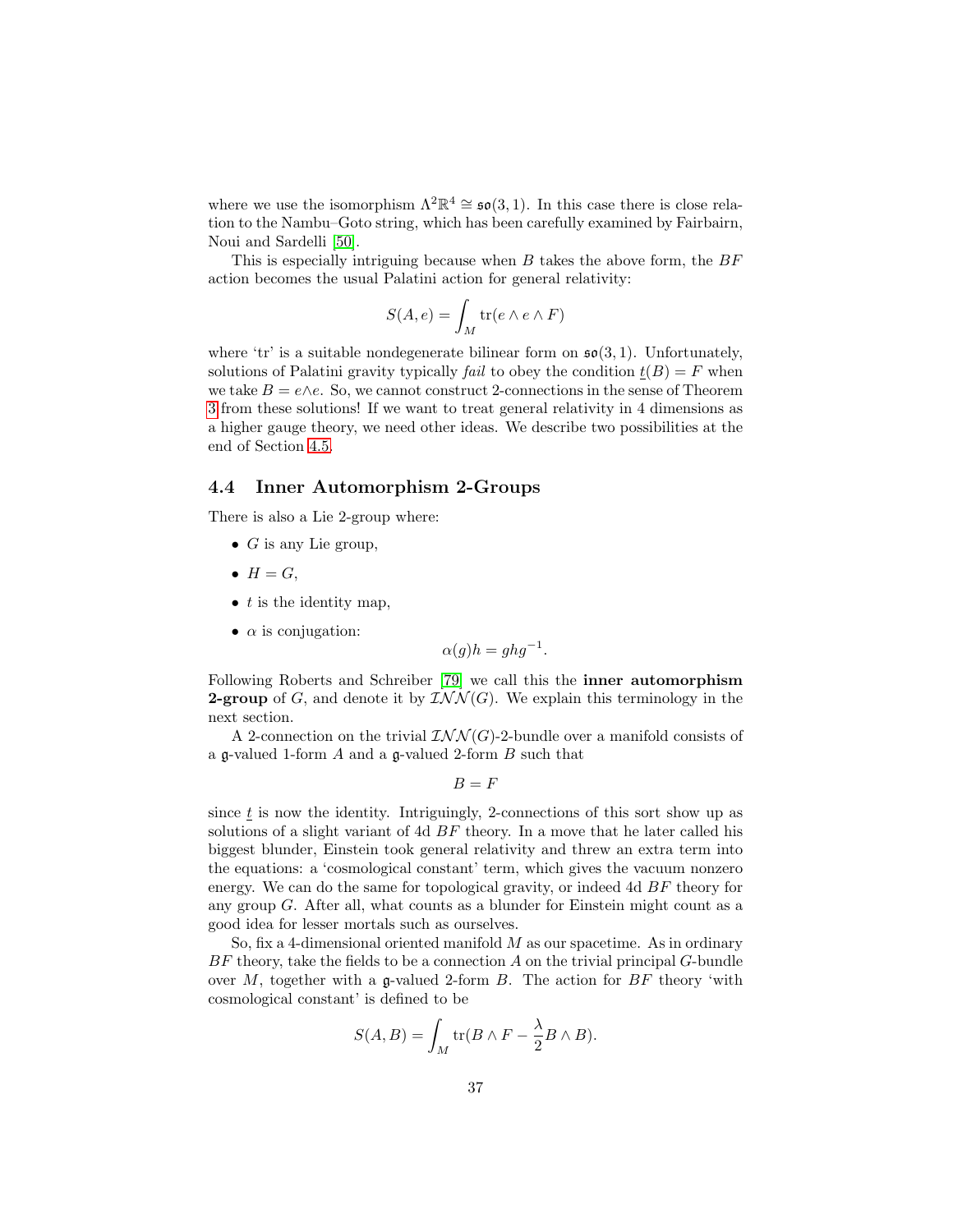Setting the variation of the action equal to zero, we obtain these field equations:

$$
dB + [A, B] = 0, \quad F = \lambda B.
$$

When  $\lambda = 0$ , these are just the equations we saw in the previous section. But let us consider the case  $\lambda \neq 0$ . Then these equations have a drastically different character! The Bianchi identity  $dF + [A, F] = 0$ , together with  $F = \lambda B$ , automatically implies that  $dB + [A, B] = 0$ . So, to get a solution of this theory we simply take any connection A, compute its curvature F and set  $B = F/\lambda$ .

This may seem boring: a field theory where any connection is a solution. But in fact it has an interesting relation to higher gauge theory. To see this, it helps to change variables and work with the field  $\beta = \lambda B$ . Then the field equations become

$$
d\beta + [A, \beta] = 0, \quad F = \beta.
$$

Any solution of these equations gives a 2-connection on the trivial principal  $\mathcal{I}NN(G)$ -2-bundle over M!

There is also a tantalizing relation to the cosmological constant in general relativity. If the B field arises from a cotetrad as explained in the previous section:

$$
B = e \wedge e,
$$

then the above action becomes

$$
S = \int_M \operatorname{tr}(e \wedge e \wedge F - \frac{\lambda}{2} e \wedge e \wedge e \wedge e).
$$

When we choose the bilinear form 'tr' correctly, this is the action for general relativity with a cosmological constant proportional to  $\lambda$ .

There is some evidence  $[4]$  that  $BF$  theory with nonzero cosmological constant can be quantized to obtain the so-called Crane–Yetter model [\[35,](#page-55-9) [37\]](#page-56-9), which is a spin foam model based on the category of representations of the quantum group associated to G. Indeed, in some circles this is taken almost as an article of faith. But a rigorous argument, or even a fully convincing argument, seems to be missing. So, this issue deserves more study.

The  $\lambda \to 0$  limit of BF theory is fascinating but highly singular, since for  $\lambda \neq 0$  a solution is just a connection A, while for  $\lambda = 0$  a solution is a flat connection A together with a B field such that  $dB + [A, B] = 0$ . At least in some rough intuitive sense, as  $\lambda \to 0$  the group H in the crossed module corresponding to  $\mathcal{INN}(G)$  'expands and flattens out' from the group G to its tangent space g. Thus,  $\mathcal{INN}(G)$  degenerates to the tangent 2-group  $\mathcal{T}G$ . It would be nice to make this precise using a 2-group version of the theory of group contractions.

#### <span id="page-37-0"></span>4.5 Automorphism 2-Groups

The inner automorphism group of the previous section is closely related to the **automorphism 2-group**  $\mathcal{AUT}(H)$ , defined using the crossed module where: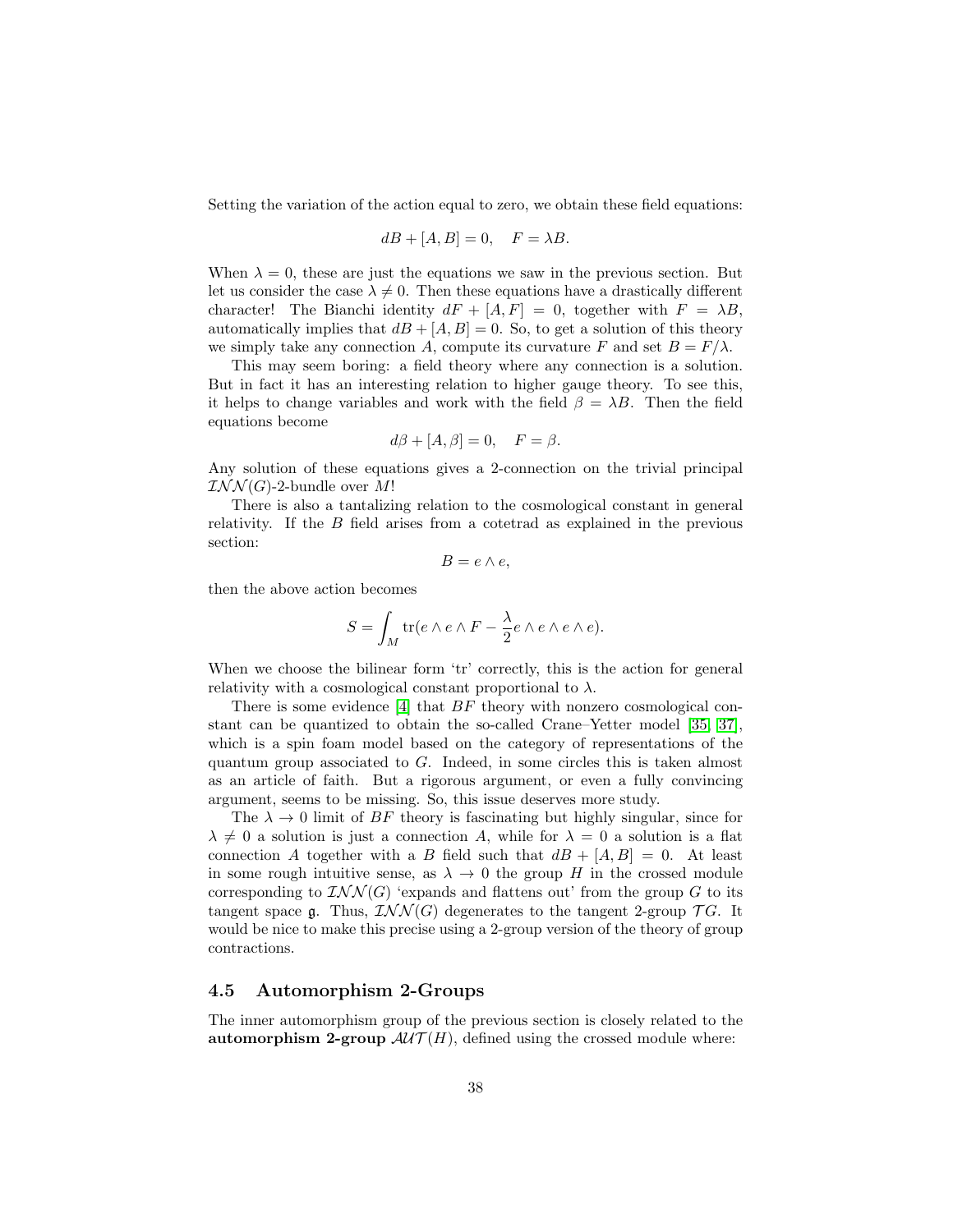- $G = \text{Aut}(H)$ ,
- $H$  is any Lie group,
- $t: H \to \text{Aut}(H)$  sends any group element to the operation of conjugating by that element,
- $\alpha$ : Aut $(H) \to$  Aut $(H)$  is the identity.

We use the term 'automorphism 2-group' because  $\mathcal{A}\mathcal{U}\mathcal{T}(H)$  really is the 2-group of symmetries of H. Lie groups form a 2-category, any object in a 2-category has a 2-group of symmetries, and the 2-group of symmetries of  $H$  is naturally a Lie 2-group, which is none other than  $\mathcal{AUT}(H)$ . See [\[13\]](#page-54-3) for details.

A principal  $\mathcal{AUT}(H)$ -2-bundle is usually called a **nonabelian gerbe** [\[28\]](#page-55-10). Nonabelian gerbes are a major test case for ideas in higher gauge theory. Indeed, almost the whole formalism of 2-connections was worked out first for nonabelian gerbes by Breen and Messing [\[30\]](#page-55-2). The one aspect they did not consider is the one we have focused on here: parallel transport. Thus, they did not impose the equation  $t(B) = F$ , which we need to obtain holonomies satisfying the conditions of Theorem [3.](#page-21-0) Nonetheless, the quantity  $F - t(B)$  plays an important role in Breen and Messing's formalism: they call it the fake curvature. Generalizing their ideas slightly, for any Lie 2-group  $\mathcal{G}$ , we may define a **connection** on a trivial principal  $\mathcal{G}-2$ -bundle to be a pair consisting of a  $\mathfrak{g}$ -valued 1-form A and an h-valued 2-form. A 2-connection is then a connection with vanishing fake curvature.

The relation between the automorphism 2-group and the inner automorphism 2-group is nicely explained in the work of Roberts and Schreiber [\[79\]](#page-58-7). As they discuss, for any group  $G$  there is an exact sequence of 2-groups

$$
1 \to \mathcal{Z}(G) \to \mathcal{INN}(G) \to \mathcal{AUT}(G) \to \mathcal{OUT}(G) \to 1
$$

where  $\mathcal{Z}(G)$  is the center of G and  $\mathcal{OUT}(G)$  is the group of outer automorphisms of G, both regarded as 2-groups with only identity 2-morphisms.

Roberts and Schreiber go on to consider an analogous sequence of 3-groups constructed starting from a 2-group. Among these, the 'inner automorphism 3-group'  $\mathcal{I}NN(\mathcal{G})$  of a 2-group  $\mathcal{G}$  plays a special role [\[86\]](#page-59-7). The reason is that any connection on a principal G-2-bundle, not necessarily obeying  $\underline{t}(B) = F$ , gives a flat 3-connection on a principal  $\mathcal{INN}(\mathcal{G})$ -3-bundle! This in turn allows us to define a version of parallel transport for particles, strings and 2-branes.

This may give a way to understand general relativity in terms of higher gauge theory. As we have already seen in Section [4.3,](#page-32-0) Palatini gravity in 4d spacetime involves an  $\mathfrak{so}(3,1)$ -valued 1-form A and an  $\mathfrak{so}(3,1)$ -valued 2-form  $B = e \wedge e$ . This is precisely the data we expect for a connection on a principal  $\mathcal{G}$ -2-bundle where  $\mathcal G$  is the tangent 2-group of the Lorentz group. Typically this connection fails to obey the equation  $t(B) = F$ . So, it is not a 2-connection. But, it gives a flat 3-connection on an  $\mathcal{INN}(TSO(3, 1))$ -3-bundle. So, we may optimistically call  $\mathcal{INN}(\mathcal{T}SO(3,1))$  the gravity 3-group.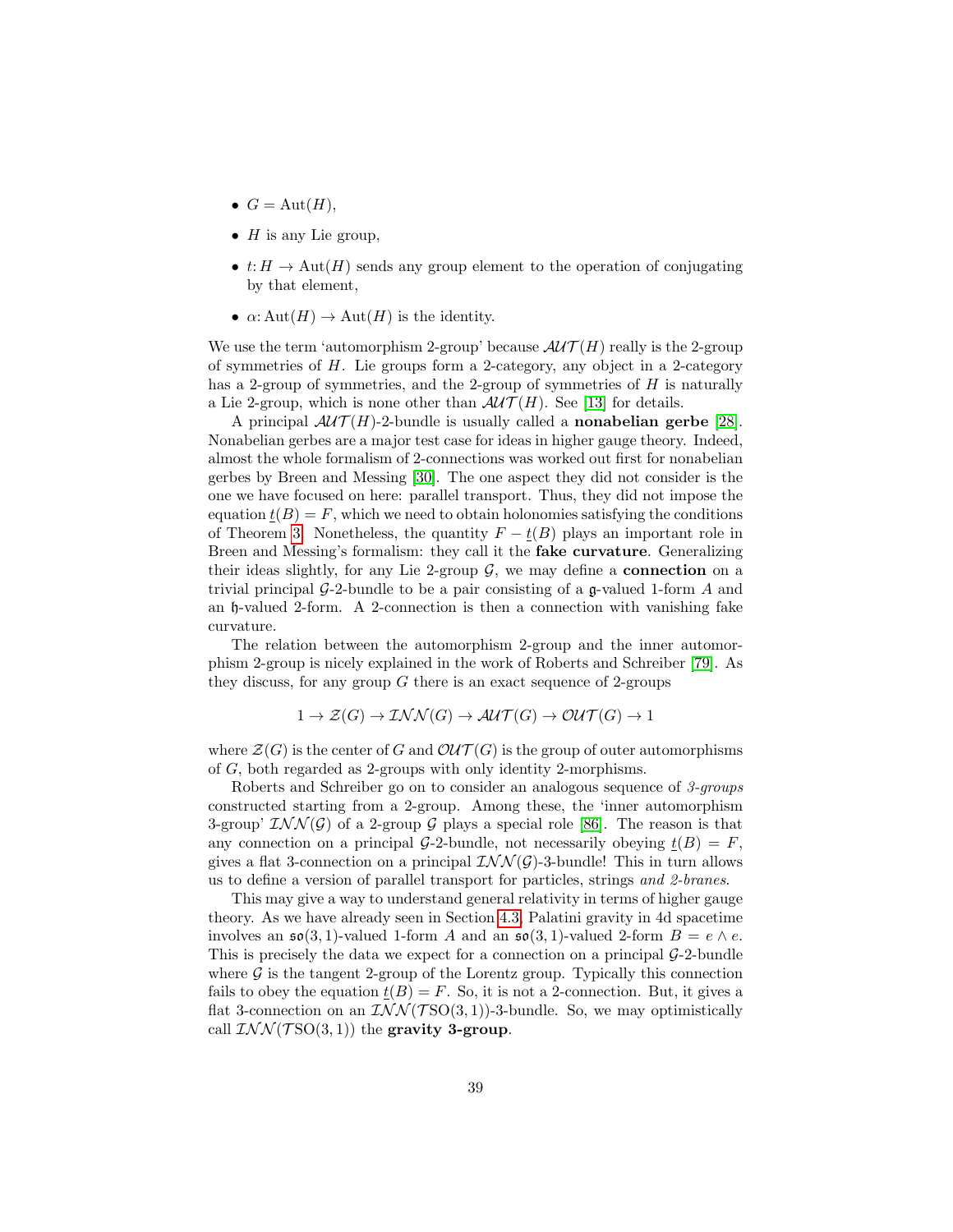Does the gravity 3-group actually shed any light on general relativity? The work of Martins and Picken [\[70\]](#page-58-8) establishes a useful framework for studying these issues. They define a path 3-groupoid  $\mathcal{P}_3(M)$  for a smooth manifold M. Given a Lie 3-group G, they describe 3-connections on the trivial G-3-bundle over M as 3-functors

$$
\mathrm{hol}\colon \mathcal{P}_3(M) \to \mathbf{G}
$$

Moreover, they show how to construct these functors from a 1-form, a 2-form, and a 3-form taking values in three Lie algebras associated to G. In the case where  $\mathbf{G} = \mathcal{I} \mathcal{N} \mathcal{N} (\mathcal{T} \text{SO}(3,1))$  and hol is a flat 3-connection, this data reduces to an  $\mathfrak{so}(3,1)$ -valued 1-form A and an  $\mathfrak{so}(3,1)$ -valued 2-form B.

### <span id="page-39-0"></span>4.6 String 2-Groups

The Lie 2-groups discussed so far are easy to construct. The string 2-group is considerably more subtle. Ultimately it forces upon us a deeper conception of what a Lie 2-group really is, and a more sophisticated approach to higher gauge theory. Treated in proper detail, these topics would carry us far beyond the limits of this quick introduction. But it would be a shame not to mention them at all.

Suppose we have a central extension of a Lie group  $G$  by an abelian Lie group A. In other words, suppose we have a short exact sequence of Lie groups

$$
1 \rightarrow A \rightarrow H \stackrel{t}{\rightarrow} G \rightarrow 1
$$

where the image of  $A$  lies in the center of  $H$ . Then we can construct an action  $\alpha$  of G on H as follows. The map  $t: H \to G$  describes H as a fiber bundle over G, so choose a **section** of this bundle: that is, a function  $s: G \to H$  with  $t(s(g)) = g$ , not necessarily a homomorphism. Then set

$$
\alpha(g)h = s(g)hs(g)^{-1}.
$$

Since A is included in the center of H,  $\alpha$  is independent of the choice of s. Thanks to this, we do not need a global smooth section s to check that  $\alpha(q)$ depends smoothly on g: it suffices that there exist a local smooth section in a neighborhood of each  $g \in G$ , and indeed this is always true. We can use these local sections to define  $\alpha$  globally, since they must give the same  $\alpha$  on overlapping neighborhoods.

Given all this, we can check that  $t$  is  $G$ -equivariant and that the Peiffer identity holds. So, we obtain a Lie 2-group where:

- $G$  is any Lie group,
- $H$  is any Lie group,
- $t: H \to G$  makes H into a central extension of G,
- $\alpha$  is given by  $\alpha(g)h = s(g)hs(g)^{-1}$  where  $s: G \to H$  is any section.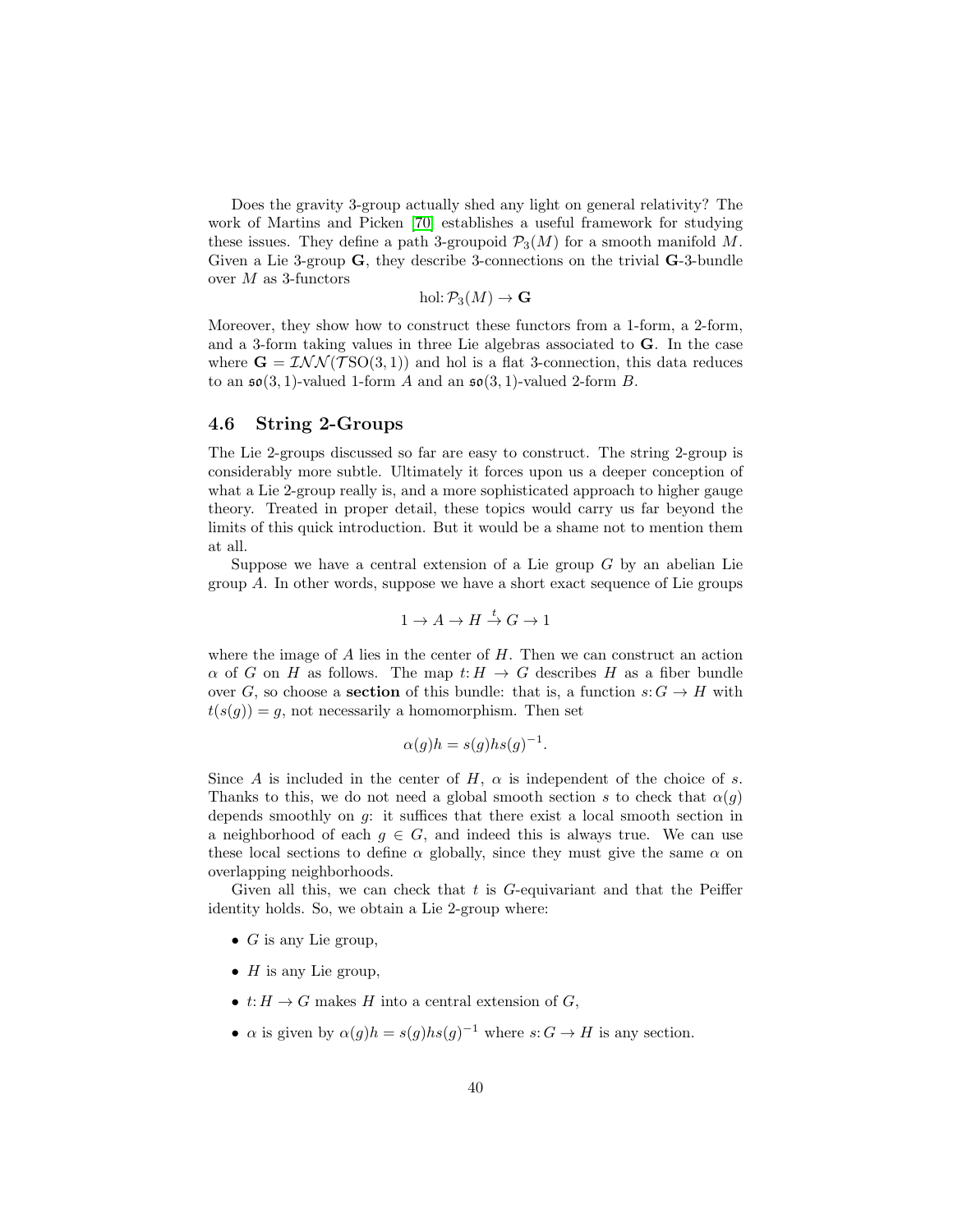We call this the **central extension 2-group**  $\mathcal{C}(H \stackrel{t}{\to} G)$ .

To get concrete examples, we need examples of central extensions. For any choice of G and A, we can always take  $H = G \times A$  and use the 'trivial' central extension

$$
1 \to A \to A \times G \to G \to 1.
$$

For more interesting examples, we need nontrivial central extensions. These tend to arise from problems in quantization. For example, suppose  $V$  is a finitedimensional symplectic vector space: that is, a vector space equipped with a nondegenerate antisymmetric bilinear form

$$
\omega: V \times V \to \mathbb{R}.
$$

Then we can make  $H = V \times \mathbb{R}$  into a Lie group called the **Heisenberg group**, with the product

$$
(u, a)(v, b) = (u + v, a + b + \omega(u, v)).
$$

The Heisenberg group plays a fundamental role in quantum mechanics, because we can think of  $V$  as the phase space of a classical point particle. If we let G stand for V regarded as an abelian Lie group, then elements of G describe translations in phase space: that is, translations of both position and momentum. The Heisenberg group  $H$  describes how these translations commute only 'up to a phase' when we take quantum mechanics into account: the phase is given by  $\exp(i\omega(u, v))$ . There is a homomorphism  $t: H \to G$  that forgets this phase information, given by

$$
t(u,a)=u.
$$

This exhibits  $H$  as a central extension of  $G$ . We thus obtain a central extension 2-group  $\mathcal{C}(H \stackrel{t}{\longrightarrow} G)$ , called the **Heisenberg 2-group** of the symplectic vector space  $V$ .

The applications of Heisenberg 2-groups seem largely unexplored, and should be worth studying. So far, much more work has been put into understanding 2 groups arising from central extensions of loop groups. The reason is that central extensions of loop groups play a basic role in string theory and conformal field theory, as nicely explained by Pressley and Segal [\[78\]](#page-58-9).

Suppose that  $G$  is a connected and simply-connected compact simple Lie group G. Define the **loop group**  $\Omega G$  to be the set of all smooth paths  $\gamma: [0, 1] \rightarrow$ G that start and end at the identity of G. This becomes a group under pointwise multiplication, and in fact it is a kind of infinite-dimensional Lie group [\[71\]](#page-58-10).

For each integer  $k$ , called the **level**, the loop group has a central extension

$$
1 \to \mathrm{U}(1) \to \widehat{\Omega_k G} \xrightarrow{t} \Omega G \to 1.
$$

These extensions are all different, and all nontrivial except for  $k = 0$ . In physics, they arise because the 2d gauge theory called the Wess–Zumino–Witten model has an 'anomaly'. The loop group  $\Omega G$  acts as gauge transformations in the classical version of this theory. However, when we quantize the theory, we obtain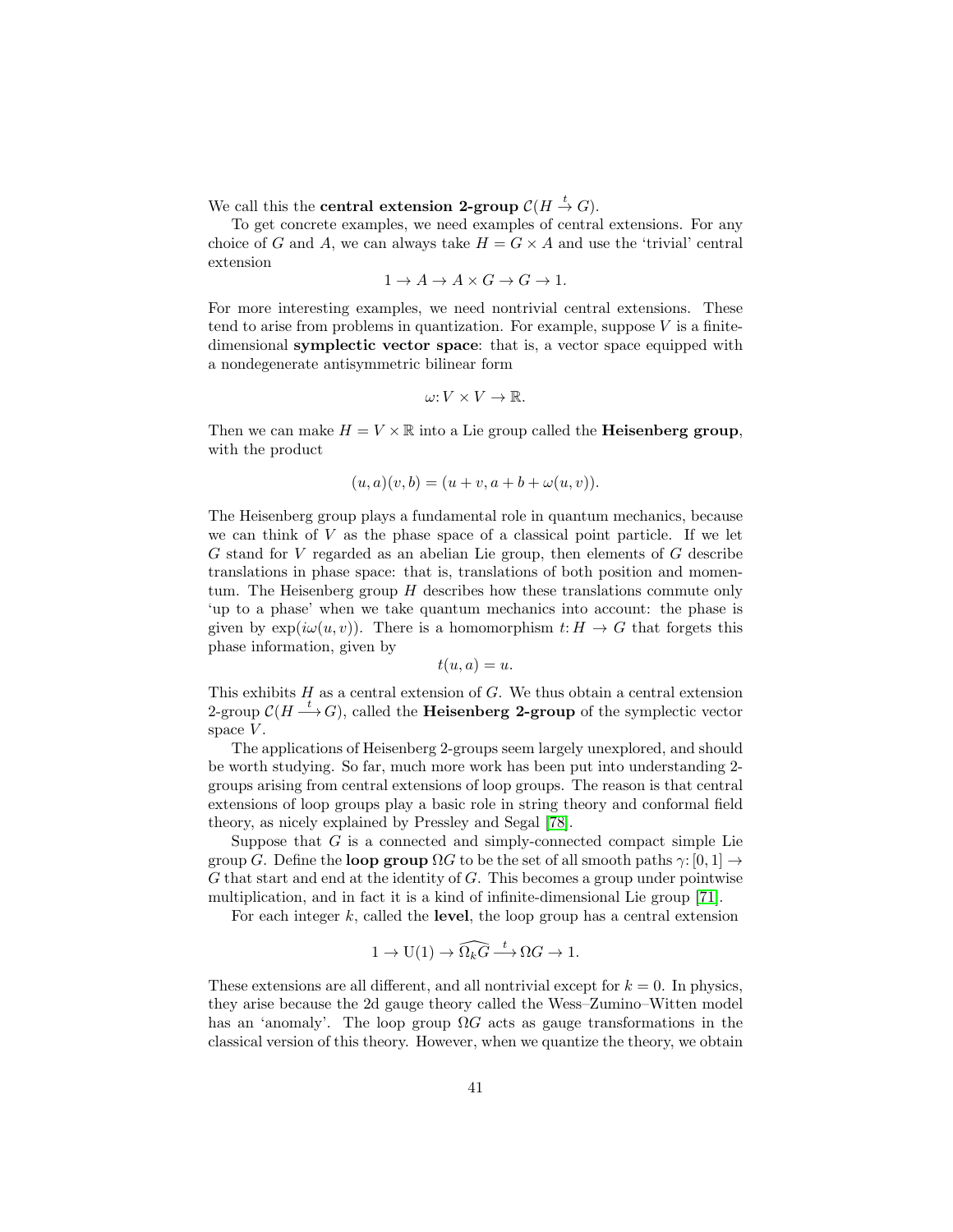a representation of  $\Omega G$  only 'up to a phase'—that is, a projective representation. This can be understood as an honest representation of the central extension  $\Omega_k\tilde{G}$ , where the integer k appears in the Lagrangian for the Wess–Zumino– Witten model.

Starting from this central extension we can construct a central extension 2-group called the **level-k loop 2-group** of G,  $\mathcal{L}_k(G)$ . This is an infinitedimensional Lie 2-group, meaning that it comes from a crossed module where the groups involved are infinite-dimensional Lie groups, and all the maps are smooth. Moreover, it fits into an exact sequence

$$
1 \to \mathcal{L}_k(G) \to \mathcal{STRLNG}_k(G) \longrightarrow G \to 1
$$

where the middle term, the level- $k$  string 2-group of  $G$ , has very interesting properties [\[8\]](#page-54-10).

Since the string 2-group  $\mathcal{STRLNG}_k(G)$  is an infinite-dimensional Lie 2group, it is a topological 2-group. There is a way to take any topological 2 group and squash it down to a topological group [\[8,](#page-54-10) [18\]](#page-54-11). Applying this trick to  $\mathcal{STRLNG}_k(G)$  when  $k = 1$ , we obtain a topological group whose homotopy groups match those of G—except for the third homotopy group, which has been made trivial. In the special case where  $G = \text{Spin}(n)$ , this topological group is called the 'string group', since to consistently define superstrings propagating on a spin manifold, we must reduce its structure group from  $\text{Spin}(n)$  to this group [\[94\]](#page-59-8). The string group also plays a role in Stolz and Teichner's work on elliptic cohomology, which involves a notion of parallel transport over surfaces [\[90\]](#page-59-9). There is a lot of sophisticated mathematics involved here, but ultimately much of it should arise from the way string 2-groups are involved in the parallel transport of strings! The work of Sati, Schreiber and Stasheff [\[83\]](#page-59-1) provides good evidence for this, as does the work of Waldorf [\[91\]](#page-59-10).

In fact, the string Lie 2-group had lived through many previous incarnations before being constructed as an infinite-dimensional Lie 2-group. Brylinski and McLaughlin [\[33\]](#page-55-11) thought of it as a  $U(1)$  gerbe over the group G. The fact that this gerbe is 'multiplicative' makes it something like a group in its own right [\[32\]](#page-55-12). This viewpoint has also been explored by Murray and Stevenson [\[75\]](#page-58-11).

Later, Baez and Crans [\[7\]](#page-53-1) constructed a Lie 2-algebra  $\mathfrak{string}_k(\mathfrak{g})$  corresponding to the string Lie 2-group. For pedagogical purposes, our discussion of Lie 2-groups has focused solely on 'strict' 2-groups, where the 1-morphisms satisfy the group axioms strictly, as equations. However, there is also an extensive theory of 'weak' 2-groups, where the 1-morphisms obey the group axioms only up to invertible 2-morphisms [\[13\]](#page-54-3). Following this line of thought, we may also define weak Lie 2-algebras [\[81\]](#page-59-11), and the Lie 2-algebra  $\mathfrak{string}_k(\mathfrak{g})$  is one of these where only the Jacobi identity fails to hold strictly.

The beauty of weak Lie 2-algebras is that  $\mathfrak{string}_k(\mathfrak{g})$  is very easy to describe in these terms. In particular, it is finite-dimensional. The hard part is constructing a weak Lie 2-group corresponding to this weak Lie 2-algebra. It is easy to check that any strict Lie 2-algebra has a corresponding strict Lie 2-group. Weak Lie 2 algebras are more tricky [\[13\]](#page-54-3). Baez, Crans, Schreiber and Stevenson [\[8\]](#page-54-10) dodged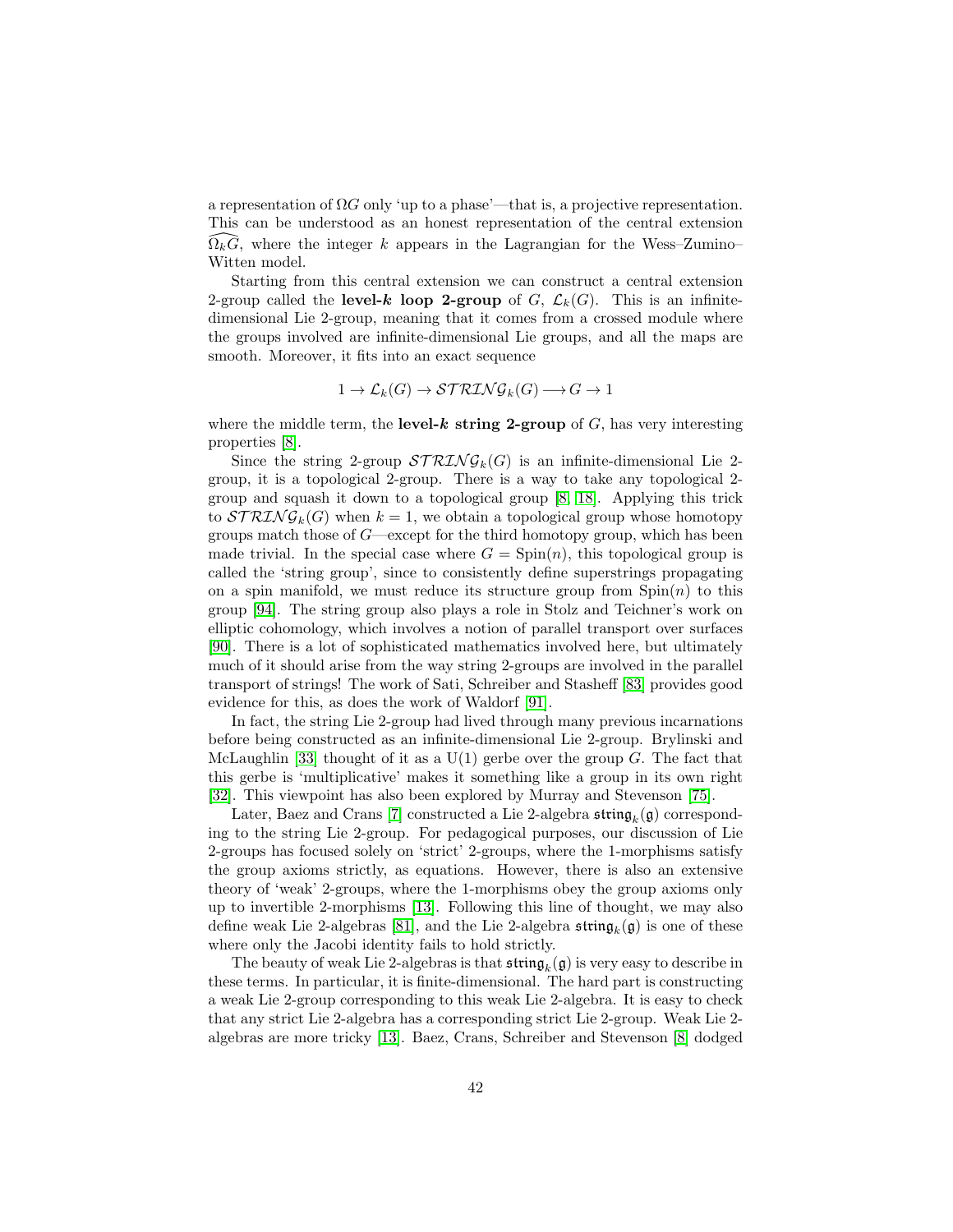this problem by showing that the string Lie 2-algebra is equivalent (in some precise sense) to a strict Lie 2-algebra, which however is infinite-dimensional. They then constructed the infinite-dimensional strict Lie 2-group corresponding to this strict Lie 2-algebra. This is just  $\mathcal{STRLNG}_k(G)$  as described above.

On the other hand, a finite-dimensional model of the string 2-group was recently introduced by Schommer-Pries [\[85\]](#page-59-12). This uses an improved definition of 'weak Lie 2-group', based on an important realization: the correct maps between smooth groupoids are not the smooth functors, but something more general [\[64\]](#page-57-10). We have already mentioned this in our discussion of connection: a smooth functor hol:  $\mathcal{P}_1(M) \to G$  is a connection on the trivial principal Gbundle over  $M$ , while one of these more general maps is a connection on an arbitrary principal G-bundle over  $M$ . If we take this lesson to heart, we are led into the world of 'stacks'—and in that world, we can find a finite-dimensional version of the string 2-group.

There has also been progress on constructing weak Lie  $n$ -groups from weak Lie *n*-algebras for  $n > 2$ . Getzler [\[56\]](#page-57-11) and Henriques [\[61\]](#page-57-12) have developed an approach that works for all n, even  $n = \infty$ . Their approach is able to handle weak Lie  $\infty$ -algebras of a sort known as 'L<sub>∞</sub>-algebras'. Quite roughly, the idea is that in an  $L_{\infty}$ -algebra, the Jacobi identity holds only weakly, while the antisymmetry of the bracket still holds strictly.

In fact,  $L_{\infty}$ -algebras were developed by Stasheff and collaborators [\[68,](#page-58-12) [84\]](#page-59-13) before higher gauge theory became recognized as a subject of study. But more recently, Sati, Schreiber, Stasheff [\[82,](#page-59-0) [83\]](#page-59-1) have developed a lot of higher gauge theory with the help of  $L_{\infty}$ -algebras. Thanks to their work, it is becoming clear that superstring theory, supergravity and even the mysterious 'M-theory' have strong ties to higher gauge theory. For example, they argue that 11 dimensional supergravity can be seen as a higher gauge theory governed by a certain 'Lie 3-superalgebra' which they call  $\text{augra}(10, 1)$ . The number 3 here relates to the 2-brane solutions of 11-dimensional supergravity: just as parallel transport of strings is described by 2-connections, the parallel transport of 2 branes is described by 3-connections, which in the supersymmetric case involve Lie 3-superalgebras.

In fact,  $\mathfrak{su}\mathfrak{g}\mathfrak{r}\mathfrak{a}(10,1)$  is one of a family of four Lie 3-superalgebras that extend the Poincaré Lie superalgebra in dimensions  $4, 5, 7$  and  $11$ . These can be built via a systematic construction starting from the four normed division algebras: the real numbers, the complex numbers, the quaternions and the octonions [\[11\]](#page-54-12). These four algebras also give rise to Lie 2-superalgebras extending the Poincaré Lie superalgebra in dimensions 3, 4, 6, and 10. The Lie 2-superalgebras are related to superstring theories in dimensions 3, 4, 6, and 10, while the Lie 3 superalgebras are related to super-2-brane theories in dimensions 4, 5, 7 and 11. All these theories, and even their relation to division algebras, have been known since the late 1980s [\[42\]](#page-56-10). Higher gauge theory provides new insights into the geometry of these theories. In particular, the work of D'Auria, Castellani and Fré [\[41\]](#page-56-11) can be seen as *implicitly* making extensive use of Lie *n*-superalgebrasbut this only became clear later, through the work of Sati, Schreiber and Stasheff [\[83\]](#page-59-1).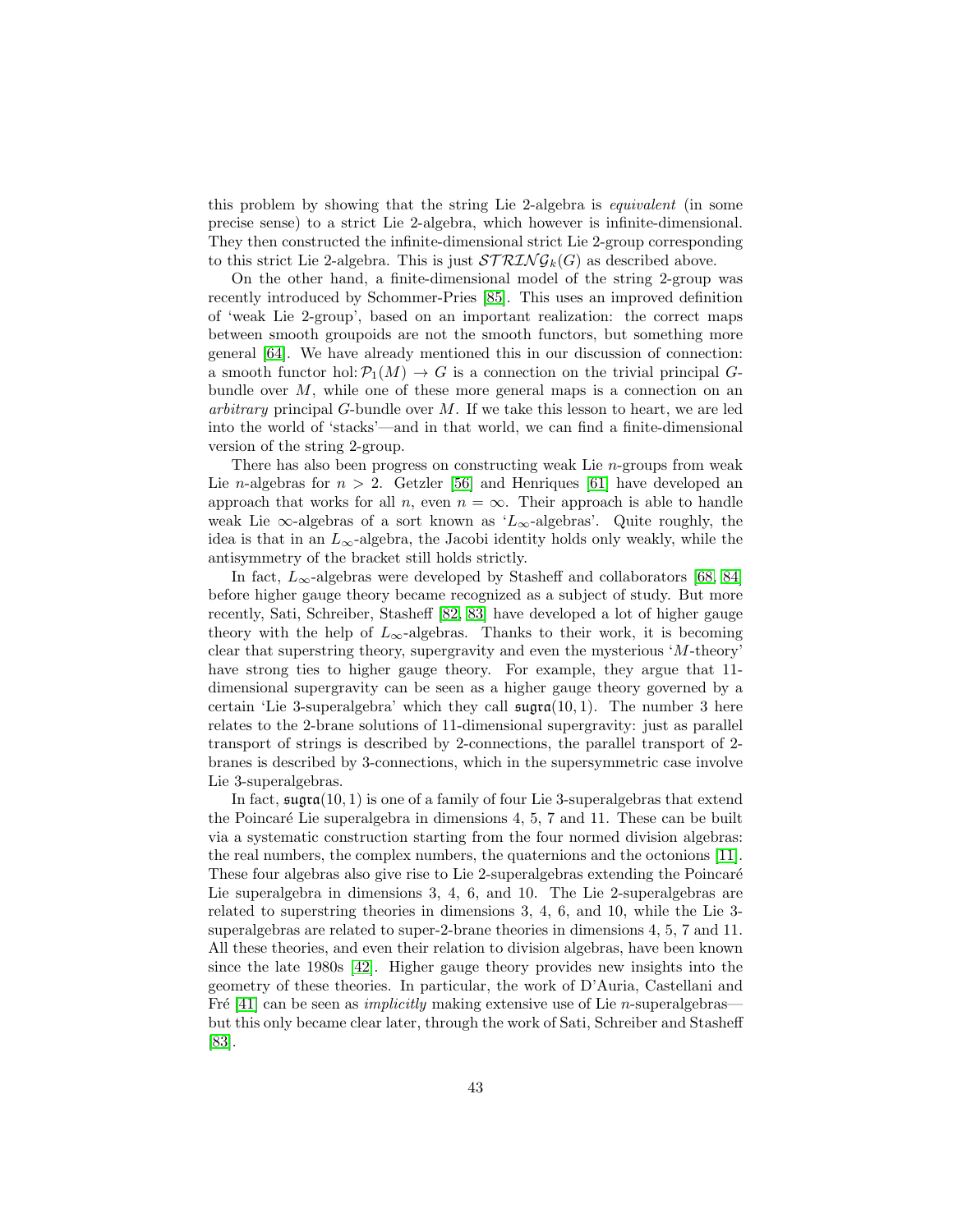Alas, explaining these fascinating issues in detail would vastly expand the scope of this paper. We should instead return to simpler things: gauge transformations, curvature, and nontrivial 2-bundles.

# <span id="page-43-0"></span>5 Further Topics

So far our introduction to higher gauge theory has neglected the most important topic of all: gauge transformations! We have also said nothing about curvature or nontrivial 2-bundles. Now it is time to begin correcting these oversights.

### <span id="page-43-1"></span>5.1 Gauge Transformations

First consider ordinary gauge theory. Suppose that  $M$  is a manifold and  $G$  is a Lie group. Then a gauge transformation on the trivial principal G-bundle over M simply amounts to a smooth function

$$
g: M \to G,
$$

while a connection on this bundle can be seen as a g-valued 1-form. A gauge transformation g acts on a connection A to give a new connection  $A'$  as follows:

$$
A' = gAg^{-1} + g\,dg^{-1}.
$$

This formula makes literal sense if  $G$  is a group of matrices: then  $\mathfrak g$  also consists of matrices, so we can freely multiply elements of  $G$  with elements of  $\mathfrak{g}$ . If  $G$ is an arbitrary Lie group the formula requires a bit more careful interpretation, but it still makes sense. A well-known calculation says the curvature  $F' =$  $dA' + A' \wedge A'$  of the gauge-transformed connection is just the curvature of the original connection conjugated by g:

$$
F' = gFg^{-1}.
$$

In higher gauge theory the formulas are similar, but a bit more complicated. Suppose M is a manifold and G is a Lie 2-group with crossed module  $(G, H, t, \alpha)$ . It will be helpful to take everything in this crossed module and differentiate it. Doing this, we get:

- the Lie algebra  $\mathfrak g$  of  $G$ ,
- the Lie algebra  $\mathfrak h$  of  $H$ ,
- the Lie algebra homomorphism  $\underline{t}:\mathfrak{h}\to\mathfrak{g}$  obtained by differentiating  $t:H\to$ G, and
- the Lie algebra homomorphism  $\underline{\alpha} : \mathfrak{g} \to \mathfrak{aut}(H)$  obtained by differentiating  $\alpha: G \to \text{Aut}(H)$ .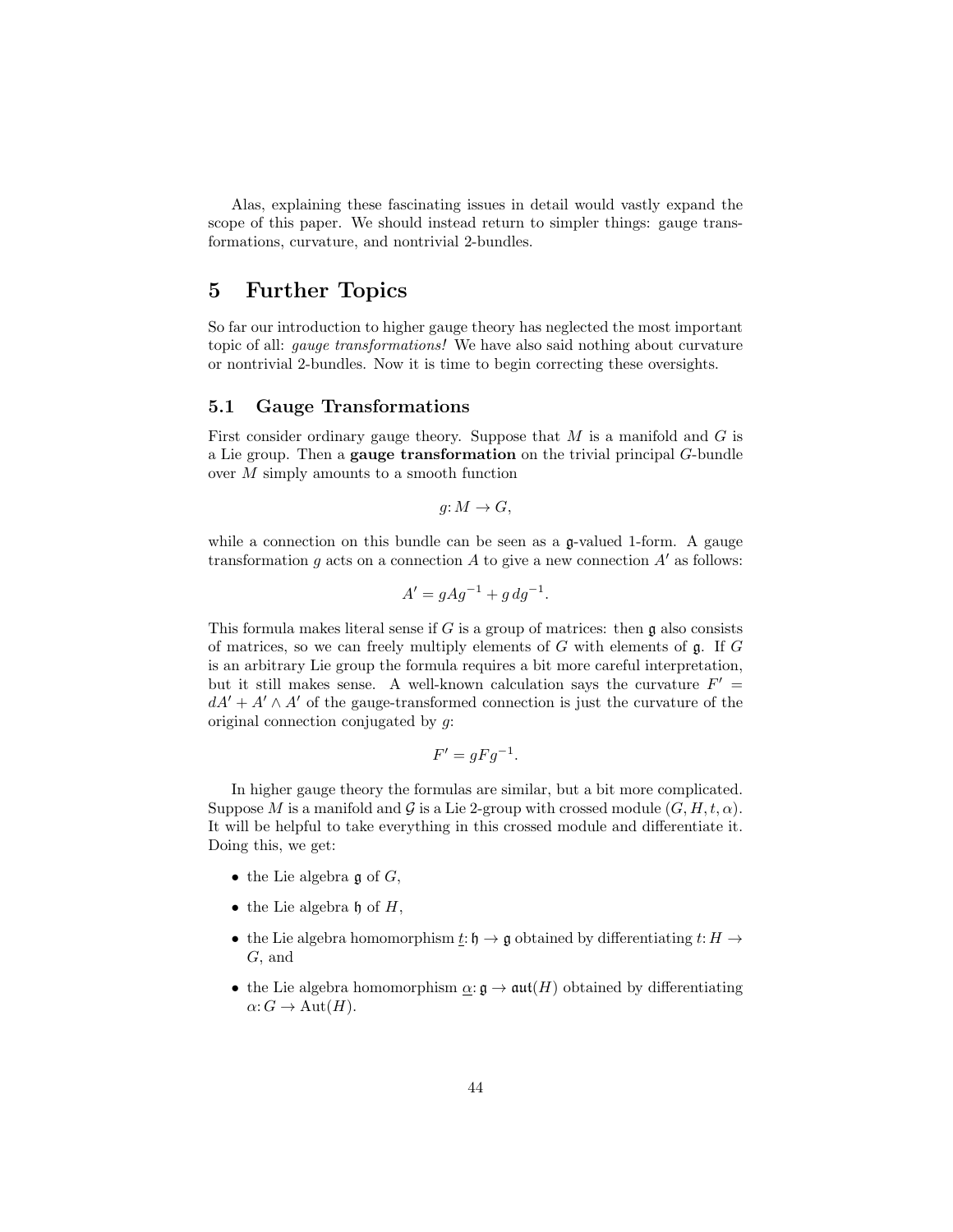Here  $\mathfrak{aut}(H)$  is the Lie algebra of Aut $(H)$ . It is best to think of this as the Lie algebra of **derivations** of  $\mathfrak{h}$ : that is, linear maps  $D: \mathfrak{h} \to \mathfrak{h}$  such that

$$
D[x, y] = [Dx, y] + [x, Dy].
$$

If we differentiate the two equations in the definition of a crossed module, we obtain the g-equivariance of  $t$ :

$$
\underline{t}(\underline{\alpha}(x)(y)) = [x, \underline{t}(y)]
$$

and the infinitesimal Peiffer identity:

$$
\underline{\alpha}(\underline{t}(y))(y') = [y, y']
$$

where  $x \in \mathfrak{g}$  and  $y, y' \in \mathfrak{h}$ . In case the reader is curious: we write t and  $\alpha$  instead of dt and  $d\alpha$  because later we will do computations involving these maps and also differential forms, where d stands for the exterior derivatve.

A quadruple  $(\mathfrak{g}, \mathfrak{h}, \underline{t}, \underline{\alpha})$  of Lie algebras and homomorphisms obeying these two equations is called an infinitesimal crossed module. Just as crossed modules are a way of working with 2-groups, infinitesimal crossed modules are a way of working with Lie 2-algebras [\[7\]](#page-53-1). Any infinitesimal crossed module comes from a Lie 2-group, and this Lie 2-group is unique if we demand that  $G$ and  $H$  be connected and simply connected.

But we digress! We have introduced infinitesimal crossed modules in order to say how gauge transformations act on 2-connections. A gauge transformation of the trivial  $\mathcal{G}$ -2-bundle over M consists of two pieces of data:

- a smooth function  $g: M \to G$ ,
- an  $\mathfrak h$ -valued 1-form  $a$  on  $M$ .

Why two pieces of data? Perhaps this should not be so surprising. Remember, a 2-connection also consists of two pieces of data:

- a g-valued 1-form  $A$  on  $M$ ,
- an  $\mathfrak h$ -valued 2-form B on M satisfying  $t(B) = F$ .

Breen and Messing [\[30\]](#page-55-2) worked out how gauge transformations act on connections on nonabelian gerbes, and their work was later generalized to 2-connections on arbitrary principal 2-bundles [\[16,](#page-54-1) [88\]](#page-59-4). Here we merely present the formulas. A gauge transformation  $(q, a)$  acts on a 2-connection  $(A, B)$  to give a new 2connection  $(A', B')$  as follows:

$$
A' = gAg^{-1} + g dg^{-1} + \underline{t}(a)
$$
  

$$
B' = \alpha(g)(B) + \underline{\alpha}(A') \wedge a + da - a \wedge a
$$

The second formula requires a bit of explanation. In the first term we compose  $\alpha: G \to \text{Aut}(H)$  with  $g: M \to G$  and obtain an Aut $(H)$ -valued function  $\alpha(g)$ ,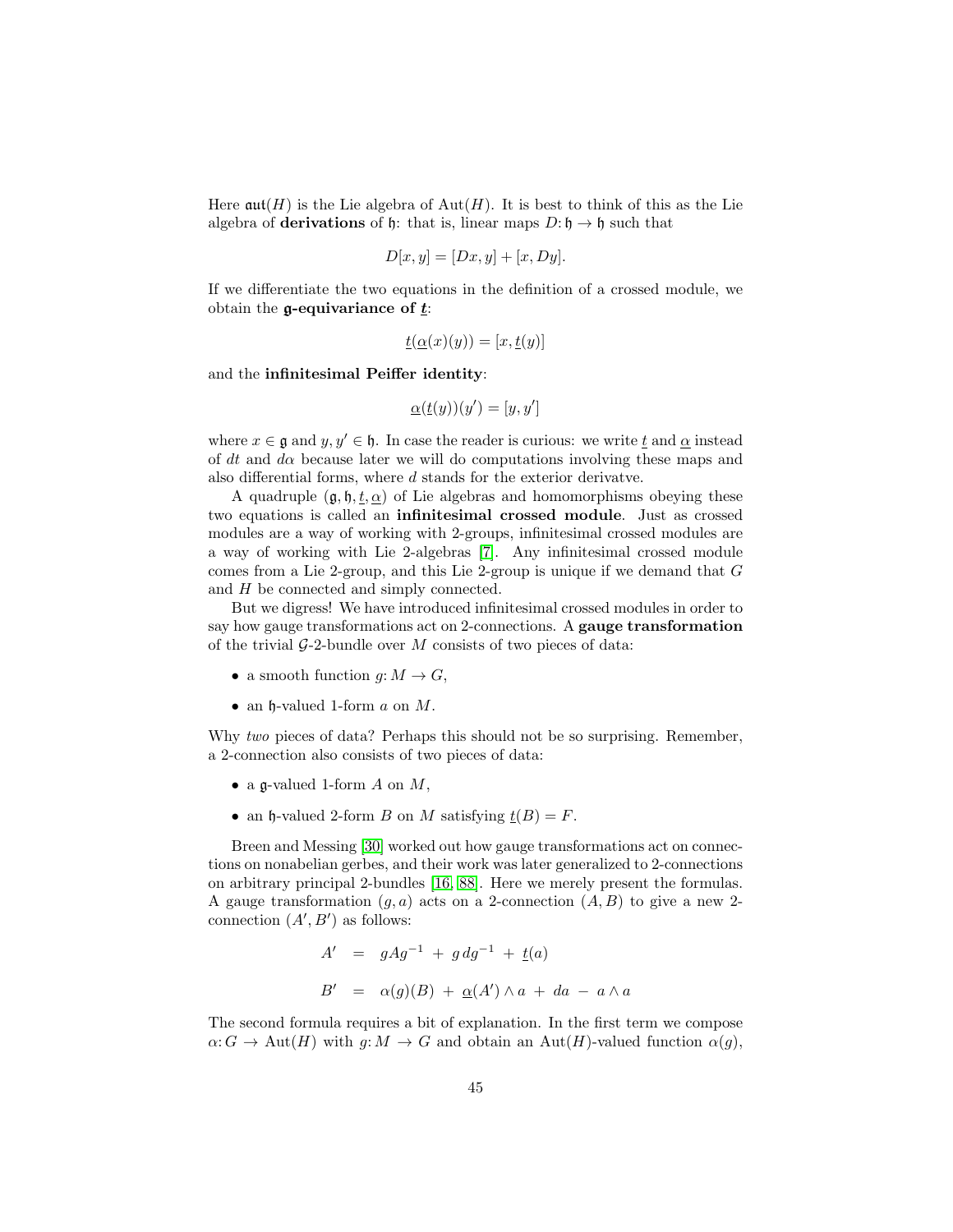which then acts on the h-valued 2-form B to give a new h-valued 2-form  $\alpha(g)(B)$ . In the second term we start by composing A' with  $\alpha$  to obtain an aut(H)-valued 1-form  $\underline{\alpha}(A')$ . Then we wedge this with a, letting  $\operatorname{aut}(H)$  act on h as part of this process, and obtain an h-valued 2-form.

As a kind of consistency check and test of our understanding, let us see why the gauge-transformed 2-connection  $(A', B')$  satisfies the equation  $\underline{t}(B') =$  $F'$ . First let us compute the curvature 2-form  $F'$  of the gauge-transformed 2-connection:

$$
F' = dA' + A' \wedge A'
$$
  
=  $d(gAg^{-1} + g dg^{-1} + t(a)) +$   
 $(gAg^{-1} + g dg^{-1} + t(a)) \wedge (gAg^{-1} + g dg^{-1} + t(a))$ 

This looks like a mess—but except for the terms containing  $t(a)$ , this is just the usual mess we get in ordinary gauge theory when we compute the curvature of a gauge transformed connection. So, we have:

$$
F' = gFg^{-1} + d(\underline{t}(a)) + \underline{t}(a) \wedge A' + A' \wedge \underline{t}(a) - \underline{t}(a) \wedge \underline{t}(a)
$$
  
=  $gFg^{-1} + \underline{t}(da) + [\underline{t}(a), A'] - \underline{t}(a) \wedge \underline{t}(a)$ 

where we use the fact that  $d(\underline{t}(a)) = \underline{t}(da)$  and rewrite  $A' \wedge \underline{t}(a) + \underline{t}(a) \wedge A'$  as a graded commutator.

On the other hand, we have

$$
\underline{t}(B') = \underline{t}(\alpha(g)(B)) + \underline{t}(\underline{\alpha}(A') \wedge a) + \underline{t}(da - a \wedge a)
$$

The G-equivariance of t implies that  $\underline{t}(\alpha(g)(B)) = g\underline{t}(B)g^{-1}$ , and the g-equivariance of t implies that  $\underline{t}(\underline{\alpha}(A') \wedge a) = [A', \underline{t}(a)]$ . So, we see that

$$
\underline{t}(B') = g\underline{t}(B)g^{-1} + [A', \underline{t}(a)] + \underline{t}(da - a \wedge a)
$$

and thus  $\underline{t}(B') = F'$ , as desired.

# 5.2 Curvature

Suppose G is a Lie 2-group whose crossed module is  $(G, H, t, \alpha)$ , and let  $(\mathfrak{g}, \mathfrak{h}, t, \alpha)$ be the corresponding differential crossed module. Suppose we have a connection on the trivial G-2-bundle over M: that is, a g-valued 1-form A and an h-valued 2-form B.

As in ordinary gauge theory, we may define the **curvature** of this connection to be the g-valued 2-form given by:

$$
F = dA + A \wedge A.
$$

We also have another g-valued 2-form, the **fake curvature**  $F - t(B)$ . Recall from Section [3](#page-10-0) that only a connection with vanishing fake curvature counts as a 2-connection. In other words, we need  $t(B) = F$  to obtain well-defined parallel transport over surfaces.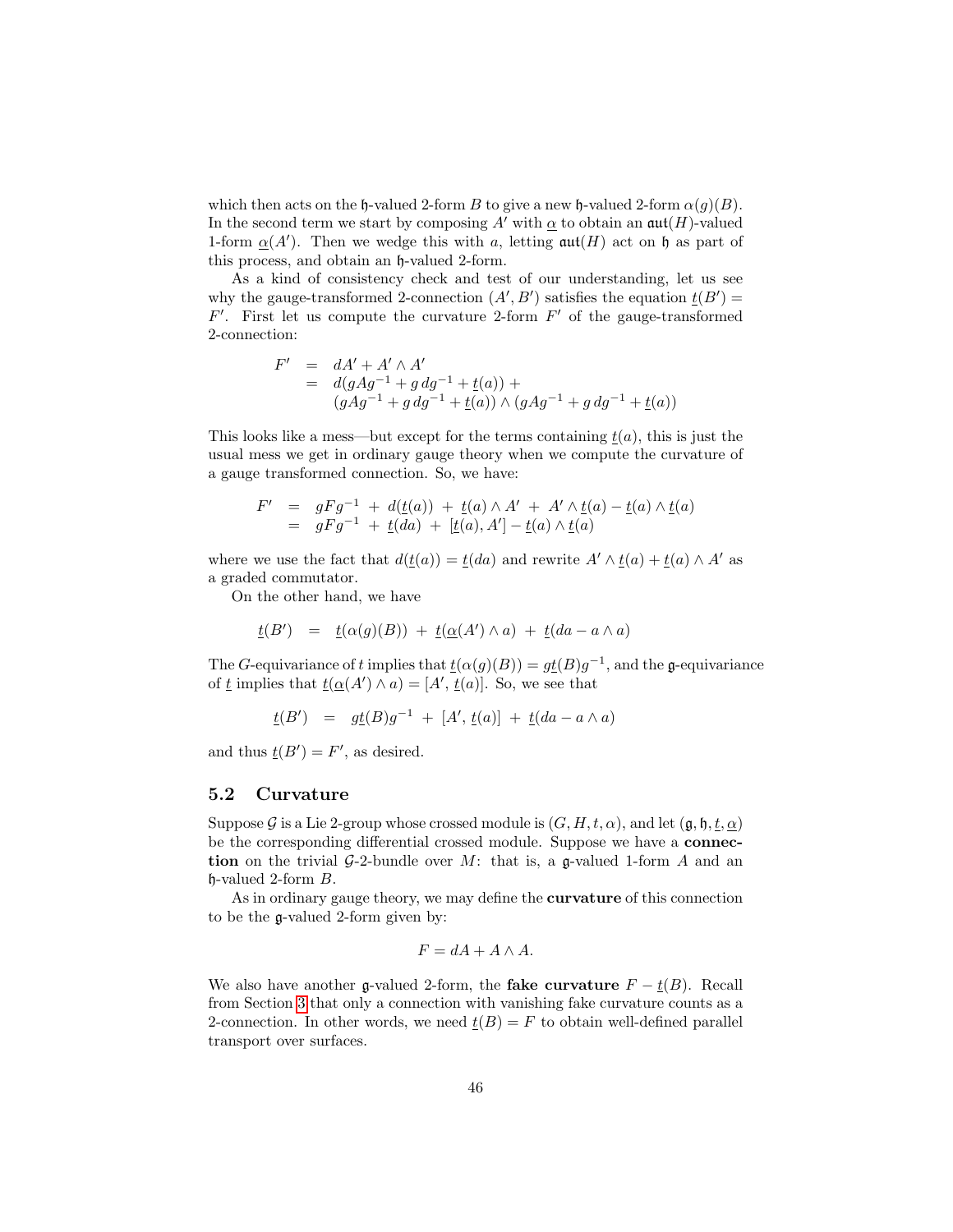We may also define the 2-curvature of a connection in higher gauge theory. This is the  $\mathfrak h$ -valued 3-form given by:

$$
Z = dB + \underline{\alpha}(A) \wedge B.
$$

In the second term here, we compose  $\underline{\alpha}$ :  $\mathfrak{g} \to \mathfrak{aut}(H)$  with the g-valued 1-form A and obtain an  $\operatorname{\mathfrak{aut}}(H)$ -valued function  $\underline{\alpha}(g)$ . Then we wedge this with B, letting  $\mathfrak{aut}(H)$  act on  $\mathfrak h$  as part of this process, and obtain an  $\mathfrak h$ -valued 2-form.

The intuitive idea of 2-curvature is this: just as the curvature describes the holonomy of a connection around an infinitesimal loop, the 2-curvature describes the holonomy of a 2-connection over an infinitesimal 2-sphere. This can be made precise using formulas for holonomies over surfaces [\[69,](#page-58-1) [88\]](#page-59-4)

If the 2-curvature of a 2-connection vanishes, the holonomy over a surface will not change if we apply a smooth homotopy to that surface while keeping its edges fixed. A 2-connection whose curvature and 2-curvature both vanish truly deserves to be called flat. We have seen flat 2-connections already in our discussion of 4-dimensional  $BF$  theory in Section [4.3:](#page-32-0) the solutions of this theory are flat 2-connections.

#### 5.3 Nontrivial 2-Bundles

So far we have implicitly been looking at 2-connections on trivial 2-bundles. This is fine locally. But there are also interesting issues involving nontrivial 2-bundles, which become crucial when we work globally.

A careful treatment of 2-bundles would require some work, and the reader interested in this topic would do well to start with Moerdijk's introductory paper on 'stacks' and 'gerbes' [\[72\]](#page-58-13). Here we take a less sophisticated approach: we simply describe how to build a principal 2-bundle and put a 2-connection on it. Since we do not say when two principal 2-bundles built this way are the 'same', our treatment is incomplete. The reader can find more details elsewhere [\[18,](#page-54-11) [19,](#page-54-13) [25,](#page-55-0) [28,](#page-55-10) [29,](#page-55-1) [30,](#page-55-2) [88\]](#page-59-4). We warn the reader that almost every paper in the literature uses different notation, sign conventions, and so forth.

First recall ordinary gauge theory: suppose  $G$  is a Lie group and  $M$  a manifold. In this case we can build a principal  $G$ -bundle over  $M$  using transition functions. First, write M as the union of open sets or **patches**  $U_i \subseteq M$ :

$$
M = \bigcup_i U_i.
$$

Then, choose a smooth transition function on each double intersection of patches:

$$
g_{ij}: U_i \cap U_j \to G.
$$

These transition functions give gauge transformations. We can build a principal G-bundle over all of M by gluing together trivial bundles over the patches with the help of these gauge transformations. However, this procedure will only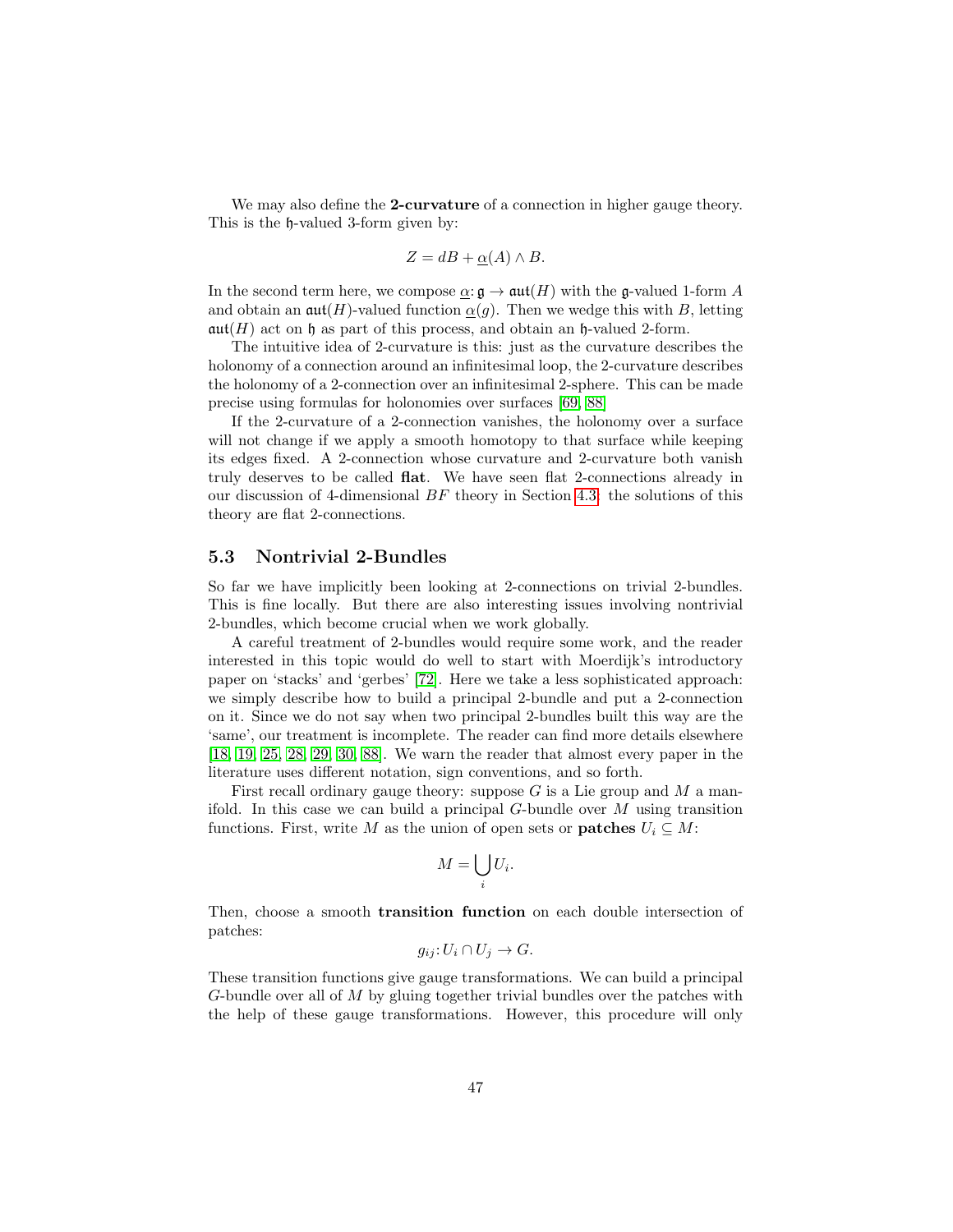succeed if the transition functions satisfy a consistency condition on each triple intersection:

$$
g_{ij}(x)g_{jk}(x) = g_{ik}(x)
$$

for all  $x \in U_i \cap U_j \cap U_k$ . This equation is called a **cocycle condition**. We can visualize it as a triangle:



where we suppress the variable  $x$  for the sake of readability. The idea is that this triangle should 'commute': the direct way of identifying points in the trivial bundle in the ith patch to points in the trivial bundle over the kth patch should match the indirect way which proceeds via the jth patch.

A similar but more elaborate recipe works for higher gauge theory. Now let G be a Lie 2-group with crossed module  $(G, H, t, \alpha)$ . To build a G-2-bundle, we start by choosing transition functions on double intersections of patches:

$$
g_{ij}: U_i \cap U_j \to G
$$

However, now it makes sense to replace the equation in the cocycle condition by a 2-morphism! So, for each triple intersection we choose 2-morphisms in  $\mathcal{G}$ :

$$
\gamma_{ijk}(x) \colon g_{ij}(x) \, g_{jk}(x) \Rightarrow g_{ik}(x)
$$

depending smoothly on  $x \in U_i \cap U_j \cap U_k$ . We can again visualize these as triangles:



But now we demand that these 2-morphisms themselves obey a cocycle condition on quadruple intersections of patches. As we ascend the ladder of higher gauge theory, triangles become tetrahedra and then higher-dimensional simplexes. In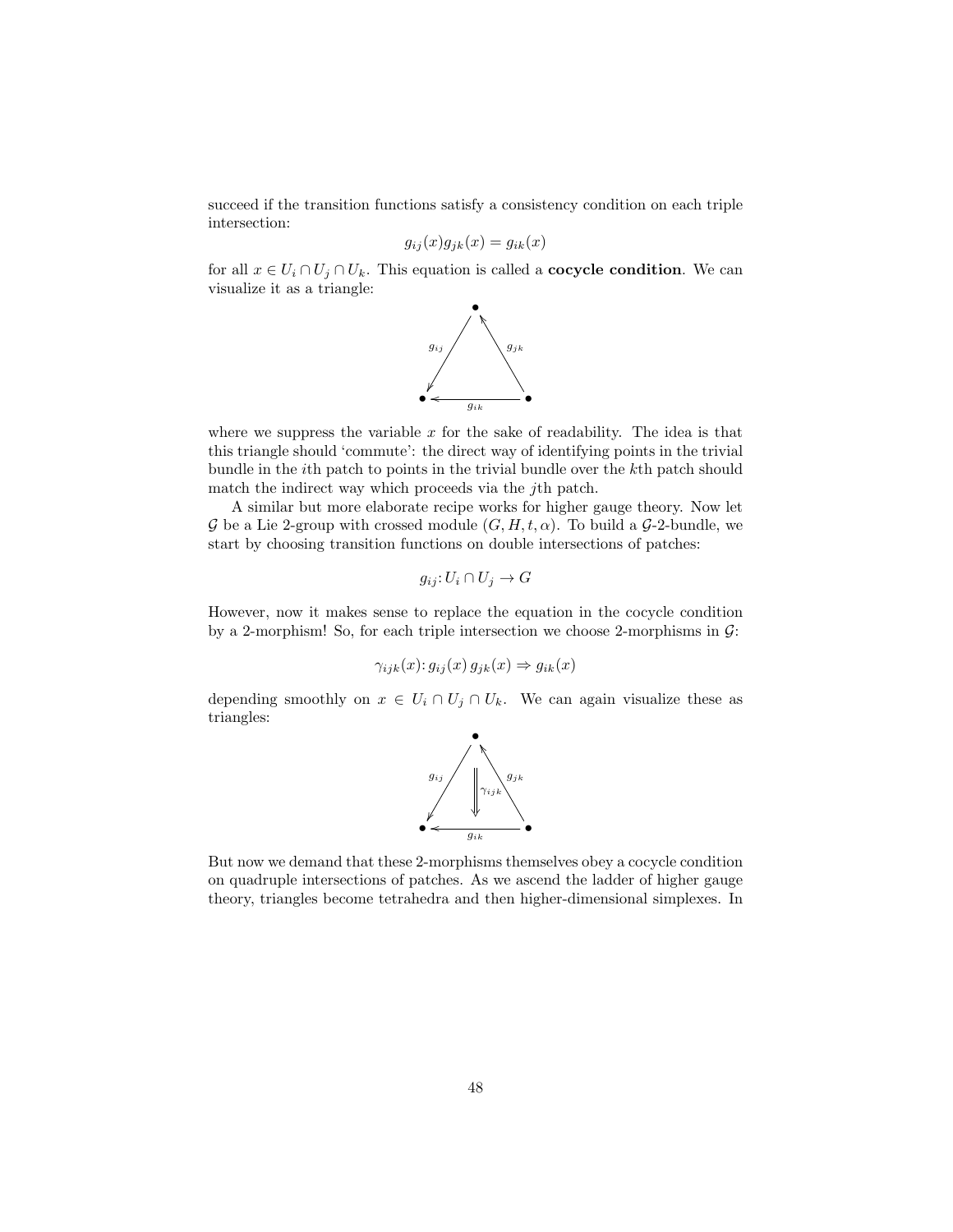this case, the cocycle condition says that this tetrahedron commutes:



By saying that this tetrahedron 'commutes', we mean that the composite of the front two sides equals the composite of the back two sides:



We need whiskering to compose the 2-morphisms in this diagram, as explained near the end of Section [3.](#page-10-0) So in equations, the tetrahedral cocycle condition says that:

$$
\gamma_{ijl} \cdot (g_{ij} \circ \gamma_{jkl}) = \gamma_{ikl} \cdot (\gamma_{ijk} \circ g_{kl})
$$

where  $\cdot$  stands for vertical composition and  $\circ$  stands for whiskering.

We can describe this cocycle condition in a more down-to-earth manner if we use Theorem [2,](#page-19-0) which says that a 2-morphism

$$
\gamma_{ijk}: g_{ij} g_{jk} \Rightarrow g_{ik}
$$

is the same as an element  $h_{ijk} \in H$  such that

$$
t(h_{ijk}) g_{ij} g_{jk} = g_{ik}.
$$

This theorem also gives formulas for vertical and horizontal composition in terms of the groups  $G$  and  $H$ . Since whiskering by a morphism is horizontal composition with its identity 2-morphism, we can also express whiskering in these terms. So, a little calculation—a wonderful exercise for the would-be higher gauge theorist—shows that:

$$
h_{ijl} \alpha(g_{ij})(h_{jkl}) = h_{ikl} h_{ijk}
$$

where  $\alpha$  is the action of G on H.

There is no need to have  $g_{ii} = 1$  in this formalism; we should really choose a 2-morphism from  $g_{ii}$  to 1. However, without loss of generality, we can assume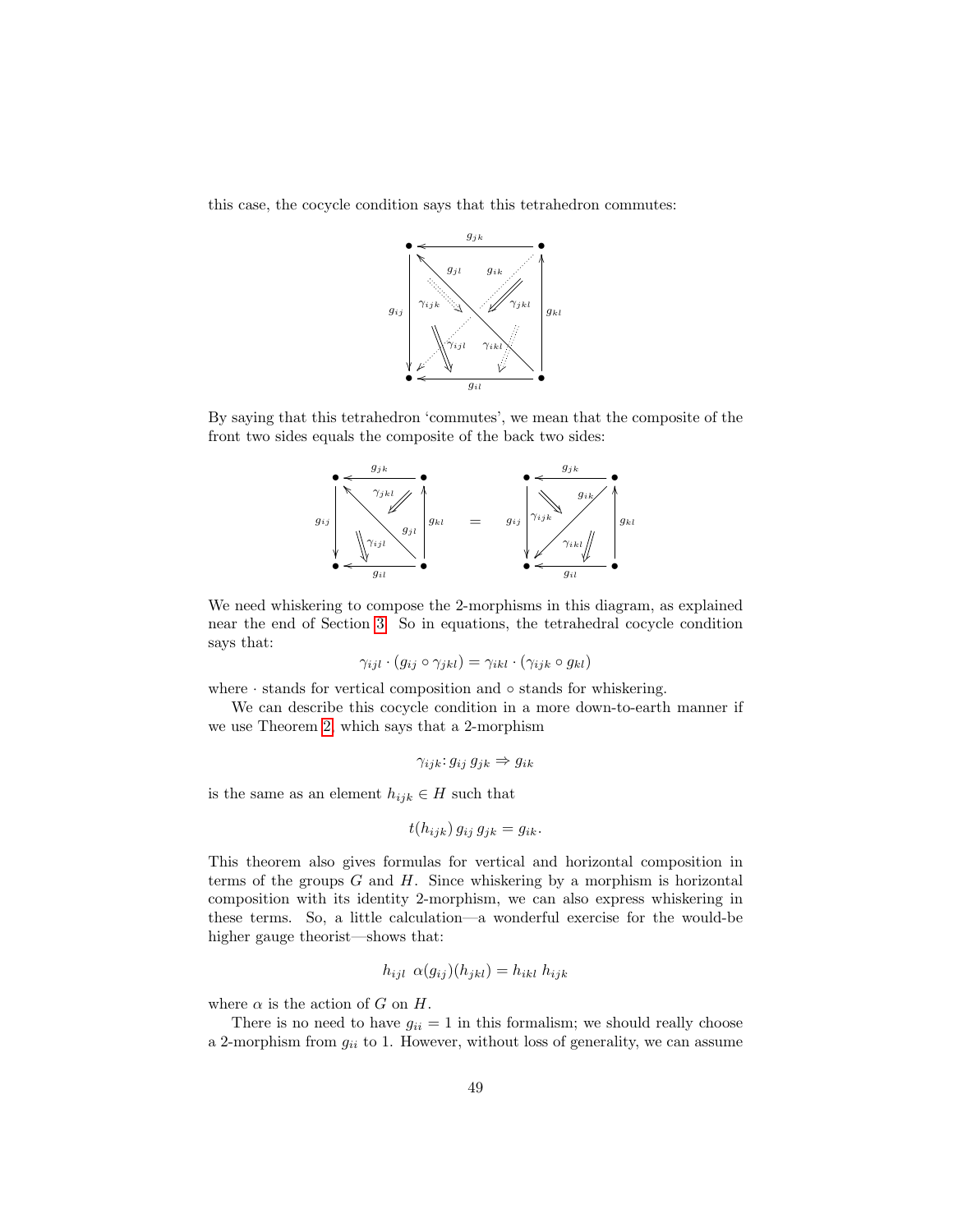that  $g_{ii} = 1$  and set this 2-morphism equal to the identity. We can also assume that  $h_{ijk} = 1$  whenever two or more of the indices  $i, j, k$  are equal. The reason is that Bartels [\[25\]](#page-55-0) has shown that any principal 2-bundle is equivalent to one for which these simplifying assumptions hold. We will make these assumptions in what follows. For the full story without these assumptions, see Schreiber and Waldorf [\[88\]](#page-59-4).

Now consider connections. Again, it helps to begin by reviewing the story for ordinary gauge theory. Suppose we have a manifold M written as a union of patches  $U_i$ , and suppose we have principal G-bundle over M built using transition functions  $g_{ij}$ . To put a connection on this bundle, we first put a connection on the trivial bundle over each patch: that is, for each  $i$ , we choose a  $\mathfrak g$ -valued 1-form  $A_i$  on  $U_i$ . But then we must check to see if these fit together to give a well-defined connection on all of  $M$ . For this, we need the gauge transform of the connection on the  $i$ th patch to equal the connection on the  $i$ th patch:

$$
A_i = g_{ij} A_j g_{ij}^{-1} + g_{ij} dg_{ij}^{-1}
$$

on each double intersection  $U_i \cap U_j$ .

The story is similar for 2-connections. Suppose we have a principal  $\mathcal{G}-2$ bundle over M built using transition functions  $g_{ij}$  and  $h_{ijk}$  as described above. To equip this 2-bundle with a 2-connection, we first put a 2-connection on the trivial 2-bundle over each patch. So, on each open set  $U_i$  we choose a g-valued 1-form  $A_i$  and an h-valued 2-form  $B_i$  with  $\underline{t}(B_i) = F_i$ . But then we must fit these together to get a 2-connection on all of M.

For this, we should follow the ideas from Section [5.1](#page-43-1) on how gauge transformations work in higher gauge theory. So, we choose an  $\mathfrak{h}\text{-valued}} 1$ -form  $a_{ij}$  on each double intersection  $U_i \cap U_j$ , and require that

$$
A_i = g_{ij} A_j g_{ij}^{-1} + g_{ij} dg_{ij}^{-1} + \underline{t}(a_{ij})
$$
  
\n
$$
B_i = \alpha(g_{ij})(B_j) + \underline{\alpha}(A_i) \wedge a_{ij} + da_{ij} - a_{ij} \wedge a_{ij}.
$$

These equations say that the 2-connection  $(A_i, B_i)$  is a gauge-transformed version of  $(A_i, B_i)$ . The appearance of  $A_i$  on the right-hand side of the second equation is not a typo! Finally, the 1-forms  $a_{ij}$  must obey a consistency condition on triple intersections:

<span id="page-49-0"></span>
$$
h_{ijk}^{-1} \underline{\alpha}(A_i)(h_{ijk}) + h_{ijk}^{-1} dh_{ijk} + \alpha(g_{ij})(a_{jk}) + a_{ij} = h_{ijk}^{-1} a_{ik} h_{ijk}
$$
 (2)

Where does this consistency condition come from? Indeed, what does it even mean? We have not yet defined ' $h^{-1}(\underline{\alpha}(A)(h))$ ' when  $A \in \mathfrak{g}$  and h is an element of the group  $H$ .

We could systematically derive this condition from a more conceptual approach to 2-connections [\[16,](#page-54-1) [88\]](#page-59-4), but it will be marginally less stressful to motivate it as follows. For every triple intersection  $U_i \cap U_j \cap U_k$  we have three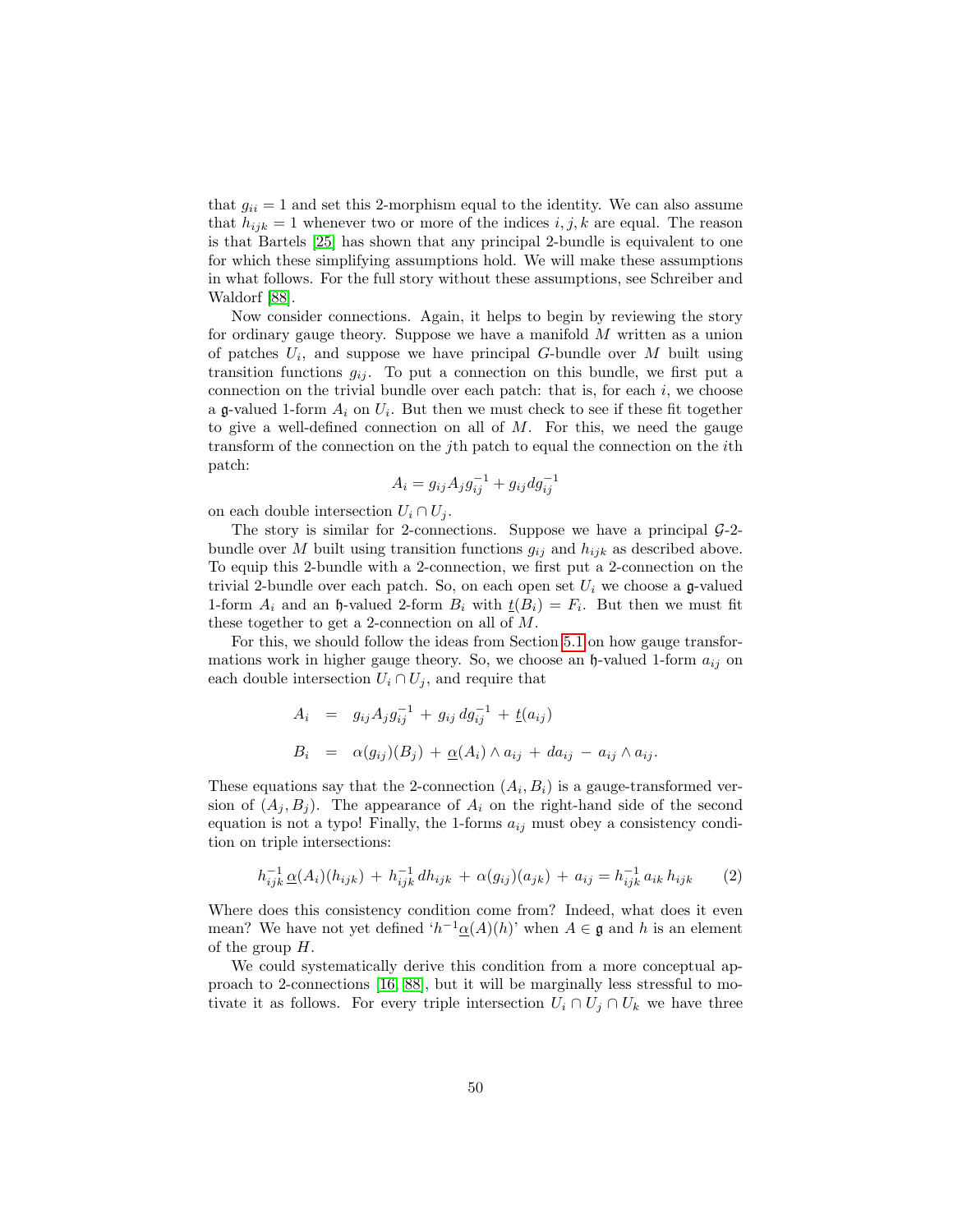equations relating  $A_i$ ,  $A_j$  and  $A_k$ :

$$
A_i = g_{ij} A_j g_{ij}^{-1} + g_{ij} dg_{ij}^{-1} + \underline{t}(a_{ij})
$$
  
\n
$$
A_j = g_{jk} A_k g_{jk}^{-1} + g_{jk} dg_{jk}^{-1} + \underline{t}(a_{jk})
$$
  
\n
$$
A_k = g_{ki} A_i g_{ki}^{-1} + g_{ki} dg_{ki}^{-1} + \underline{t}(a_{ki})
$$

The first equation expresses  $A_i$  in terms of  $A_j$ . We can substitute the second equation in the first to get a formula for  $A_i$  in terms of  $A_k$ . Then we can use the third equation to get a formula for  $A_i$  in terms of itself! We would like to be able to simplify this formula to get simply  $A_i = A_i$ . The consistency condition, Equation [\(2\)](#page-49-0), ensures that we can do this.

This calculation is a bit of a workout; let us see how it goes. We begin by doing the substitutions:

$$
A_i = g_{ij} A_j g_{ij}^{-1} + g_{ij} dg_{ij}^{-1} + \underline{t}(a_{ij})
$$
  
\n
$$
= g_{ij} \left( g_{jk} A_k g_{jk}^{-1} + g_{jk} dg_{jk}^{-1} + \underline{t}(a_{jk}) \right) g_{ij}^{-1} + g_{ij} dg_{ij}^{-1} + \underline{t}(a_{ij})
$$
  
\n
$$
= g_{ij} \left( g_{jk} \left( g_{ki} A_i g_{ki}^{-1} + g_{ki} dg_{ki}^{-1} + \underline{t}(a_{ki}) \right) g_{jk}^{-1} + g_{jk} dg_{jk}^{-1} + \underline{t}(a_{jk}) \right) g_{ij}^{-1} + g_{ij} dg_{ij}^{-1} + \underline{t}(a_{ij}).
$$

Then we do a bit of simplification:

$$
A_i = g_{ij}g_{jk}g_{ki}A_i(g_{ij}g_{jk}g_{ki})^{-1} + g_{ij}g_{jk}g_{ki}d(g_{ij}g_{jk}g_{ki})^{-1} + g_{ij}g_{jk}\underline{t}(a_{ki})(g_{ij}g_{jk})^{-1} + g_{ij}\underline{t}(a_{jk})g_{ij}^{-1} + \underline{t}(a_{ij}).
$$

Since  $t(h_{ijk}) g_{ij} g_{jk} = g_{ik}$  and by our assumptions  $g_{ik}^{-1} = g_{ki}$ , we have

$$
g_{ij}g_{jk}g_{ki} = t(h_{ijk})^{-1}
$$

so

<span id="page-50-0"></span>
$$
0 = t(h_{ijk})^{-1} A_i t(h_{ijk}) - A_i + t(h_{ijk})^{-1} dt(h_{ijk}) +\nt(h_{ijk})^{-1} g_{ik} t(a_{ki}) g_{ik}^{-1} t(h_{ijk}) + g_{ij} t(a_{jk}) g_{ij}^{-1} + t(a_{ij}).
$$
\n(3)

Now, if  $G$  is a matrix group, we can freely multiply group elements and Lie algebra elements. Then for any  $h \in H$  and  $A \in \mathfrak{g}$  we have

<span id="page-50-1"></span>
$$
t(h)^{-1}At(h) - A = t(h)^{-1}[A, t(h)].
$$
\n(4)

This will allow us to simplify the first two terms in Equation [\(3\)](#page-50-0). Moreover, for any  $g \in G$ ,  $h \in H$  we have

$$
t(h^{-1}\alpha(g)h) = t(h)^{-1}t(\alpha(g)(h)) = t(h)^{-1}gt(h)g^{-1}.
$$

Taking  $g = \exp(sA)$  for  $A \in \mathfrak{g}$  and differentiating this equation with respect to s at  $s = 0$ , we get

<span id="page-50-2"></span>
$$
\underline{t}(h^{-1}\underline{\alpha}(A)(h)) = t(h)^{-1}At(h) - A \tag{5}
$$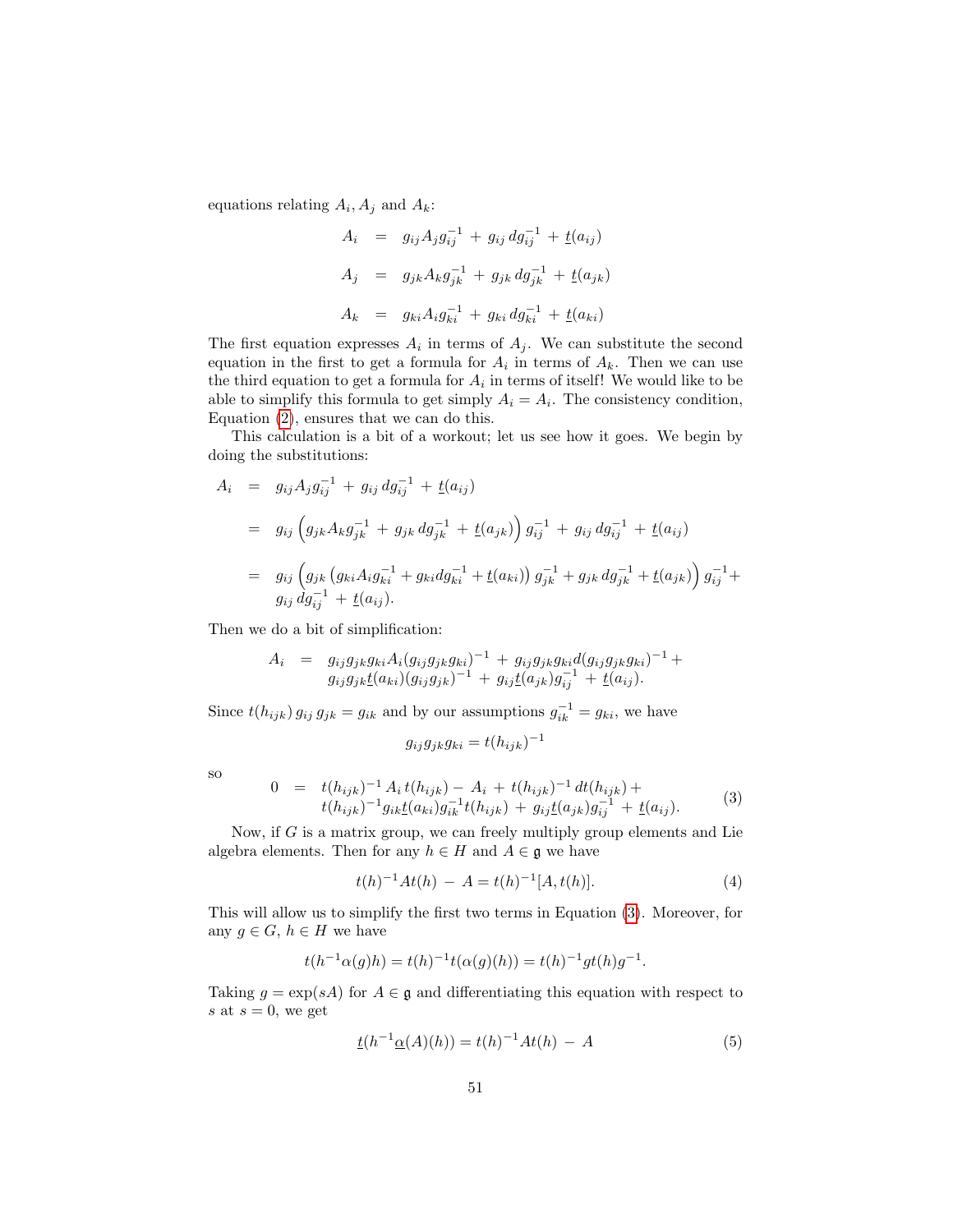where on the left side  $\underline{\alpha}$  means the derivative of the map  $\alpha: G \times H \to H$  with respect to its first argument, while  $\underline{t}$  is the derivative of  $t$ . Here are we extending our previous definitions of  $\underline{\alpha}$  and  $\underline{t}$ . Combining Equations [\(4\)](#page-50-1) and [\(5\)](#page-50-2) we see that

$$
t(h)^{-1}[A, t(h)] = \underline{t} \left( h^{-1} \underline{\alpha}(A)(h) \right).
$$

In fact this result holds even when  $G$  is a non-matrix Lie group, as long as we carefully make sense of both sides.

Using this result, we can rewrite Equation [\(3\)](#page-50-0) as follows:

$$
0 = \frac{t(h_{ijk}^{-1} \alpha(A_i)(h_{ijk})) + t(h_{ijk})^{-1} dt(h_{ijk}) +
$$
  

$$
t(h_{ijk})^{-1} g_{ik} t(a_{ki}) g_{ik}^{-1} t(h_{ijk}) + g_{ij} t(a_{jk}) g_{ij}^{-1} + t(a_{ij})
$$

Each term in the above equation is  $\underline{t}$  applied to an h-valued 1-form. Writing down all these h-valued 1-forms, we see that the above equation will be true if this condition holds:

$$
0 = h_{ijk}^{-1} \underline{\alpha}(A_i)(h_{ijk}) + h_{ijk}^{-1} dh_{ijk} + h_{ijk}^{-1} \alpha(g_{ik})(a_{ki}) h_{ijk} + \alpha(g_{ij})(a_{jk}) + a_{ij}
$$

This is our consistency condition in disguise! To remove the disguise, let us simplify it a bit further. When  $i = j$  this condition reduces to

$$
a_{ik} + \alpha(g_{ik})(a_{ki}) = 0.
$$

Reinserting this result we obtain

$$
0 = h_{ijk}^{-1} \underline{\alpha}(A_i)(h_{ijk}) + h_{ijk}^{-1} dh_{ijk} - h_{ijk}^{-1} a_{ik} h_{ijk} + \alpha(g_{ij})(a_{jk}) + a_{ij}
$$

Voilà! This is clearly equivalent to the consistency condition we stated in the first place, Equation [\(2\)](#page-49-0):

$$
h_{ijk}^{-1} \underline{\alpha}(A_i)(h_{ijk}) + h_{ijk}^{-1} dh_{ijk} + \alpha(g_{ij})(a_{jk}) + a_{ij} = h_{ijk}^{-1} a_{ik} h_{ijk}
$$

Now let us consider some examples. Recall from Section [4.1](#page-26-1) that bU(1) is 2-group with one morphism and  $U(1)$  as its group of 2-morphisms. A  $U(1)$ **gerbe** is principal  $bU(1)$ -2-bundle. Let's look at principal  $U(1)$ -bundles and then  $U(1)$  gerbes, to get a feel for how they are similar and how they differ.

To build a principal  $U(1)$ -bundle with a connection on it, we choose transition functions

$$
g_{ij}: U_i \cap U_j \to U(1)
$$

such that

$$
g_{ij}g_{jk}=g_{ik}
$$

on each triple intersection. To put a connection on this bundle, we then choose a 1-form  $A_i$  on each patch such that

$$
A_i = A_j + g_{ij} dg_{ij}^{-1}
$$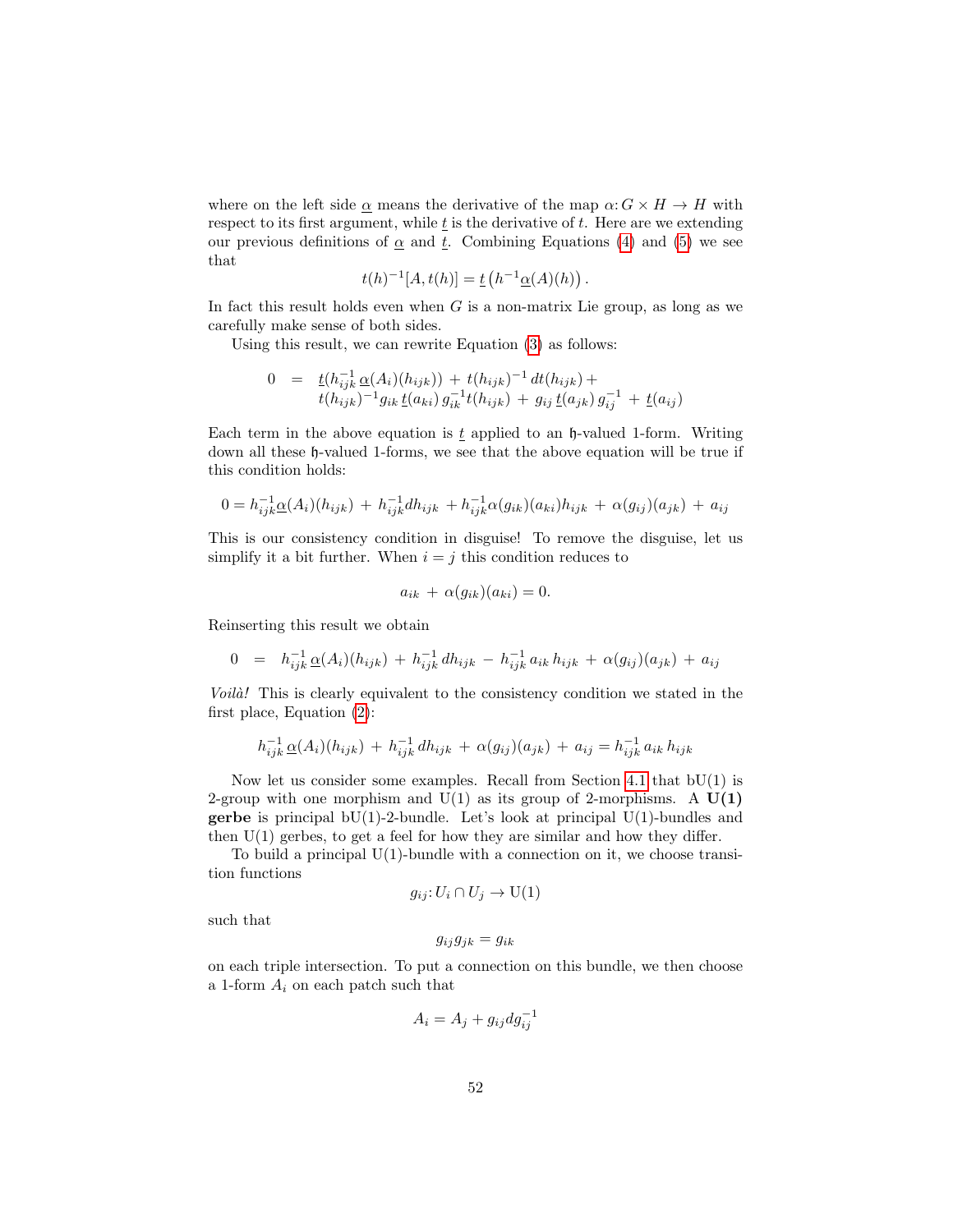on each double intersection  $U_i \cap U_j$ . The curvature of this connection is then

$$
F_i = dA_i
$$

on the *i*th patch. Note that  $F_i = F_j$  on  $U_i \cap U_j$ , so we get a well-defined curvature 2-form  $F$  on all of  $M$ .

To build a U(1) gerbe, we choose transition functions  $h_{iik}: U_i \cap U_j \cap U_k \rightarrow$  $U(1)$  such that

$$
h_{jkl}h_{ijl} = h_{ikl}h_{ijk}
$$

on each quadruple intersection. Remember, the 2-group  $bU(1)$  has only one morphism, the identity, so the transition functions  $g_{ij}$  are trivial and can be ignored. To put a 2-connection on this gerbe, we must first choose a 2-form  $B_i$ on each patch. Then we must choose a 1-forms  $a_{ij}$  on each double intersection. We require that

$$
B_i = B_j + da_{ij}
$$

on each double intersection, and

$$
a_{ij} + a_{jk} = a_{ik} + h_{ijk} \, dh_{ijk}^{-1}
$$

on each triple intersection. The 2-curvature of this 2-connection is then

$$
Z_i = dB_i
$$

on the *i*th patch. Note that  $Z_i = Z_j$  on  $U_i \cap U_j$ , so we get a well-defined 2-curvature 3-form Z on all of M.

There is a nice link between  $U(1)$  gerbes and cohomology, which in fact is the reason they were invented in the first place. For any principal  $U(1)$ -bundle with connection, the curvature  $F$  is **integral**:

$$
\int_\Sigma F\in 2\pi\mathbb{Z}
$$

for any closed surface  $\Sigma$  mapped into M. In addition, F is closed:

$$
dF=0.
$$

Conversely, any closed, integral 2-form  $F$  on  $M$  is the curvature of some connection on a principal  $U(1)$ -bundle over M. Two different connections on the same bundle have curvature 2-forms that differ by an exact 2-form, so we get a well-defined element of the de Rham cohomology  $H^2(M,\mathbb{R})$  from a principal  $U(1)$ -bundle. This idea can be refined further, and the upshot is that principal U(1)-bundles over M are classified by the cohomology group  $H^2(M, \mathbb{Z})$ .

Similarly, for any  $U(1)$  gerbe, the curvature 3-form Z is closed and integral, where the latter term now means that

$$
\int_Y Z \in 2\pi \mathbb{Z}
$$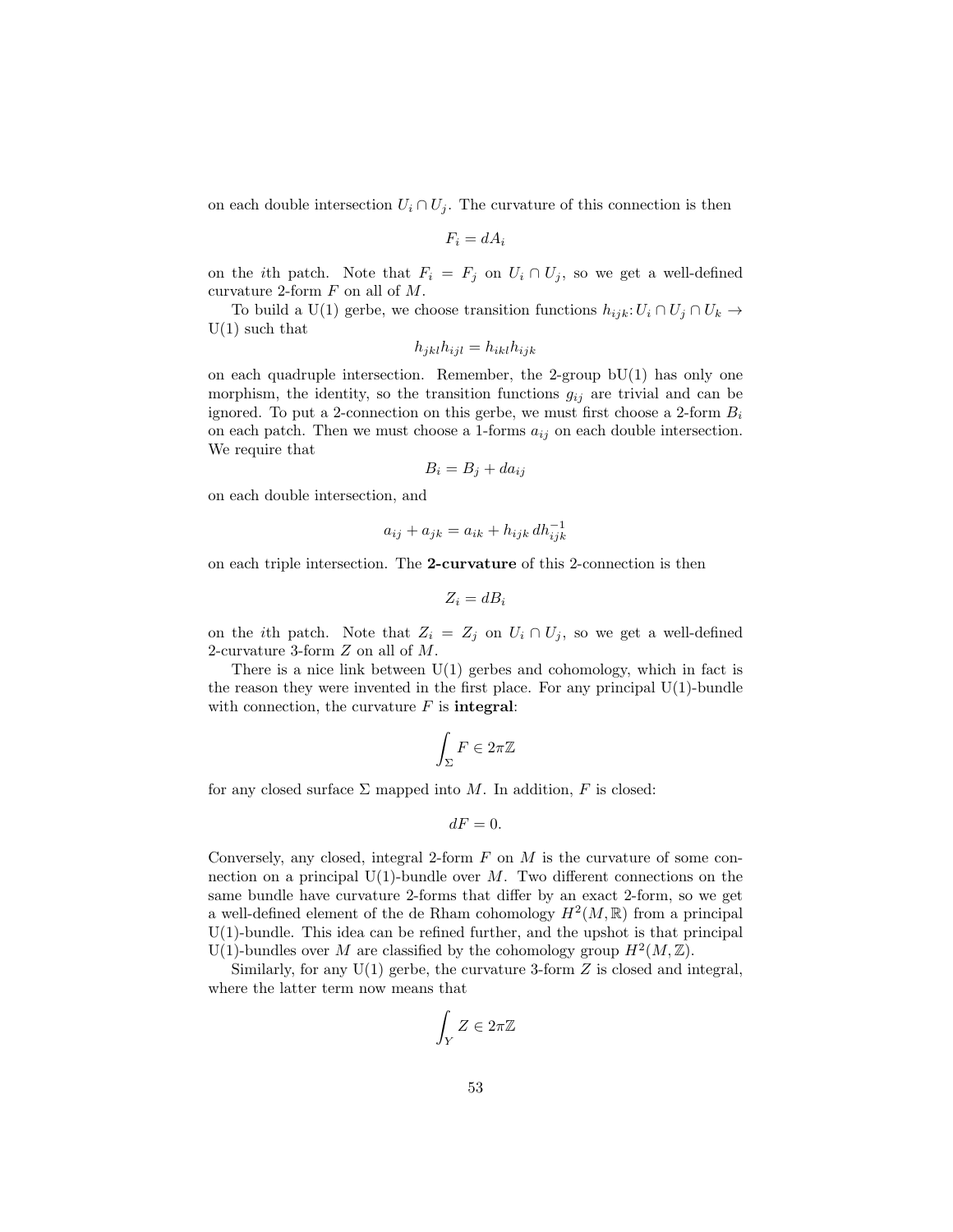for any closed 3-manifold Y mapped into  $M$ . Conversely, any such 3-form is the 2-curvature of some 2-connection on a  $U(1)$  gerbe over M—and in fact,  $U(1)$ gerbes over M are classified by  $H^3(M, \mathbb{Z})$ .

This is just the beginning of a longer tale: namely, the story of characteristic classes in higher gauge theory [\[18,](#page-54-11) [83\]](#page-59-1). Indeed, though higher gauge theory is only in its infancy, there is much more to say. But our story ends here. We invite the reader to go further.

#### Acknowledgements

This paper is based on JH's notes of lectures given by JB at the 2nd School and Workshop on Quantum Gravity and Quantum Geometry, held as part of the 2010 Corfu Summer Institute. We thank George Zoupanos, Harald Grosse, and everyone else involved with the Corfu Summer Institute for making our stay a pleasant and productive one. We thank Urs Schreiber for many discussions of higher gauge theory, and thank Tim van Beek, David Roberts and Elliot Schneider for catching some errors. This research was partially supported by an FQXi grant.

# References

- [1] P. Aschieri, L. Cantini, and B. Jurˇco, Nonabelian bundle gerbes, their differential geometry and gauge theory, Comm. Math. Phys. 254 (2005), 367–400. Also available as [arXiv:hep-th/0312154.](http://arxiv.org/abs/hep-th/0312154)
- [2] P. Aschieri and B. Jurčo, Gerbes, M5-brane anomalies and  $E_8$  gauge theory, JHEP 10 (2004) 068. Also available as [arXiv:hep-th/0409200.](http://arxiv.org/abs/hep-th/0409200)
- <span id="page-53-0"></span>[3] A. Ashtekar and J. Lewandowski, Differential geometry on the space of connections via graphs and projective limits, J. Geom. Phys. 17 (1995), 191–230. Also available as [arXiv:hep-th/9412073.](http://arxiv.org/abs/hep-th/9412073)
- <span id="page-53-4"></span>[4] J. Baez, Four-dimensional  $BF$  theory as a topological quantum field theory, Lett. Math. Phys. 38 (1996), 129–143.
- <span id="page-53-3"></span>[5] J. Baez, Spin foam models, Class. Quantum Grav. 15 (1998), 1827–1858. Also available as [arXiv:gr-qc/9709052.](http://arxiv.org/abs/gr-qc/9709052)

J. Baez, An introduction to spin foam models of BF theory and quantum gravity, in Geometry and Quantum Physics, eds. H. Gausterer and H. Grosse, Springer, Berlin, 2000, pp. 25–93.

- <span id="page-53-2"></span>[6] J. Baez, A. Baratin, L. Freidel and D. Wise, Infinite-dimensional representations of 2-groups. Available as [arXiv:0812.4969.](http://arxiv.org/abs/0812.4969/)
- <span id="page-53-1"></span>[7] J. Baez and A. Crans, Higher dimensional algebra VI: Lie 2-algebras, Theory and Applications of Categories 12 (2004), 492–538. Also available as [arXiv:math/0307263.](http://arxiv.org/abs/math/0307263)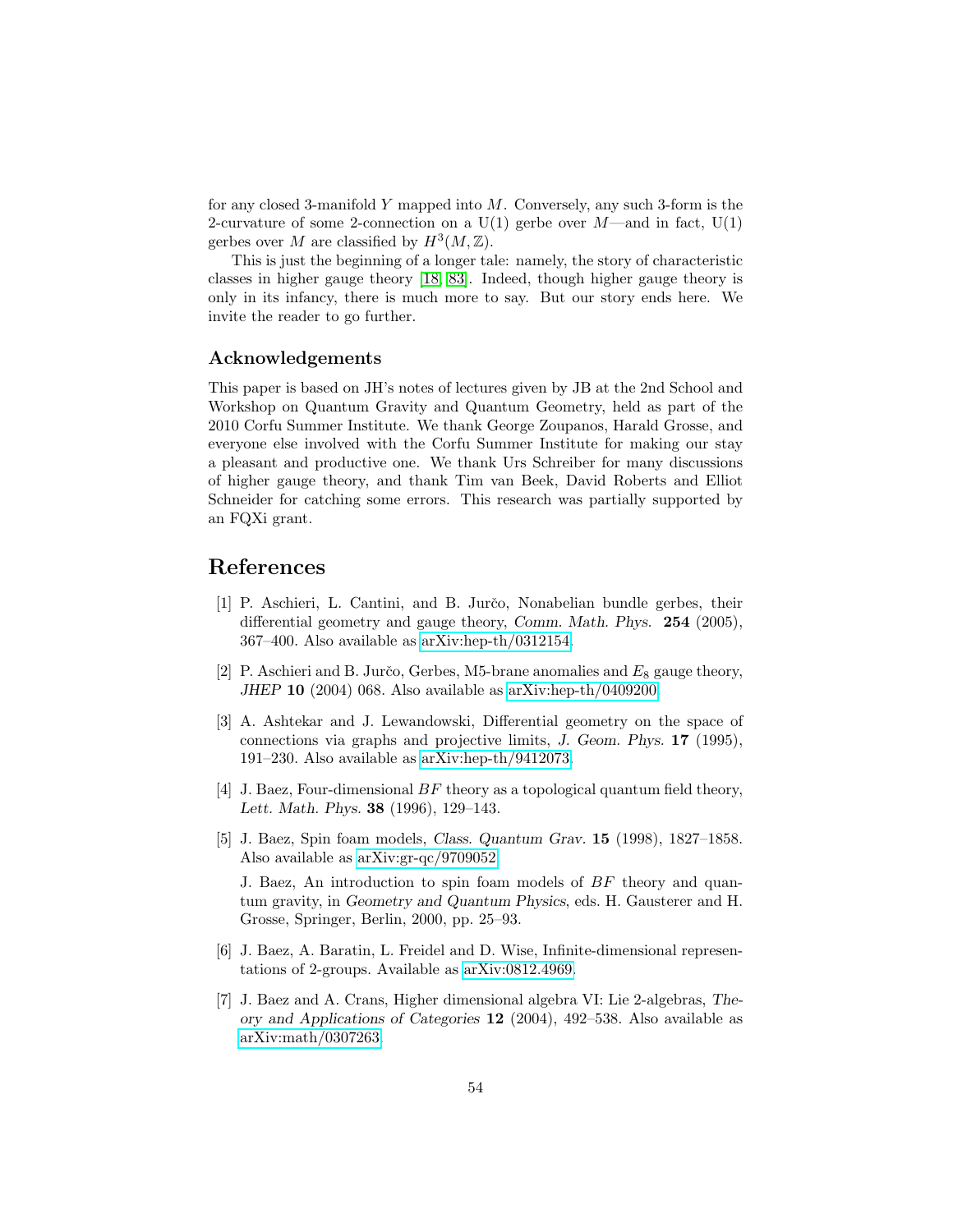- <span id="page-54-10"></span>[8] J. Baez, A. Crans, U. Schreiber and D. Stevenson From loop groups to 2 groups,  $HHA$  9 (2007), 101–135. Also available as  $arXiv:math.QA/0504123$ .
- <span id="page-54-7"></span>[9] J. Baez, A. Crans and D. Wise, Exotic statistics for strings in 4d BF theory, Adv. Theor. Math. Phys. 11 (2007), 707–749. Also available as [arXiv:gr-qc/0603085.](http://arxiv.org/abs/gr-qc/0603085)
- <span id="page-54-4"></span>[10] J. Baez, A. Hoffnung, C. Rogers, Categorified symplectic geometry and the classical string, Comm. Math. Phys. 293 (2010), 701–715. Also available as [arXiv:0808.0246.](http://arxiv.org/abs/0808.0246/)
- <span id="page-54-12"></span>[11] J. Baez and J. Huerta, Division algebras and supersymmetry II. Available as [arXiv:1003.3436.](http://arxiv.org/abs/1003.3436/)
- <span id="page-54-2"></span>[12] J. Baez and A. Lauda, A prehistory of n-categorical physics. Available as [arXiv:0908.2469.](http://arxiv.org/abs/0908.2469/)
- <span id="page-54-3"></span>[13] J. Baez and A. Lauda, Higher dimensional algebra V: 2-groups, Theory and Applications of Categories 12 (2004), 423–491. Also available as [arXiv:math/0307200.](http://arxiv.org/abs/math/0307200)
- <span id="page-54-9"></span>[14] J. Baez and A. Perez, Quantization of strings and branes coupled to  $BF$  theory, Adv. Theor. Math. Phys. 11 (2007), 1–19. Also available as [arXiv:gr-qc/0605087.](http://arxiv.org/abs/gr-qc/0605087)
- <span id="page-54-5"></span>[15] J. Baez and C. Rogers, Categorified symplectic geometry and the string Lie 2-algebra, to appear in Homology, Homotopy and Applications. Available as [arXiv:0901.4721.](http://arxiv.org/abs/0901.4721/)
- <span id="page-54-1"></span>[16] J. Baez and U. Schreiber, Higher gauge theory, in Categories in Algebra, Geometry and Mathematical Physics, eds. A. Davydov et al, Contemp. Math. 431, AMS, Providence, 2007, pp. 7–30. Also available [arXiv:math/0511710.](http://arxiv.org/abs/math/0511710)
- <span id="page-54-0"></span>[17] J. Baez and S. Sawin, Functional integration on spaces of connections, J. Funct. Analysis 150 (1997), 1-26. Also available as  $arXiv;q-alg/9507023$ .
- <span id="page-54-11"></span>[18] J. Baez and D. Stevenson, The classifying space of a topological 2-group, in Algebraic Topology: The Abel Symposium 2007, eds. Nils Baas, Eric Friedlander, Bjørn Jahren and Paul Arne Østvær, Springer, Berlin, 2009.
- <span id="page-54-13"></span>[19] I. Bakovic and B. Jurčo, The classifying topos of a topological bicategory. Available as [arXiv:0902.1750.](http://arxiv.org/abs/0902.1750/)
- <span id="page-54-8"></span>[20] A. P. Balachandran, F. Lizzi and G. Sparano, A new approach to strings and superstrings, Nucl. Phys. B277 (1986), 359-387.
- <span id="page-54-6"></span>[21] A. Baratin and L. Freidel, Hidden quantum gravity in 3d Feynman diagrams, Class. Quant. Grav. 24 (2007), 1993–2026. Also available as [arXiv:gr-qc/0604016.](http://arxiv.org/abs/gr-qc/0604016)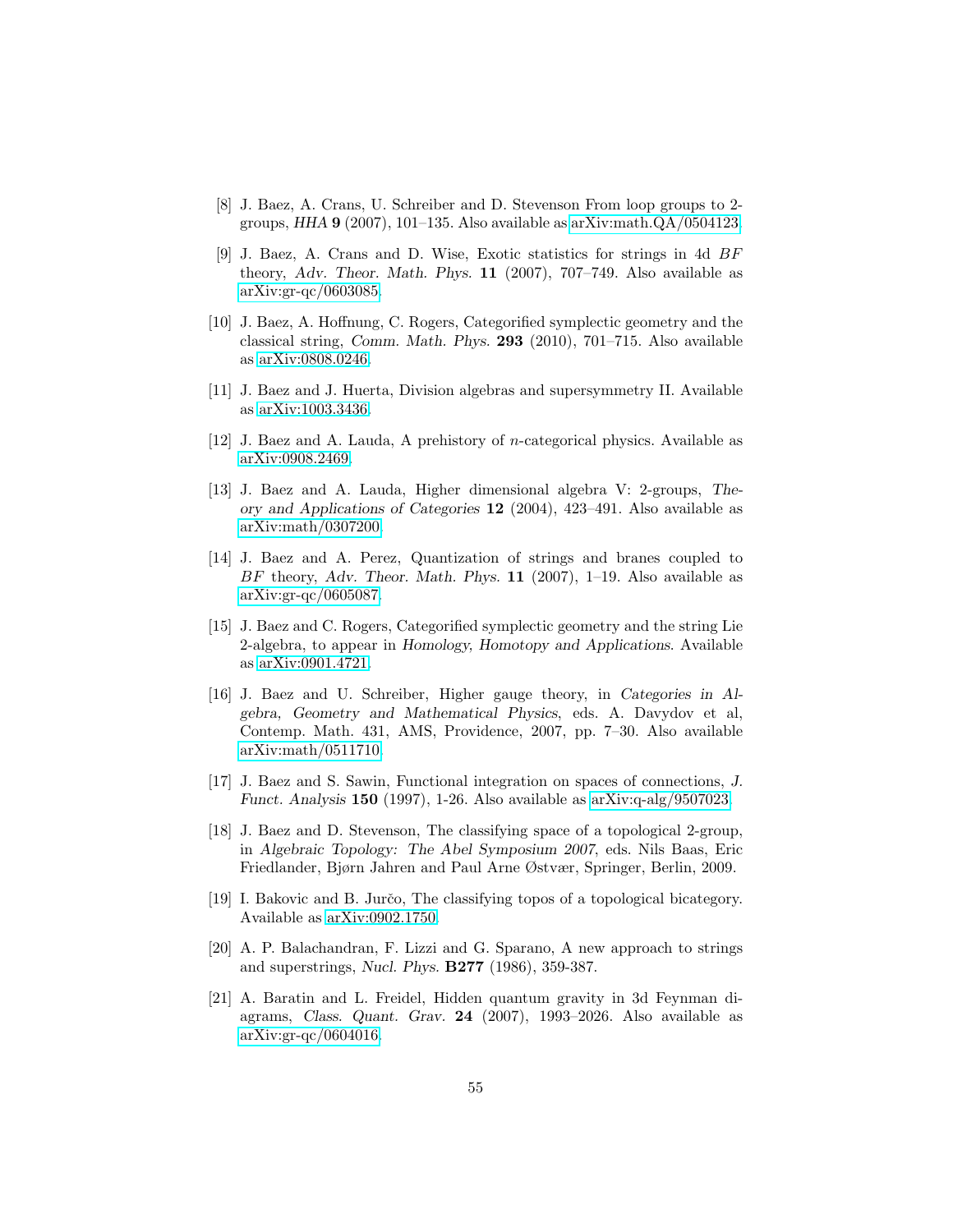- <span id="page-55-7"></span>[22] A. Baratin and L. Freidel, Hidden quantum gravity in 4d Feynman diagrams: emergence of spin foams, Class. Quant. Grav. 24 (2007), 2027–2060. Also available as [arXiv:hep-th/0611042.](http://arxiv.org/abs/hep-th/0611042)
- <span id="page-55-8"></span>[23] A. Baratin and D. Wise, 2-Group representations for spin foams. Available as [arXiv:0910.1542.](http://arxiv.org/abs/0910.1542/)
- <span id="page-55-5"></span>[24] J. W. Barrett and M. Mackaay, Categorical representations of categorical groups, Th. Appl. Cat. 16 (2006), 529–557 Also available as [arXiv:math/0407463.](http://arxiv.org/abs/math/0407463)
- <span id="page-55-0"></span>[25] T. Bartels, Higher gauge theory: 2-bundles. Available as [arXiv:math.CT/0410328.](http://arxiv.org/abs/math.CT/0410328)
- [26] Jean Bénabou, Introduction to bicategories, in Reports of the Midwest Category Seminar, Springer, Berlin, 1967, pp. 1–77.
- [27] F. Borceux, Handbook of Categorical Algebra 1: Basic Category Theory, Cambridge U. Press, Cambridge, 1994.
- <span id="page-55-10"></span>[28] L. Breen, Notes on 1- and 2-gerbes, in Towards Higher Categories, eds. J. Baez and P. May, Springer, Berlin, 2009, pp. 193–235. Also available as [arXiv:math/0611317.](http://arxiv.org/abs/math/0611317)
- <span id="page-55-1"></span>[29] L. Breen, Differential geometry of gerbes and differential forms. Available as [arXiv:0802.1833.](http://arxiv.org/abs/0802.1833/)
- <span id="page-55-2"></span>[30] L. Breen and W. Messing, Differential geometry of gerbes, Adv. Math. 198 (2005), 732–846. Available as [arXiv:math.AG/0106083.](http://arxiv.org/abs/math.AG/0106083)
- <span id="page-55-3"></span>[31] J.-L. Brylinski, Loop Spaces, Characteristic Classes and Geometric Quantization, Birkhäuser, Boston, 1993.
- <span id="page-55-12"></span>[32] J.-L. Brylinski, Differentiable cohomology of gauge groups. Available as [arXiv:math.DG/0011069.](http://arxiv.org/abs/math.DG/0011069)
- <span id="page-55-11"></span>[33] J.-L. Brylinski and D. A. McLaughlin, The geometry of degree-four characteristic classes and of line bundles on loop spaces I, Duke Math. J. 75 (1994), 603–638.

J.-L. Brylinski and D. A. McLaughlin, The geometry of degree-four characteristic classes and of line bundles on loop spaces II, Duke Math. J. 83 (1996), 105–139.

- <span id="page-55-4"></span>[34] A. L. Carey, S. Johnson and M. K. Murray, Holonomy on D-branes, Jour. Geom. Phys. 52 (2004), 186–216. Also available as [arXiv:hep-th/0204199.](http://arxiv.org/abs/hep-th/0204199)
- <span id="page-55-9"></span>[35] L. Crane, L. Kauffman and D. Yetter, State-sum invariants of 4-manifolds I. Available as [arXiv:hep-th/9409167.](http://arxiv.org/abs/hep-th/9409167)
- <span id="page-55-6"></span>[36] L. Crane and M. D. Sheppeard, 2-Categorical Poincaré representations and state sum applications, available as [arXiv:math/0306440.](http://arxiv.org/abs/math/0306440)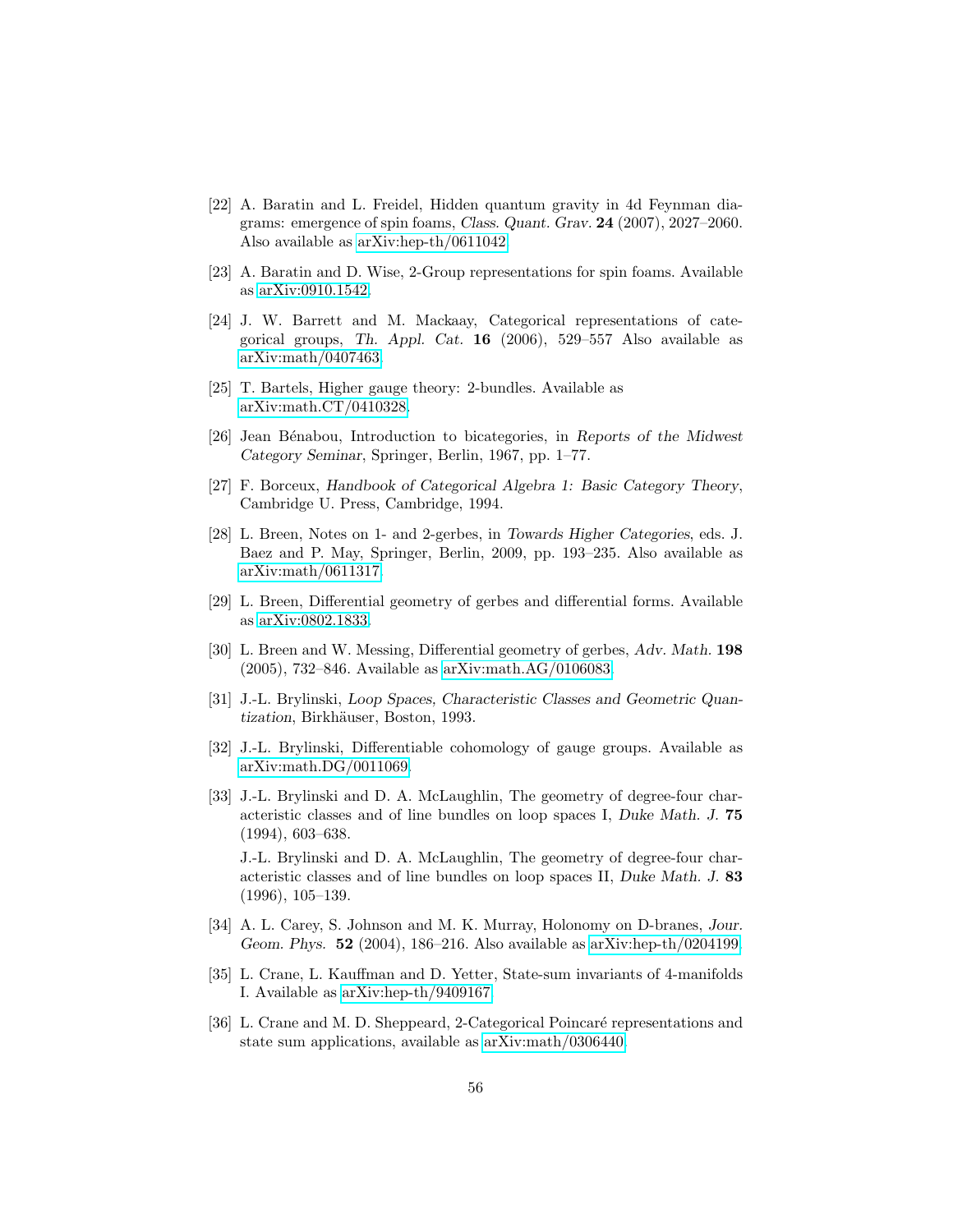- <span id="page-56-9"></span>[37] L. Crane and D. Yetter, A categorical construction of 4d TQFTs, in Quantum Topology, eds. L. Kauffman and R. Baadhio, World Scientific, Singapore, 1993, pp. 120-130. Also available as [arXiv:hep-th/9301062.](http://arxiv.org/abs/hep-th/9301062)
- <span id="page-56-5"></span>[38] L. Crane and D. N. Yetter, Measurable categories and 2-groups, Appl. Cat. Str. 13 (2005), 501–516. Also available as [arXiv:math/0305176.](http://arxiv.org/abs/math/0305176)
- <span id="page-56-4"></span>[39] T. DeDonder, Theorie Invariantive du Calcul des Variations, Gauthier– Villars, Paris, 1935.
- <span id="page-56-2"></span>[40] C. DeWitt-Morette, A. Maheshwari, and B. Nelson, Path integration in phase space, Gen. Relativity Gravitation 8 (1977), 581–593.
- <span id="page-56-11"></span>[41] L. Castellani, R. D'Auria and P. Fré, Supergravity and Superstrings: A Geometric Perspective, World Scientific, Singapore, 1991.
- <span id="page-56-10"></span>[42] M. J. Duff, Supermembranes: the first fifteen weeks, Class. Quantum Grav. 5 (1988), 189–205. Also available at  $\langle \frac{http://www-lib.kek.jp/cei-bin/img~index?8708425\rangle.$
- <span id="page-56-1"></span>[43] B. Eckmann and P. Hilton, Group-like structures in categories, Math. Ann. 145 (1962), 227-255.
- [44] S. Eilenberg and S. Mac Lane, General theory of natural equivalences, Trans. Amer. Math. Soc. 58 (1945), 231–294.
- [45] C. Ehresmann, Catégories topologiques et catégories differentiables, Coll. Géom. Diff. Globale (Bruxelles, 1958), Centre Belge Rech. Math. Louvain, 1959, pp. 137–150.
- [46] C. Ehresmann, Catégories structurées, Ann. Ecole Norm. Sup. 80 (1963), 349–426.
- [47] C. Ehresmann, Catégories et Structures, Dunod, Paris, 1965.
- <span id="page-56-6"></span>[48] J. Elgueta, Representation theory of 2-groups on Kapranov and Voevodsky 2-vector spaces, Adv. Math. 213 (2007), 53–92. Also available as [arXiv:math/0408120.](http://arxiv.org/abs/math/0408120)
- <span id="page-56-7"></span>[49] W. Fairbairn and A. Perez, Extended matter coupled to BF theory, Adv. Theor. Math. Phys. D78:024013 (2008). Also available as [arXiv:0709.4235.](http://arxiv.org/abs/0709.4235/)
- <span id="page-56-8"></span>[50] W. Fairbairn, K. Noui and F. Sardelli, Canonical analysis of algebraic string actions. Available as [arXiv:0908.0953.](http://arxiv.org/abs/0908.0953/)
- <span id="page-56-0"></span>[51] M. Forrester-Barker, Group objects and internal categories, available as [arXiv:math.CT/0212065.](http://arxiv.org/abs/math.CT/0212065)
- <span id="page-56-3"></span>[52] D. S. Freed and E. Witten, Anomalies in string theory with D-Branes, §6: Additional remarks, Asian J. Math. 3 (1999) 819–852. Also available as [arXiv:hep-th/9907189.](http://arxiv.org/abs/hep-th/9907189)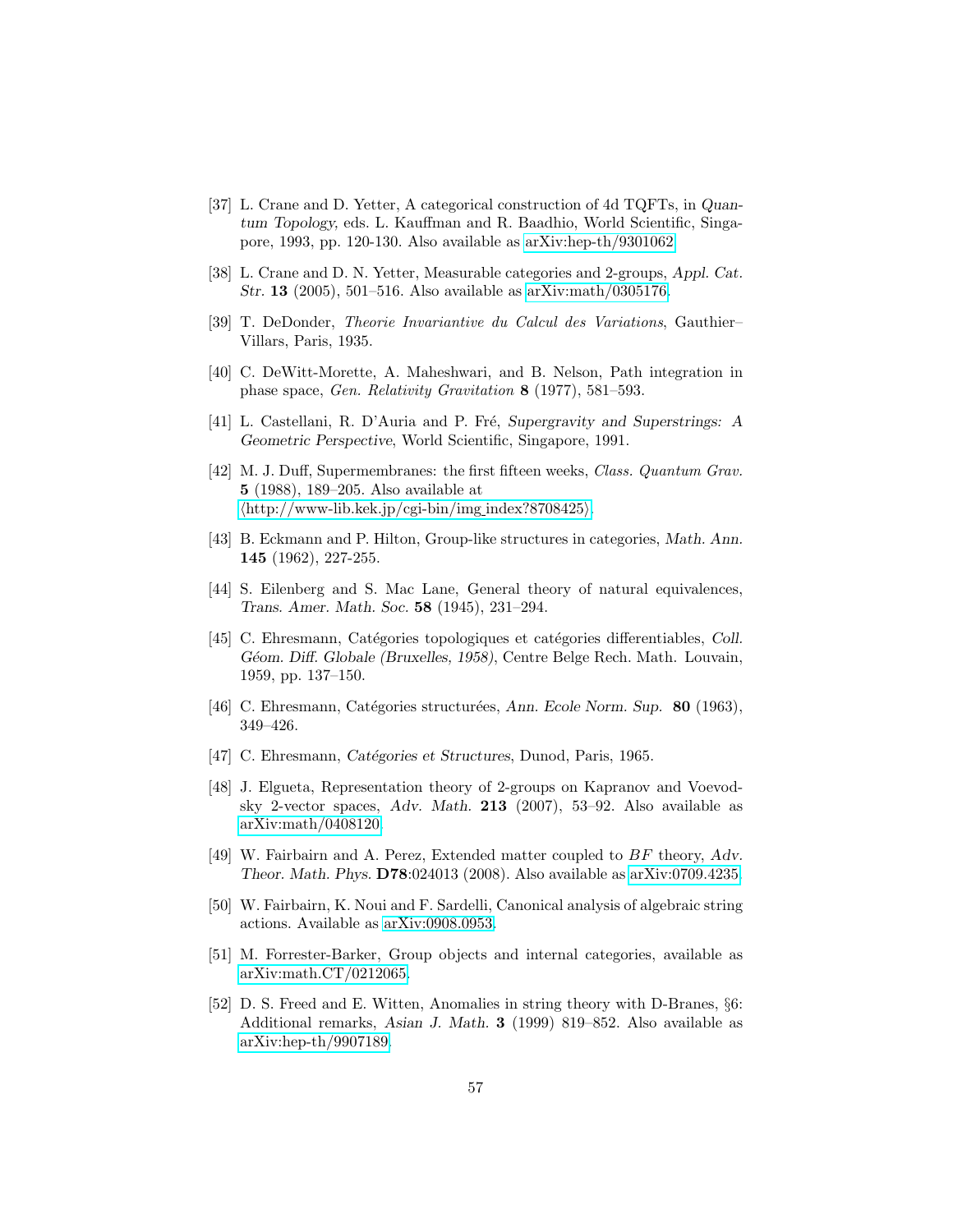<span id="page-57-8"></span>[53] L. Freidel and D. Louapre: Ponzano–Regge model revisited. I: Gauge fixing, observables and interacting spinning particles, Class. Quant. Grav. 21 (2004), 5685–5726. Also available as [arXiv:hep-th/0401076.](http://arxiv.org/abs/hep-th/0401076)

L. Freidel and D. Louapre: Ponzano–Regge model revisited. II: Equivalence with Chern–Simons. Also available as [arXiv:gr-qc/0410141.](http://arxiv.org/abs/gr-qc/0410141)

L. Freidel and E. Livine: Ponzano–Regge model revisited. III: Feynman diagrams and effective field theory. Also available as [arXiv:hep-th/0502106.](http://arxiv.org/abs/hep-th/0502106)

- <span id="page-57-5"></span>[54] K. Gawedzki, Topological actions in two-dimensional quantum field theories, in Nonperturbative Quantum Field Theory, eds. G. t'Hooft, A. Jaffe, G. Mack P. K. Mitter and R. Stora, Plenum, New York, 1988, pp. 101–141.
- <span id="page-57-6"></span>[55] K. Gawedzki and N. Reis, WZW branes and gerbes, Rev. Math. Phys. 14 (2002), 1281–1334. Also available as [arXiv:hep-th/0205233.](http://arxiv.org/abs/hep-th/0205233)
- <span id="page-57-11"></span>[56] E. Getzler, Lie theory for nilpotent  $L_{\infty}$ -algebras. Available as [arXiv:math/0404003.](http://arxiv.org/abs/math/0404003)
- <span id="page-57-7"></span>[57] M. Gotay, J. Isenberg, J. Marsden, and R. Montgomery, Momentum maps and classical relativistic fields. Part I: covariant field theory, available as a[rXiv:physics/9801019.](http://arxiv.org/abs/physics/9801019)
- <span id="page-57-3"></span>[58] F. Girelli and H. Pfeiffer, Higher gauge theory - differential versus integral formulation, Jour. Math. Phys. 45 (2004), 3949–3971. Also available as [arXiv:hep-th/0309173.](http://arxiv.org/abs/hep-th/0309173)
- <span id="page-57-9"></span>[59] F. Girelli, H. Pfeiffer and E. M. Popescu, Topological higher gauge theory from  $BF$  to  $BFCG$  theory, J. Math. Phys.  $49:032503$ , 2008. Also available as [arXiv:0708.3051.](http://arxiv.org/abs/0708.3051/)
- <span id="page-57-4"></span>[60] V. Guillemin and S. Sternberg, Symplectic Techniques in Physics, Cambridge U. Press, Cambridge, 1984.
- <span id="page-57-12"></span>[61] A. Henriques, Integrating  $L_{\infty}$ -algebras. Available as [arXiv:math/0603563.](http://arxiv.org/abs/math/0603563)
- [62] M. Johnson, The combinatorics of n-categorical pasting, Jour. Pure Appl. Alg. 62 (1989), 211–225.
- <span id="page-57-1"></span>[63] S. Lack, A 2-categories companion, in Towards Higher Categories, eds. J. Baez and P. May, Springer, 2009, pp. 105–191. Also available as [arXiv:math/0702535.](http://arxiv.org/abs/math/0702535)
- <span id="page-57-10"></span>[64] E. Lerman, Orbifolds as stacks?, available as [arXiv:0806.4160.](http://arxiv.org/abs/0806.4160/)
- <span id="page-57-0"></span>[65] J. Lewandowski and T. Thiemann, Diffeomorphism invariant quantum field theories of connections in terms of webs, Class. Quant. Grav. 16 (1999), 2299–2322. Also available as [arXiv:gr-qc/9901015.](http://arxiv.org/abs/gr-qc/9901015)
- <span id="page-57-2"></span>[66] S. Mac Lane and J. H. C. Whitehead, On the 3-type of a complex, Proc. Nat. Acad. Sci. 36 (1950), 41–48.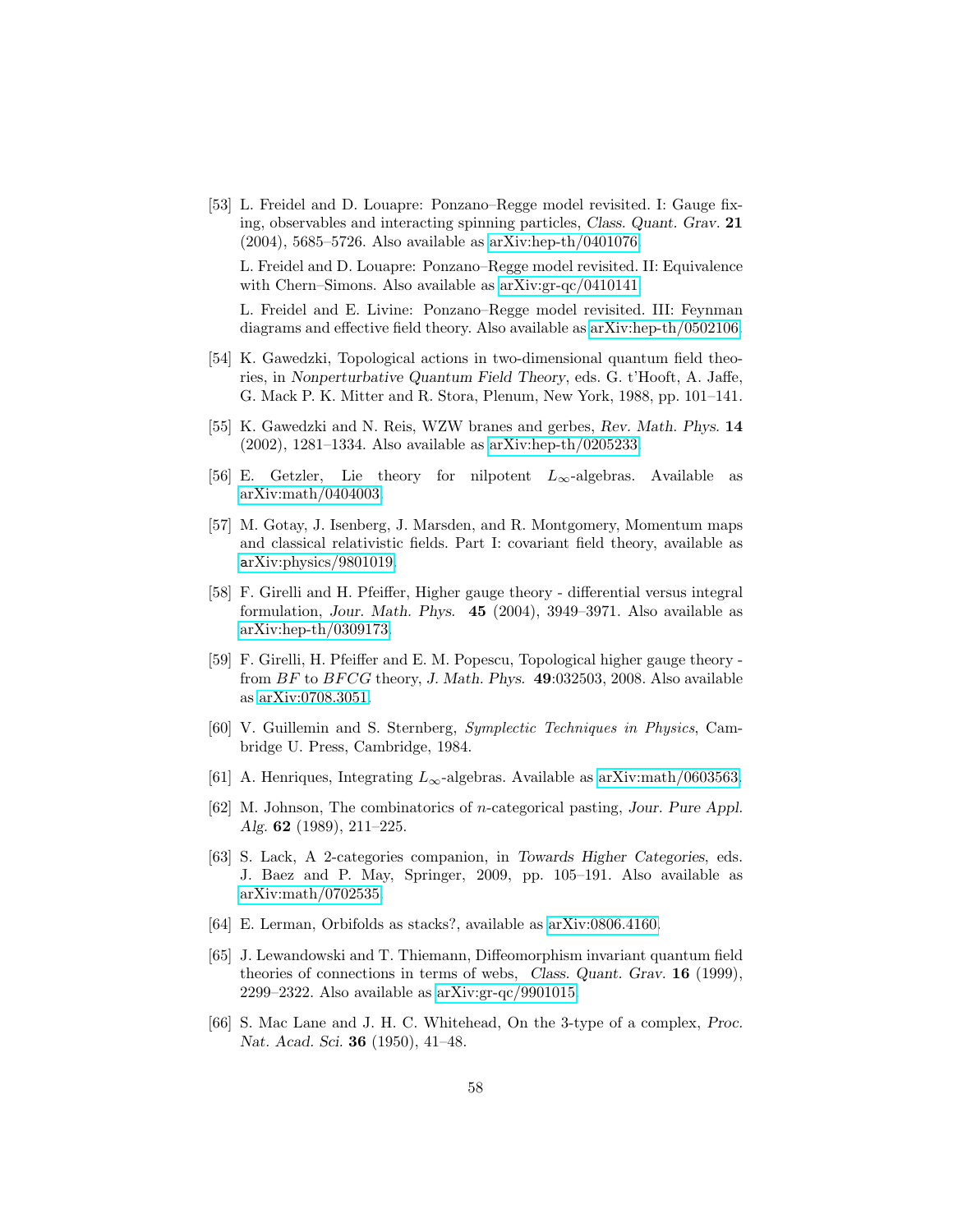- <span id="page-58-0"></span>[67] M. Mackaay and R. Picken, Holonomy and parallel transport for Abelian gerbes, Adv. Math. 170 (2002), 287–339. Also available as [arXiv:math.DG/0007053.](http://arxiv.org/abs/math.DG/0007053)
- <span id="page-58-12"></span>[68] M. Markl, S. Schnider and J. Stasheff, Operads in Algebra, Topology and Physics, AMS, Providence, Rhode Island, 2002.
- <span id="page-58-1"></span>[69] J. F. Martins and R. Picken, On two-dimensional holonomy. Available as [arXiv:0710.4310.](http://arxiv.org/abs/0710.4310/)

J. F. Martins and R. Picken, A cubical set approach to 2-bundles with connection and Wilson surfaces. Available as [arXiv:0808.3964.](http://arxiv.org/abs/0808.3964/)

- <span id="page-58-8"></span>[70] J. F. Martins and R. Picken, The fundamental Gray 3-groupoid of a smooth manifold and local 3-dimensional holonomy based on a 2-crossed module. Available as [arXiv:0907.2566](http://arxiv.org/abs/0907.2566/)
- <span id="page-58-10"></span>[71] J. Milnor, Remarks on infinite dimensional Lie groups, Relativity, Groups and Topology II, (Les Houches, 1983), North-Holland, Amsterdam, 1984.
- <span id="page-58-13"></span>[72] I. Moerdijk, Introduction to the language of stacks and gerbes. Available as [arXiv:math.AT/0212266.](http://arxiv.org/abs/math.AT/0212266)
- <span id="page-58-6"></span>[73] M. Montesinos and A. Perez, Two-dimensional topological field theories coupled to four-dimensional  $BF$  theory, Phys. Rev.  $\mathbf{D77}:104020$  (2008). Also available as [arXiv:0709.4235.](http://arxiv.org/abs/0709.4235/)
- <span id="page-58-4"></span>[74] M. K. Murray, Bundle gerbes, J. London Math. Soc. 54 (1996), 403–416. Also available as [arXiv:dg-ga/9407015.](http://arxiv.org/abs/dg-ga/9407015)

M. K. Murray, An introduction to bundle gerbes. Available as [arXiv:0712.1651.](http://arxiv.org/abs/0712.1651/)

- <span id="page-58-11"></span>[75] M. K. Murray and D. Stevenson, Higgs fields, bundle gerbes and string structures, Commun. Math. Phys. 243 (2003), 541–555. Also available as [arXiv:math.DG/0106179.](http://arxiv.org/abs/math.DG/0106179)
- <span id="page-58-2"></span>[76] H. Pfeiffer, Higher gauge theory and a non-Abelian generalization of 2 form electromagnetism, Ann. Phys. 308 (2003), 447–477. Also available as [arXiv:hep-th/0304074.](http://arxiv.org/abs/hep-th/0304074)
- <span id="page-58-3"></span>[77] A. J. Power, A 2-categorical pasting theorem, Jour. Alg. 129 (1990), 439- 445.
- <span id="page-58-9"></span>[78] A. Pressley and G. Segal, Loop Groups, Oxford U. Press, Oxford, 1986.
- <span id="page-58-7"></span>[79] D. Roberts and U. Schreiber, The inner automorphism 3-group of a strict 2-group. Also available as [arXiv:0708.1741.](http://arxiv.org/abs/0708.1741/)
- <span id="page-58-5"></span>[80] C. Rovelli, Quantum Gravity, Cambridge U. Press, 2004. Also available at h[http://www.cpt.univ-mrs.fr/](http://www.cpt.univ-mrs.fr/~rovelli/book.pdf)∼rovelli/book.pdfi.